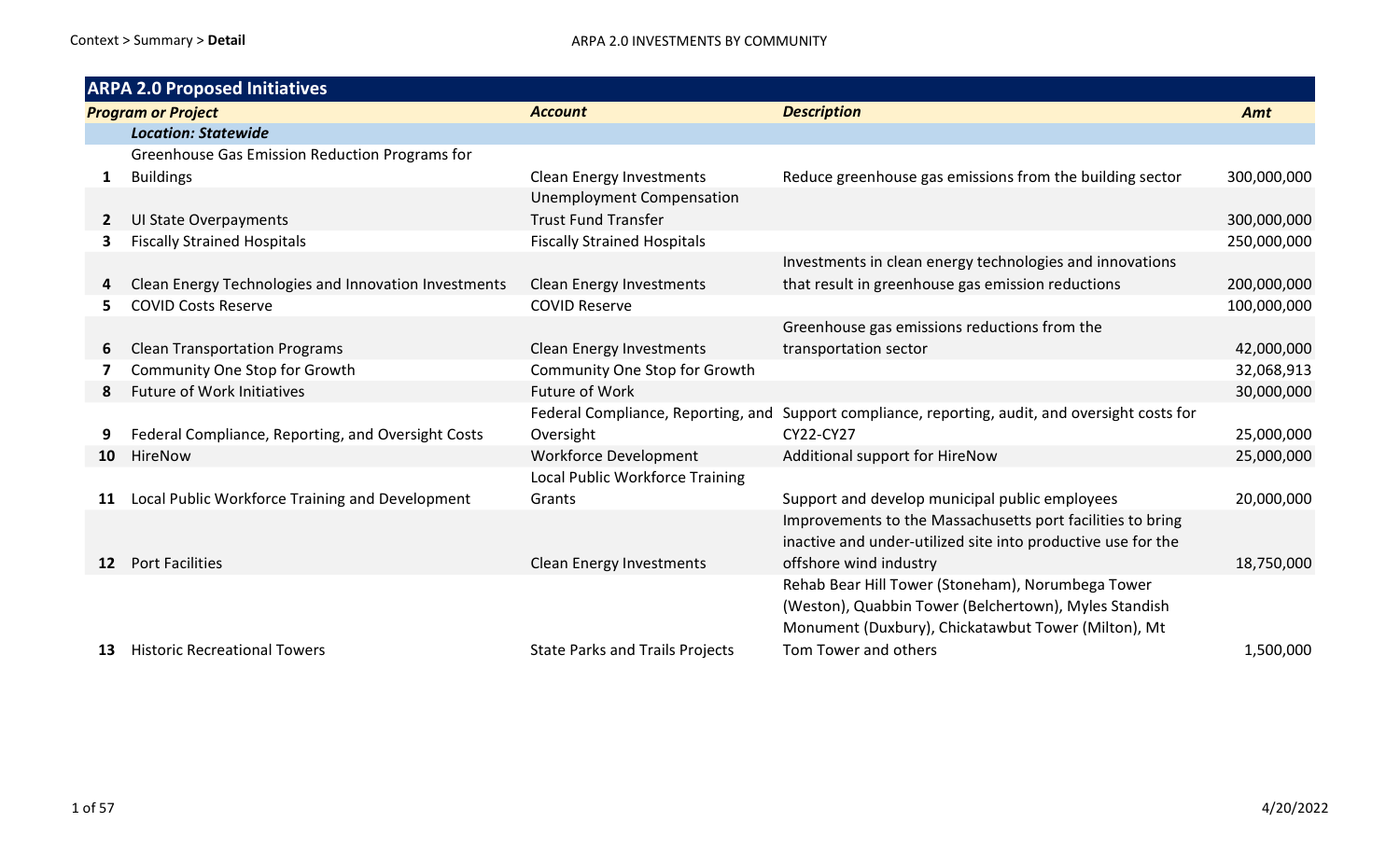|           | <b>ARPA 2.0 Proposed Initiatives</b>                |                                        |                                                                                                                  |               |
|-----------|-----------------------------------------------------|----------------------------------------|------------------------------------------------------------------------------------------------------------------|---------------|
|           | <b>Program or Project</b>                           | <b>Account</b>                         | <b>Description</b>                                                                                               | Amt           |
|           |                                                     |                                        | Lakes and Ponds Management Grants for Stormwater work<br>(including green infrastructure, storage and treatment) |               |
| 14        | Lakes and Ponds Management Grants                   | <b>State Parks and Trails Projects</b> | especially in Urban and suburban lakes and EJ areas                                                              | 1,000,000     |
|           | <b>Total: Statewide</b>                             |                                        |                                                                                                                  | 1,345,318,913 |
|           | <b>Location: Abington</b>                           |                                        |                                                                                                                  |               |
| 15        | <b>Downtown Recovery Grants</b>                     | Downtown Recovery Grants               |                                                                                                                  | 333,360       |
|           | <b>Total: Abington</b>                              |                                        |                                                                                                                  | 333,360       |
|           | <b>Location: Acton</b>                              |                                        |                                                                                                                  |               |
| 16        | Downtown Recovery Grants                            | Downtown Recovery Grants               |                                                                                                                  | 473,240       |
|           | <b>Total: Acton</b>                                 |                                        |                                                                                                                  | 473,240       |
|           | <b>Location: Acushnet</b>                           |                                        |                                                                                                                  |               |
| 17        | Downtown Recovery Grants                            | Downtown Recovery Grants               |                                                                                                                  | 250,000       |
|           | <b>Total: Acushnet</b>                              |                                        |                                                                                                                  | 250,000       |
|           | <b>Location: Adams</b>                              |                                        |                                                                                                                  |               |
| 18        | <b>Downtown Recovery Grants</b>                     | Downtown Recovery Grants               |                                                                                                                  | 250,000       |
|           | <b>Total: Adams</b>                                 |                                        |                                                                                                                  | 250,000       |
|           | <b>Location: Agawam</b>                             |                                        |                                                                                                                  |               |
| 19        | Downtown Recovery Grants                            | Downtown Recovery Grants               |                                                                                                                  | 372,260       |
|           |                                                     | <b>Municipal Vulnerability</b>         |                                                                                                                  |               |
| <b>20</b> | Agawam Walnut Street Green Infrastructure Extension | <b>Preparedness Grants</b>             |                                                                                                                  | 200,000       |
|           | <b>Total: Agawam</b>                                |                                        |                                                                                                                  | 572,260       |
|           | <b>Location: Alford</b>                             |                                        |                                                                                                                  |               |
| 21        | <b>Downtown Recovery Grants</b>                     | Downtown Recovery Grants               |                                                                                                                  | 250,000       |
|           | <b>Total: Alford</b>                                |                                        |                                                                                                                  | 250,000       |
|           | <b>Location: Amesbury</b>                           |                                        |                                                                                                                  |               |
| 22        | Downtown Recovery Grants                            | Downtown Recovery Grants               |                                                                                                                  | 350,640       |
|           | <b>Total: Amesbury</b>                              |                                        |                                                                                                                  | 350,640       |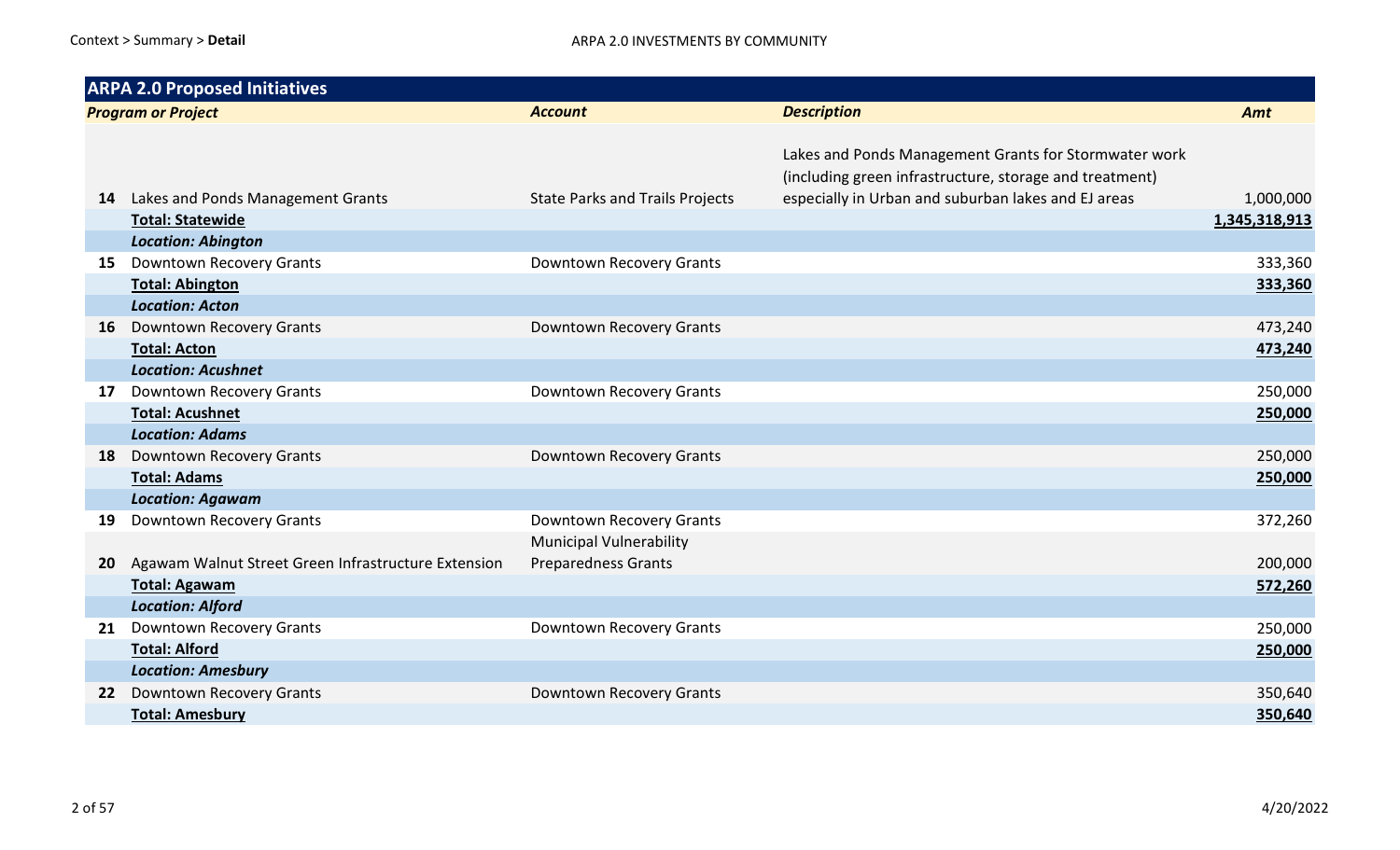|     | <b>ARPA 2.0 Proposed Initiatives</b>                    |                                        |                                                          |           |
|-----|---------------------------------------------------------|----------------------------------------|----------------------------------------------------------|-----------|
|     | <b>Program or Project</b>                               | <b>Account</b>                         | <b>Description</b>                                       | Amt       |
|     | <b>Location: Amherst</b>                                |                                        |                                                          |           |
| 23. | Centennial Water Treatment Plant Upgrade                | MassWorks                              |                                                          | 3,500,000 |
|     | <b>Total: Amherst</b>                                   |                                        |                                                          | 3,500,000 |
|     | <b>Location: Andover</b>                                |                                        |                                                          |           |
| 24  | Lead Service Line Abatement                             | <b>Water and Sewer Projects</b>        | Replace lead service lines                               | 5,000,000 |
|     | <b>Total: Andover</b>                                   |                                        |                                                          | 5,000,000 |
|     | <b>Location: Arlington</b>                              |                                        |                                                          |           |
|     | Lead Service Line Abatement                             | <b>Water and Sewer Projects</b>        | Replace lead service lines                               | 5,000,000 |
|     | <b>Total: Arlington</b>                                 |                                        |                                                          | 5,000,000 |
|     | <b>Location: Ashburnham</b>                             |                                        |                                                          |           |
| 26  | <b>Whitman River Restoration Project</b>                | Coastal Infrastructure Projects        | Dam removal for ecological and community resiliency      | 600,000   |
|     | <b>Total: Ashburnham</b>                                |                                        |                                                          | 600,000   |
|     | <b>Location: Ashby</b>                                  |                                        |                                                          |           |
| 27  | <b>Downtown Recovery Grants</b>                         | Downtown Recovery Grants               |                                                          | 250,000   |
|     | <b>Total: Ashby</b>                                     |                                        |                                                          | 250,000   |
|     | <b>Location: Ashfield</b>                               |                                        |                                                          |           |
| 28  | <b>Bronson Avenue Retaining Wall</b>                    | MassWorks                              |                                                          | 1,000,000 |
| 29  | <b>Bullitt Road Culvert Replacement</b>                 | <b>MassWorks</b>                       |                                                          | 542,000   |
| 30  | Spruce Corner Culvert Project                           | <b>MassWorks</b>                       |                                                          | 400,000   |
|     | <b>Total: Ashfield</b>                                  |                                        |                                                          | 1,942,000 |
|     | <b>Location: Ashland</b>                                |                                        |                                                          |           |
| 31  | Ashland Downtown Revitalization Project                 | <b>MassWorks</b>                       |                                                          | 3,554,000 |
| 32  | <b>Ashland State Forest Comfort Station Renovations</b> | <b>State Parks and Trails Projects</b> | New modular comfort station                              | 2,000,000 |
|     | <b>Total: Ashland</b>                                   |                                        |                                                          | 5,554,000 |
|     | <b>Location: Athol</b>                                  |                                        |                                                          |           |
| 33  | Downtown Recovery Grants                                | Downtown Recovery Grants               |                                                          | 136,900   |
|     |                                                         |                                        | Advance a redevelopment plan that could include: elderly |           |
|     |                                                         | <b>Brownfields Redevelopment</b>       | housing units, a new senior/ community center and a long |           |
| 34  | <b>Redevelopment Planning</b>                           | Projects                               | desired riverfront park.                                 | 100,000   |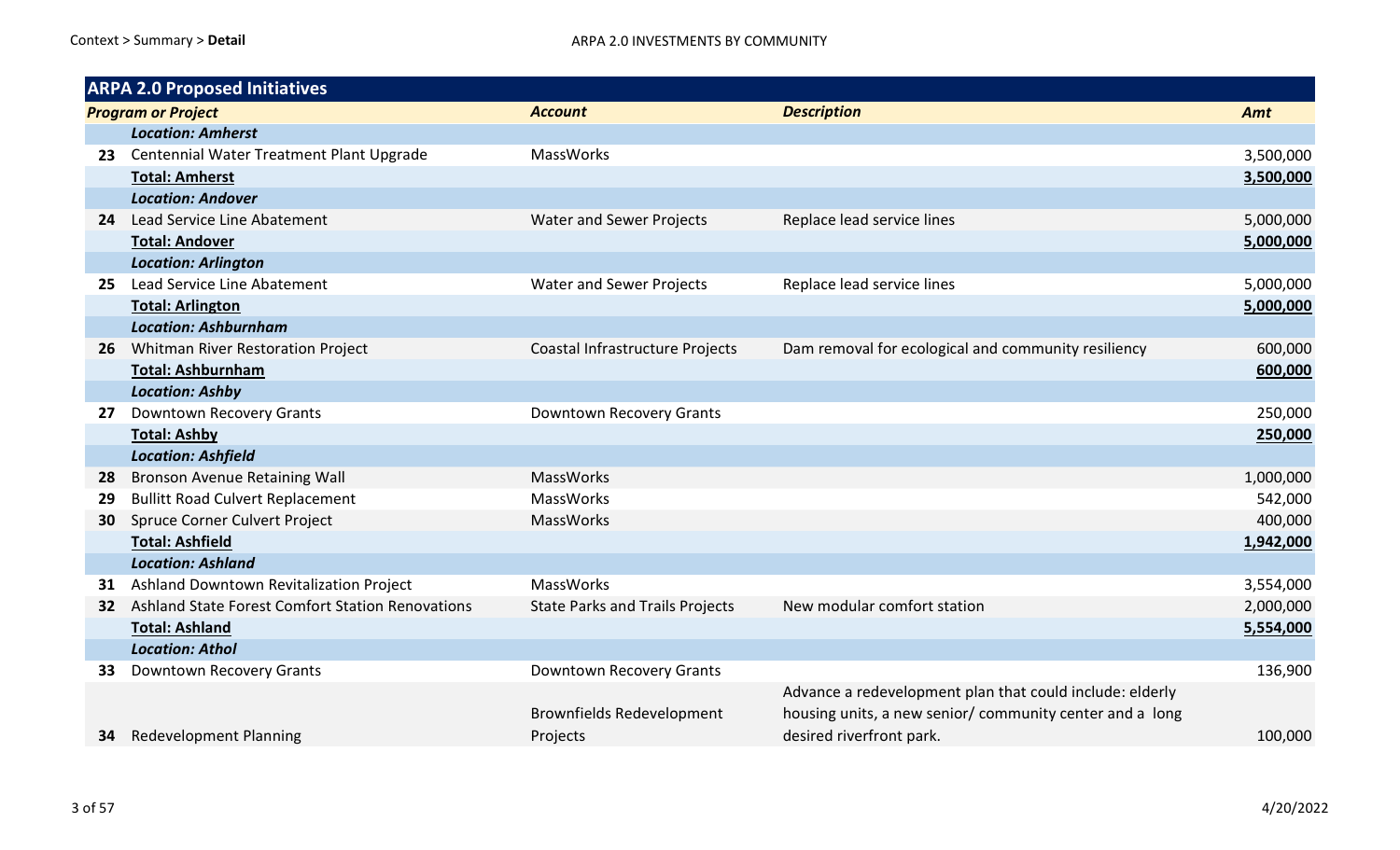|    | <b>ARPA 2.0 Proposed Initiatives</b>                               |                                  |                                                          |           |  |
|----|--------------------------------------------------------------------|----------------------------------|----------------------------------------------------------|-----------|--|
|    | <b>Program or Project</b>                                          | <b>Account</b>                   | <b>Description</b>                                       | Amt       |  |
|    | Exit 77 Hotel and Function Facility Access and                     |                                  |                                                          |           |  |
| 35 | Infrastructure Development                                         | <b>MassWorks</b>                 |                                                          | 13,100    |  |
|    | <b>Total: Athol</b>                                                |                                  |                                                          | 250,000   |  |
|    | <b>Location: Attleboro</b>                                         |                                  |                                                          |           |  |
| 36 | Downtown Recovery Grants                                           | Downtown Recovery Grants         |                                                          | 1,483,295 |  |
|    |                                                                    | <b>Brownfields Redevelopment</b> | Finish previously EPA funded work to remove TCE-impacted |           |  |
| 37 | <b>Polluted Soil Removal</b>                                       | Projects                         | soil                                                     | 100,000   |  |
|    | <b>Total: Attleboro</b>                                            |                                  |                                                          | 1,583,295 |  |
|    | <b>Location: Auburn</b>                                            |                                  |                                                          |           |  |
| 38 | Downtown Recovery Grants                                           | Downtown Recovery Grants         |                                                          | 335,320   |  |
|    | <b>Total: Auburn</b>                                               |                                  |                                                          | 335,320   |  |
|    | <b>Location: Avon</b>                                              |                                  |                                                          |           |  |
| 39 | Downtown Recovery Grants                                           | Downtown Recovery Grants         |                                                          | 146,200   |  |
|    |                                                                    |                                  |                                                          |           |  |
| 40 | Sustainable Redevelopment of the Avon Industrial Park              | <b>Community Planning Grants</b> |                                                          | 75,000    |  |
|    |                                                                    |                                  |                                                          |           |  |
| 41 | Central/Reservoir Safety/Pedestrian/Bike Improvements    MassWorks |                                  |                                                          | 28,800    |  |
|    | <b>Total: Avon</b>                                                 |                                  |                                                          | 250,000   |  |
|    | <b>Location: Ayer</b>                                              |                                  |                                                          |           |  |
| 42 | Downtown Recovery Grants                                           | Downtown Recovery Grants         |                                                          | 250,000   |  |
|    | <b>Total: Ayer</b>                                                 |                                  |                                                          | 250,000   |  |
|    | <b>Location: Barnstable</b>                                        |                                  |                                                          |           |  |
| 43 | <b>Downtown Recovery Grants</b>                                    | Downtown Recovery Grants         |                                                          | 1,481,695 |  |
| 44 | Revisioning Main Street Hyannis                                    | <b>Community Planning Grants</b> |                                                          | 75,000    |  |
|    | <b>Total: Barnstable</b>                                           |                                  |                                                          | 1,556,695 |  |
|    | <b>Location: Barre</b>                                             |                                  |                                                          |           |  |
| 45 | <b>Downtown Recovery Grants</b>                                    | Downtown Recovery Grants         |                                                          | 200,000   |  |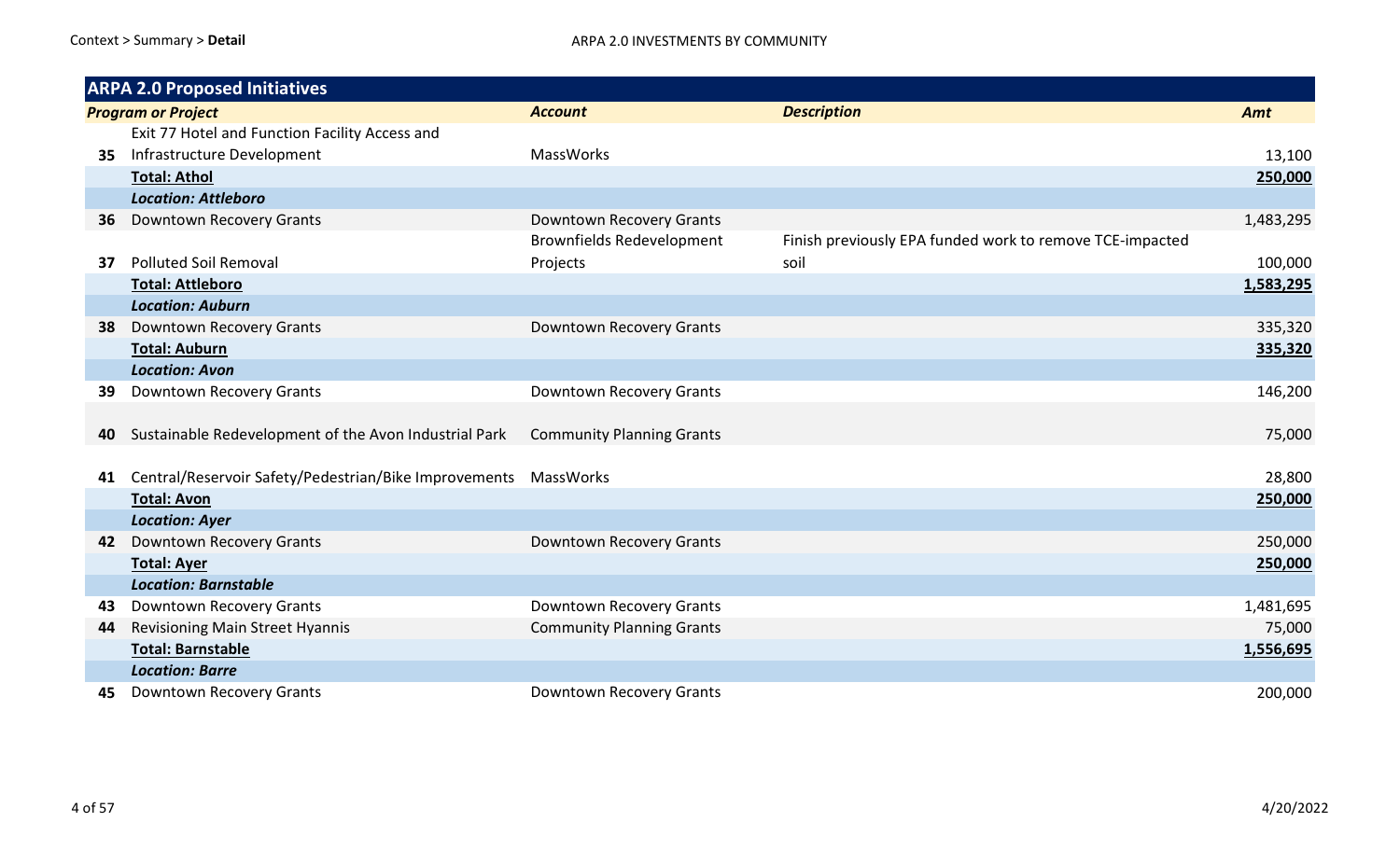|                           | <b>ARPA 2.0 Proposed Initiatives</b>             |                                       |                                                                                                                         |           |  |  |
|---------------------------|--------------------------------------------------|---------------------------------------|-------------------------------------------------------------------------------------------------------------------------|-----------|--|--|
| <b>Program or Project</b> |                                                  | <b>Account</b>                        | <b>Description</b>                                                                                                      | Amt       |  |  |
| 46                        | <b>Barre Powder Mill Pond Water Testing</b>      | <b>Environmental Remediation</b>      | Water testing at the Powder Mill Pond to determine if water<br>quality is acceptable for the public to use for swimming | 50,000    |  |  |
|                           | <b>Total: Barre</b>                              |                                       |                                                                                                                         | 250,000   |  |  |
|                           | <b>Location: Becket</b>                          |                                       |                                                                                                                         |           |  |  |
| 47                        | Downtown Recovery Grants                         | Downtown Recovery Grants<br>MassWorks |                                                                                                                         | 150,000   |  |  |
| 48                        | <b>McNerney Road Repair</b>                      |                                       |                                                                                                                         | 100,000   |  |  |
|                           | <b>Total: Becket</b><br><b>Location: Bedford</b> |                                       |                                                                                                                         | 250,000   |  |  |
|                           | Middlesex Turnpike Corridor - Water/Sewer        |                                       |                                                                                                                         |           |  |  |
| 49                        | Infrastructure Expansion                         | MassWorks                             |                                                                                                                         | 4,500,000 |  |  |
|                           | <b>Total: Bedford</b>                            |                                       |                                                                                                                         | 4,500,000 |  |  |
|                           | <b>Location: Belchertown</b>                     |                                       |                                                                                                                         |           |  |  |
|                           | HAZMAT Abatement and Remediation at the Former   | <b>Brownfields Redevelopment</b>      | Includes a boiler house and chimney stack at the former                                                                 |           |  |  |
| 50                        | <b>Belchertown State School</b>                  | Projects                              | Belchertown State School to supplement One Stop funds                                                                   | 900,000   |  |  |
| 51                        | Lake Wallace Sensory Trail (Pond Element)        | <b>Housing Choice Grants</b>          |                                                                                                                         | 55,550    |  |  |
|                           | <b>Total: Belchertown</b>                        |                                       |                                                                                                                         | 955,550   |  |  |
|                           | <b>Location: Bellingham</b>                      |                                       |                                                                                                                         |           |  |  |
| 52                        | <b>Downtown Recovery Grants</b>                  | Downtown Recovery Grants              |                                                                                                                         | 345,400   |  |  |
|                           | <b>Total: Bellingham</b>                         |                                       |                                                                                                                         | 345,400   |  |  |
|                           | <b>Location: Belmont</b>                         |                                       |                                                                                                                         |           |  |  |
| 53                        | <b>Downtown Recovery Grants</b>                  | Downtown Recovery Grants              |                                                                                                                         | 522,320   |  |  |
|                           | <b>Total: Belmont</b>                            |                                       |                                                                                                                         | 522,320   |  |  |
|                           | <b>Location: Berkley</b>                         |                                       |                                                                                                                         |           |  |  |
| 54                        | Downtown Recovery Grants                         | Downtown Recovery Grants              |                                                                                                                         | 250,000   |  |  |
|                           | <b>Total: Berkley</b>                            |                                       |                                                                                                                         | 250,000   |  |  |
|                           | <b>Location: Berlin</b>                          |                                       |                                                                                                                         |           |  |  |
| 55                        | Downtown Recovery Grants                         | Downtown Recovery Grants              |                                                                                                                         | 250,000   |  |  |
|                           | <b>Total: Berlin</b>                             |                                       |                                                                                                                         | 250,000   |  |  |
|                           | <b>Location: Bernardston</b>                     |                                       |                                                                                                                         |           |  |  |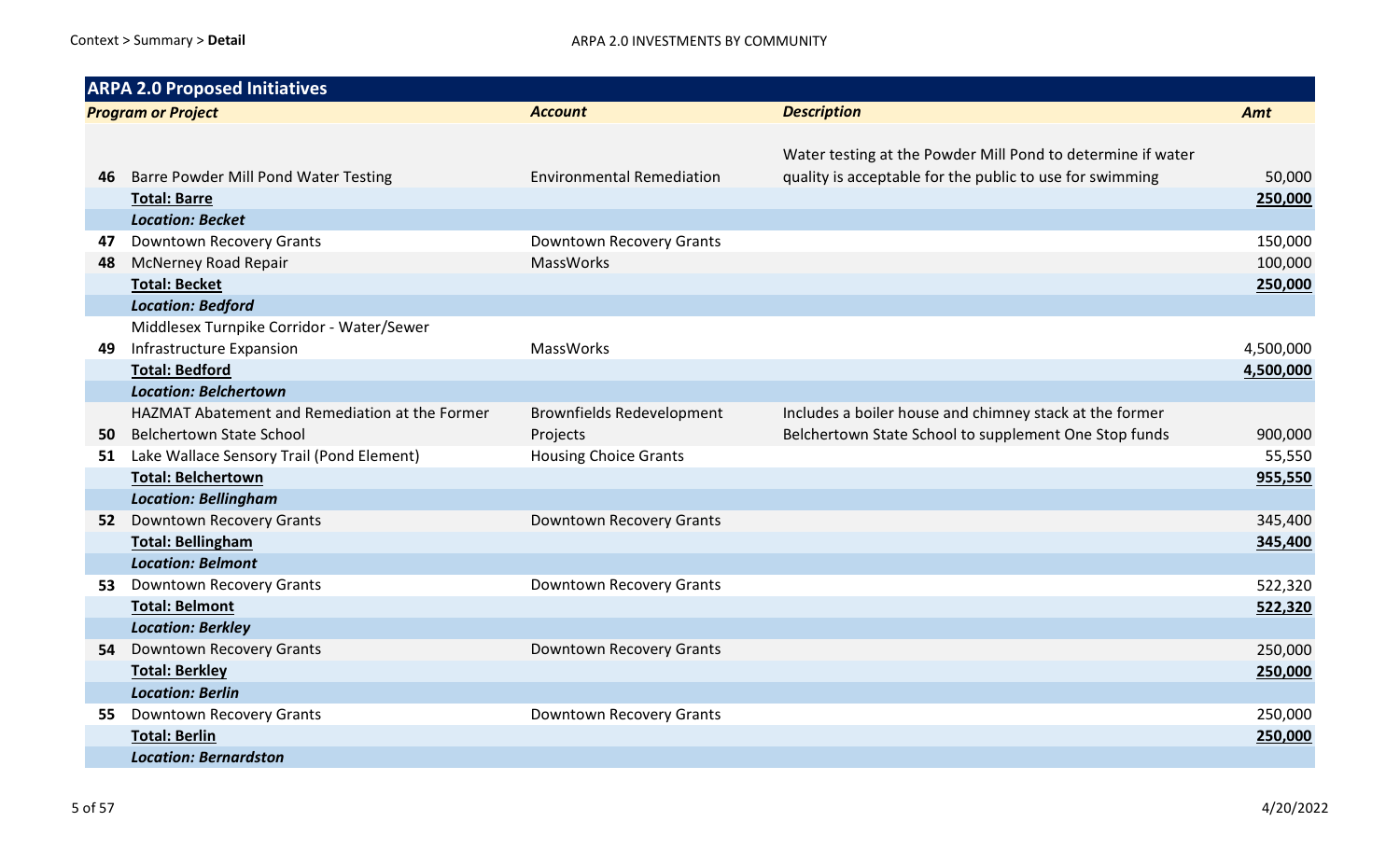|                           | <b>ARPA 2.0 Proposed Initiatives</b>                 |                                        |                                                               |            |
|---------------------------|------------------------------------------------------|----------------------------------------|---------------------------------------------------------------|------------|
| <b>Program or Project</b> |                                                      | <b>Account</b>                         | <b>Description</b>                                            | Amt        |
| 56.                       | <b>Downtown Recovery Grants</b>                      | Downtown Recovery Grants               |                                                               | 250,000    |
|                           | <b>Total: Bernardston</b>                            |                                        |                                                               | 250,000    |
|                           | <b>Location: Beverly</b>                             |                                        |                                                               |            |
| 57                        | <b>Downtown Recovery Grants</b>                      | Downtown Recovery Grants               |                                                               | 843,480    |
|                           | <b>Total: Beverly</b>                                |                                        |                                                               | 843,480    |
|                           | <b>Location: Billerica</b>                           |                                        |                                                               |            |
| 58.                       | <b>Talbot Mills Dam Removal</b>                      | Coastal Infrastructure Projects        | Dam removal for public safety and ecological benefit          | 1,400,000  |
|                           | <b>Total: Billerica</b>                              |                                        |                                                               | 1,400,000  |
|                           | <b>Location: Blackstone</b>                          |                                        |                                                               |            |
| 59.                       | <b>Downtown Recovery Grants</b>                      | Downtown Recovery Grants               |                                                               | 150,000    |
|                           | Countryside Auto Salvage Groundwater Contamination   | <b>Brownfields Redevelopment</b>       | Hire a licensed site professional to evaluate the Countryside |            |
| 60                        | Study                                                | Projects                               | Auto Salvage                                                  | 100,000    |
|                           | <b>Total: Blackstone</b>                             |                                        |                                                               | 250,000    |
|                           | <b>Location: Blandford</b>                           |                                        |                                                               |            |
| 61                        | Shepard Farm Use Feasibility Study                   | Site Readiness Evaluation Projects     |                                                               | 247,500    |
| 62                        | North Blandford Road Improvements                    | <b>MassWorks</b>                       |                                                               | 99,900     |
|                           | <b>Total: Blandford</b>                              |                                        |                                                               | 347,400    |
|                           | <b>Location: Bolton</b>                              |                                        |                                                               |            |
| 63                        | <b>Downtown Recovery Grants</b>                      | Downtown Recovery Grants               |                                                               | 156,200    |
|                           | Intersection Safety Improvements at Rte 117, Forbush |                                        |                                                               |            |
| 64                        | Mill Road and Green Road                             | <b>MassWorks</b>                       |                                                               | 93,800     |
|                           | <b>Total: Bolton</b>                                 |                                        |                                                               | 250,000    |
|                           | <b>Location: Boston</b>                              |                                        |                                                               |            |
|                           |                                                      |                                        | Expand the Wind Technology Testing Center by developing       |            |
| 65                        | Expansion of Wind Technology Testing Center          | Clean Energy Investments               | nearby sites in Charlestown                                   | 70,000,000 |
|                           |                                                      |                                        | Remediation, resiliency, access and park improvements to      |            |
| 66                        | Boston Harbor Islands - Gallops Island               | <b>State Parks and Trails Projects</b> | enable reopening of Gallops Islands                           | 15,700,000 |
|                           |                                                      |                                        | Rehabilitate approximately two thousand linear feet of        |            |
| 67                        | <b>Georges Island Shore</b>                          | Coastal Infrastructure Projects        | deteriorated shore protection structures                      | 12,500,000 |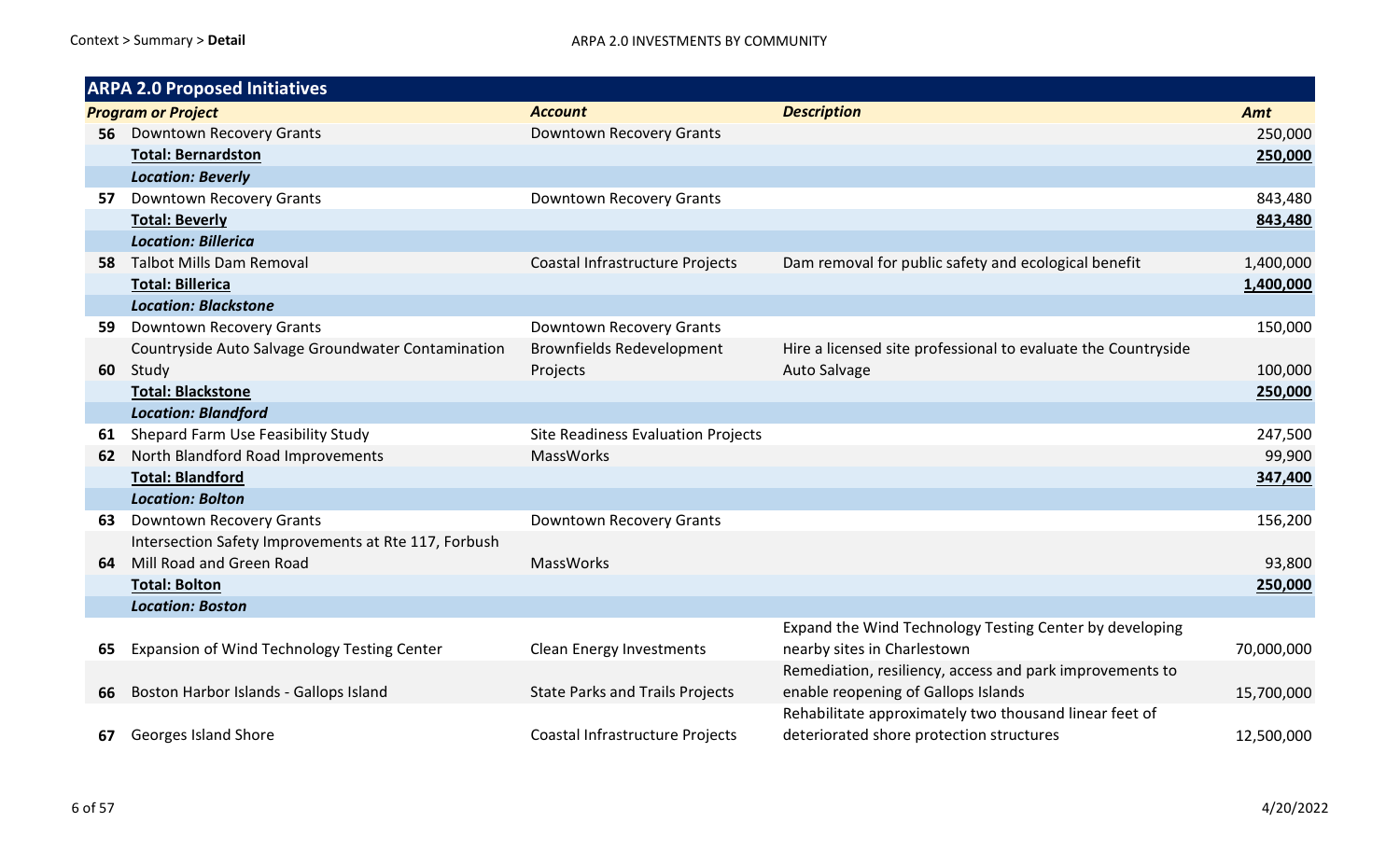|     | <b>ARPA 2.0 Proposed Initiatives</b>                                                        |                                        |                                                                |            |  |
|-----|---------------------------------------------------------------------------------------------|----------------------------------------|----------------------------------------------------------------|------------|--|
|     | <b>Program or Project</b>                                                                   | <b>Account</b>                         | <b>Description</b>                                             | Amt        |  |
|     |                                                                                             |                                        | Roadway diet includes cycle track, pedestrian                  |            |  |
| 68  | Arborway Improvement Project                                                                | <b>State Parks and Trails Projects</b> | enhancements and landscape improvements.                       | 11,000,000 |  |
| 69  | Downtown Recovery Grants                                                                    | Downtown Recovery Grants               |                                                                | 10,389,000 |  |
| 70  | Allston-Brighton Pool                                                                       | <b>State Parks and Trails Projects</b> | Reconstruction/rehab of pool facilities                        | 8,000,000  |  |
|     |                                                                                             |                                        |                                                                |            |  |
| 71  | Kelly Outdoor Rink                                                                          | <b>State Parks and Trails Projects</b> | Replacing temporary rink structure with a permanent facility   | 7,000,000  |  |
| 72  | Nubian Square Ascends                                                                       | MassWorks                              |                                                                | 5,000,000  |  |
|     |                                                                                             |                                        | Replace lead service lines - Boston Water and Sewer            |            |  |
| 73  | Lead Service Line Abatement                                                                 | <b>Water and Sewer Projects</b>        | Commission                                                     | 5,000,000  |  |
|     |                                                                                             |                                        | Enclosure for Cass Pool-year round pool for training, learn to |            |  |
| 74  | Melnea Cass Pool Enclosure                                                                  | <b>State Parks and Trails Projects</b> | swim, etc.                                                     | 5,000,000  |  |
|     |                                                                                             |                                        |                                                                |            |  |
|     |                                                                                             |                                        | Design, permitting and construction for preservation, public   |            |  |
|     |                                                                                             |                                        | accessibility and interpretive improvements for Brook Farm     |            |  |
| 75  | <b>Brook Farm Historic Site</b>                                                             | <b>State Parks and Trails Projects</b> | Historic Site (West Roxbury), a national historic landmark     | 5,000,000  |  |
|     |                                                                                             |                                        | Building envelope stabilization at Fort Andrew, Peddocks       |            |  |
| 76  | Boston Harbor Islands - Ft Andrew, Peddocks Island                                          | <b>State Parks and Trails Projects</b> | Island                                                         | 5,000,000  |  |
|     |                                                                                             |                                        | Implementation of aquatic and terrestrial invasive species     |            |  |
|     |                                                                                             |                                        | management, wetlands restoration and habitat creation,         |            |  |
|     |                                                                                             |                                        | prescribed burns, forestry management, and development         |            |  |
| 77  | Esplanade Landings, Charles River Reservation                                               | <b>State Parks and Trails Projects</b> | of urban forests                                               | 5,000,000  |  |
|     | Capital Planning Grant - Massachusetts College of Art and Higher Education Capital Projects |                                        |                                                                |            |  |
| 78  | Design                                                                                      | and Planning                           | Capital Planning Grant for Tower Renovation                    | 5,000,000  |  |
| 79  | 135 Dudley Street Development Site Preparation                                              | MassWorks                              |                                                                | 4,950,000  |  |
|     |                                                                                             |                                        | Pathway repairs, landscape improvements, athletic court        |            |  |
|     |                                                                                             |                                        | and playground rehab in Jamaica Plain, Roxbury, and Back       |            |  |
| 80. | Southwest Corridor Park                                                                     | <b>State Parks and Trails Projects</b> | Bay                                                            | 4,000,000  |  |
| 81  | Kelly Field                                                                                 | <b>State Parks and Trails Projects</b> | New synthetic turf field at Kelly Field/Stony Brook            | 3,500,000  |  |
|     |                                                                                             |                                        | Solar roof installations at rinks (Bajko, Devine and Steretti  |            |  |
|     | 82 Solar Roofs for Rinks                                                                    | <b>State Parks and Trails Projects</b> | Rinks - Boston)                                                | 3,300,000  |  |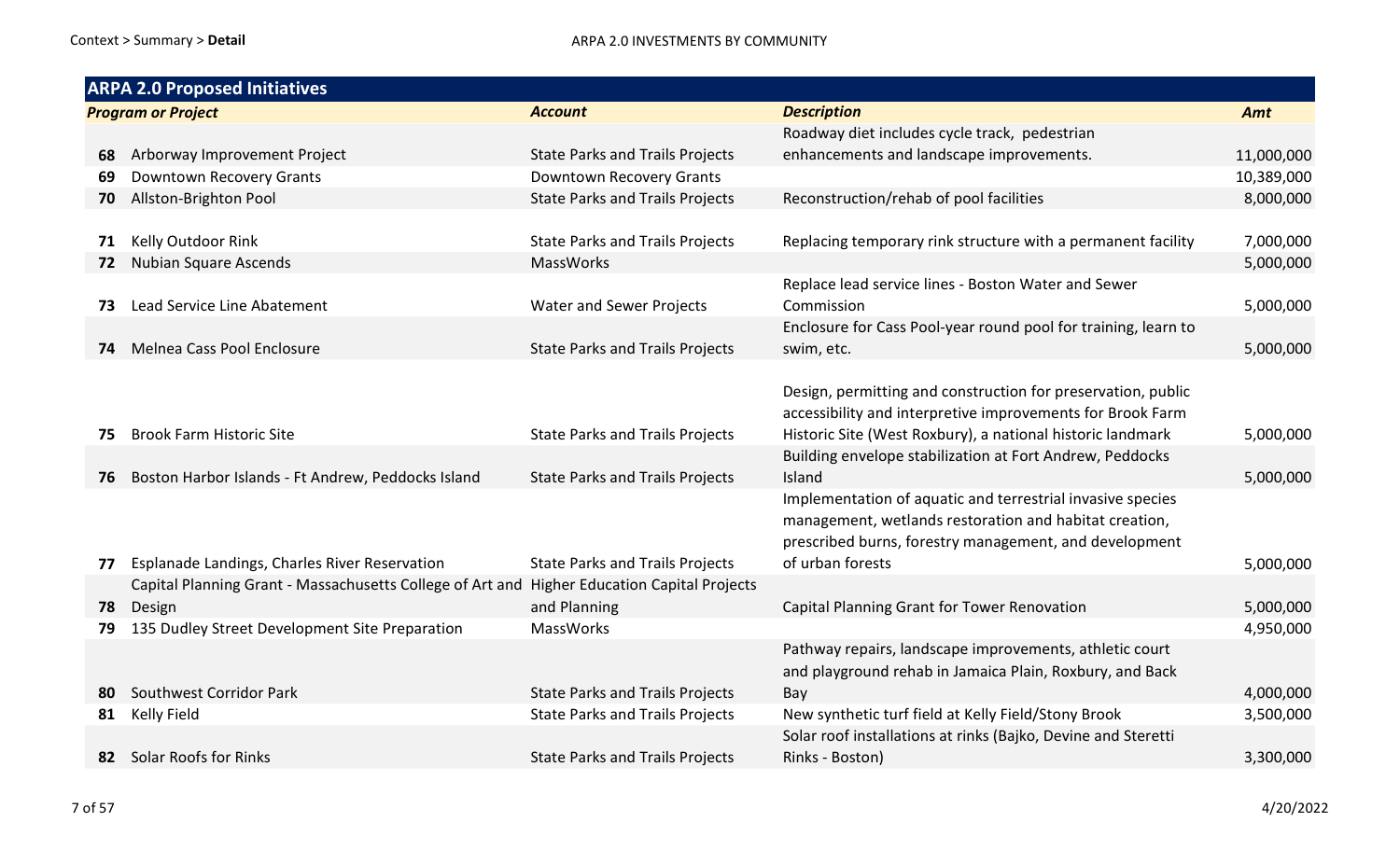|                           | <b>ARPA 2.0 Proposed Initiatives</b>              |                                        |                                                                                                                                                                                                                                      |             |  |  |
|---------------------------|---------------------------------------------------|----------------------------------------|--------------------------------------------------------------------------------------------------------------------------------------------------------------------------------------------------------------------------------------|-------------|--|--|
| <b>Program or Project</b> |                                                   | <b>Account</b>                         | <b>Description</b>                                                                                                                                                                                                                   | Amt         |  |  |
|                           |                                                   |                                        | New year-round bathhouse behind Sullivan's in South                                                                                                                                                                                  |             |  |  |
| 83                        | <b>Castle Island Comfort Station</b>              | <b>State Parks and Trails Projects</b> | <b>Boston</b>                                                                                                                                                                                                                        | 3,000,000   |  |  |
|                           |                                                   |                                        | Construction of locker rooms, team rooms, and                                                                                                                                                                                        |             |  |  |
| 84                        | Emmons Horrigan O'Neill Rink                      | <b>State Parks and Trails Projects</b> | administrative offices in Charlestown                                                                                                                                                                                                | 3,000,000   |  |  |
| 85                        | Olsen Pool                                        | <b>State Parks and Trails Projects</b> | Reconstruction/rehab of pool facilities                                                                                                                                                                                              | 2,000,000   |  |  |
| 86                        | <b>Toohig Playground and Hardcourts</b>           | <b>State Parks and Trails Projects</b> | Construction/rehab of playground                                                                                                                                                                                                     | 2,000,000   |  |  |
| 87                        | <b>Storrow Tunnel Feasibility Study</b>           | <b>State Parks and Trails Projects</b> | Study removal and/or replacement of Storrow Tunnel<br>Implementation of aquatic and terrestrial invasive species<br>management, wetlands restoration and habitat creation,<br>prescribed burns, forestry management, and development | 2,000,000   |  |  |
| 88                        | <b>Charles River Vegetation Management</b>        | <b>State Parks and Trails Projects</b> | of urban forests                                                                                                                                                                                                                     | 2,000,000   |  |  |
|                           |                                                   |                                        | Build out fast-charging electric vehicle infrastructure at                                                                                                                                                                           |             |  |  |
| 89                        | Logan Airport Charging                            | <b>Clean Energy Investments</b>        | Logan Airport                                                                                                                                                                                                                        | 2,000,000   |  |  |
| 90                        | Artesani Spray Deck                               | <b>State Parks and Trails Projects</b> | Installation of solar canopies                                                                                                                                                                                                       | 1,600,000   |  |  |
| 91                        | Ryan Splashpad and Playground                     | <b>State Parks and Trails Projects</b> | New splashpad and playground                                                                                                                                                                                                         | 1,000,000   |  |  |
| 92                        | Lewis Chemical Remediation                        | <b>State Parks and Trails Projects</b> | Clean-up of the former Lewis chemical site                                                                                                                                                                                           | 1,000,000   |  |  |
|                           |                                                   |                                        | Reconstruction/replacement of rotary at intersection of                                                                                                                                                                              |             |  |  |
|                           |                                                   |                                        | North Beacon Street and Soldiers Field Road; includes                                                                                                                                                                                |             |  |  |
| 93                        | SFR, N. Beacon Interchange Design                 | <b>State Parks and Trails Projects</b> | relocation of former pool site                                                                                                                                                                                                       | 750,000     |  |  |
| 94                        | Mildred Hailey Phase One   Infrastructure Project | <b>MassWorks</b>                       |                                                                                                                                                                                                                                      | 400,000     |  |  |
| 95                        | <b>Bunker Hill Housing Redevelopment</b>          | <b>MassWorks</b>                       |                                                                                                                                                                                                                                      | 347,400     |  |  |
|                           | <b>Total: Boston</b>                              |                                        |                                                                                                                                                                                                                                      | 206,436,400 |  |  |
|                           | <b>Location: Bourne</b>                           |                                        |                                                                                                                                                                                                                                      |             |  |  |
| 96                        | <b>Mass Maritime Academy</b>                      | <b>Clean Energy Investments</b>        | Offshore Wind Workforce Training                                                                                                                                                                                                     | 10,000,000  |  |  |
|                           | <b>Total: Bourne</b>                              |                                        |                                                                                                                                                                                                                                      | 10,000,000  |  |  |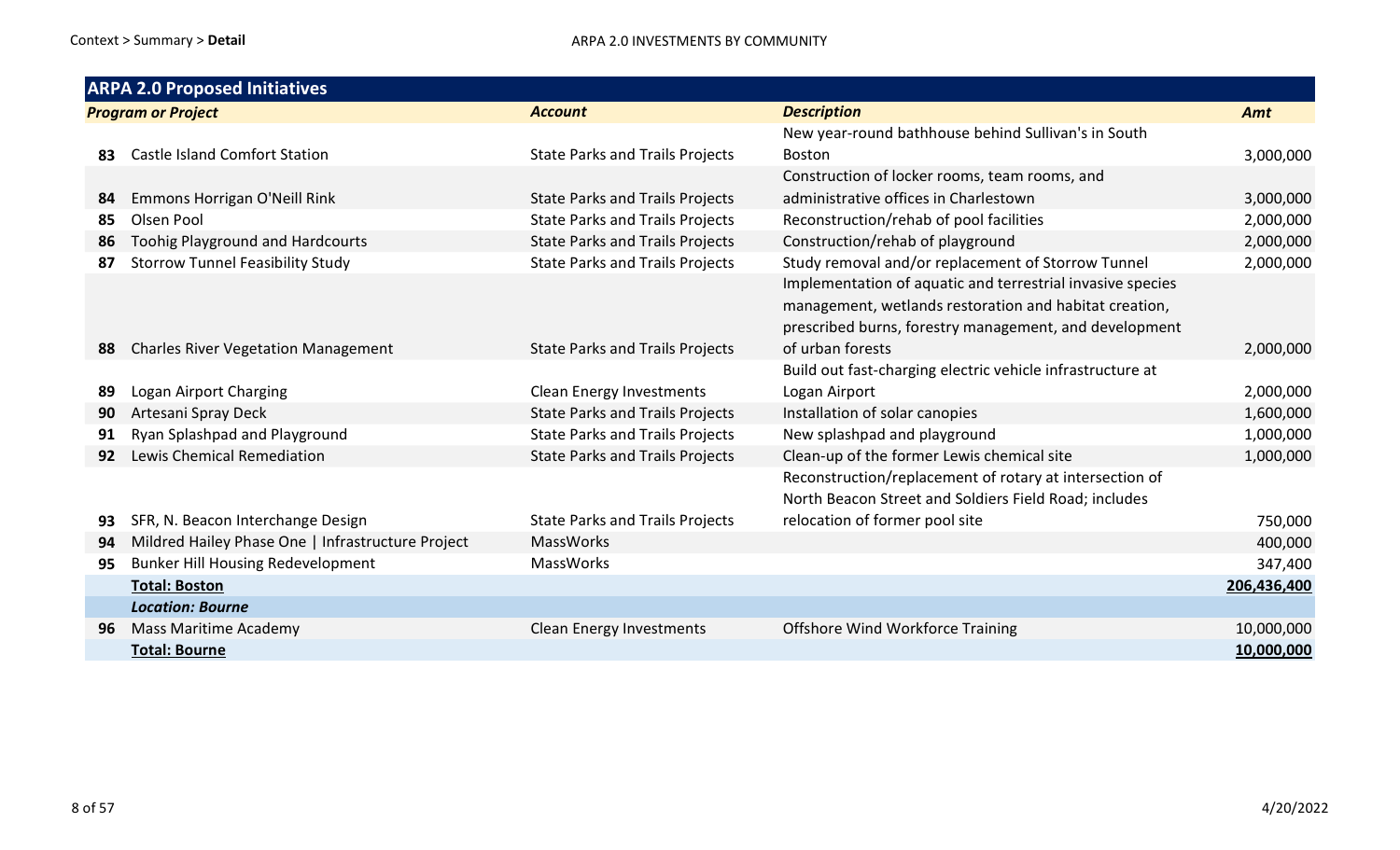|     | <b>ARPA 2.0 Proposed Initiatives</b> |                                 |                                                           |           |  |  |
|-----|--------------------------------------|---------------------------------|-----------------------------------------------------------|-----------|--|--|
|     | <b>Program or Project</b>            | <b>Account</b>                  | <b>Description</b>                                        | Amt       |  |  |
|     | <b>Location: Boxborough</b>          |                                 |                                                           |           |  |  |
| 97  | <b>Downtown Recovery Grants</b>      | Downtown Recovery Grants        |                                                           | 250,000   |  |  |
|     | <b>Total: Boxborough</b>             |                                 |                                                           | 250,000   |  |  |
|     | <b>Location: Boxford</b>             |                                 |                                                           |           |  |  |
| 98  | Downtown Recovery Grants             | Downtown Recovery Grants        |                                                           | 250,000   |  |  |
|     | <b>Total: Boxford</b>                |                                 |                                                           | 250,000   |  |  |
|     | <b>Location: Boylston</b>            |                                 |                                                           |           |  |  |
| 99  | Downtown Recovery Grants             | Downtown Recovery Grants        |                                                           | 250,000   |  |  |
|     | <b>Total: Boylston</b>               |                                 |                                                           | 250,000   |  |  |
|     | <b>Location: Braintree</b>           |                                 |                                                           |           |  |  |
|     | 100 Fore River Restoration Project   | Coastal Infrastructure Projects | Dam removal for ecological and community resilience       | 1,000,000 |  |  |
|     |                                      |                                 | Rebuild coastal bank and salt marsh restoration at public |           |  |  |
|     | 101 Watson Park                      | Resiliency & Habitat            | park                                                      | 750,000   |  |  |
|     | <b>Total: Braintree</b>              |                                 |                                                           | 1,750,000 |  |  |
|     | <b>Location: Brewster</b>            |                                 |                                                           |           |  |  |
|     |                                      |                                 | Environmental assessment, design and permitting for an    |           |  |  |
|     |                                      |                                 | approximately 1,100 foot elevated walkway; includes       |           |  |  |
|     | 102 Walkway Design                   | Coastal Infrastructure Projects | substantial public input.                                 | 190,000   |  |  |
| 103 | <b>Downtown Recovery Grants</b>      | Downtown Recovery Grants        |                                                           | 100,000   |  |  |
|     | <b>Total: Brewster</b>               |                                 |                                                           | 290,000   |  |  |
|     | <b>Location: Bridgewater</b>         |                                 |                                                           |           |  |  |
|     | 104 High Street Bridge               | Coastal Infrastructure Projects | Replacement and dam removal                               | 5,000,000 |  |  |
|     | <b>Total: Bridgewater</b>            |                                 |                                                           | 5,000,000 |  |  |
|     | <b>Location: Brimfield</b>           |                                 |                                                           |           |  |  |
|     | 105 Downtown Recovery Grants         | Downtown Recovery Grants        |                                                           | 250,000   |  |  |
|     | <b>Total: Brimfield</b>              |                                 |                                                           | 250,000   |  |  |
|     | <b>Location: Brockton</b>            |                                 |                                                           |           |  |  |
| 106 | Lead Service Line Abatement          | <b>Water and Sewer Projects</b> | Replace lead service lines                                | 5,000,000 |  |  |
| 107 | Downtown Recovery Grants             | Downtown Recovery Grants        |                                                           | 1,435,620 |  |  |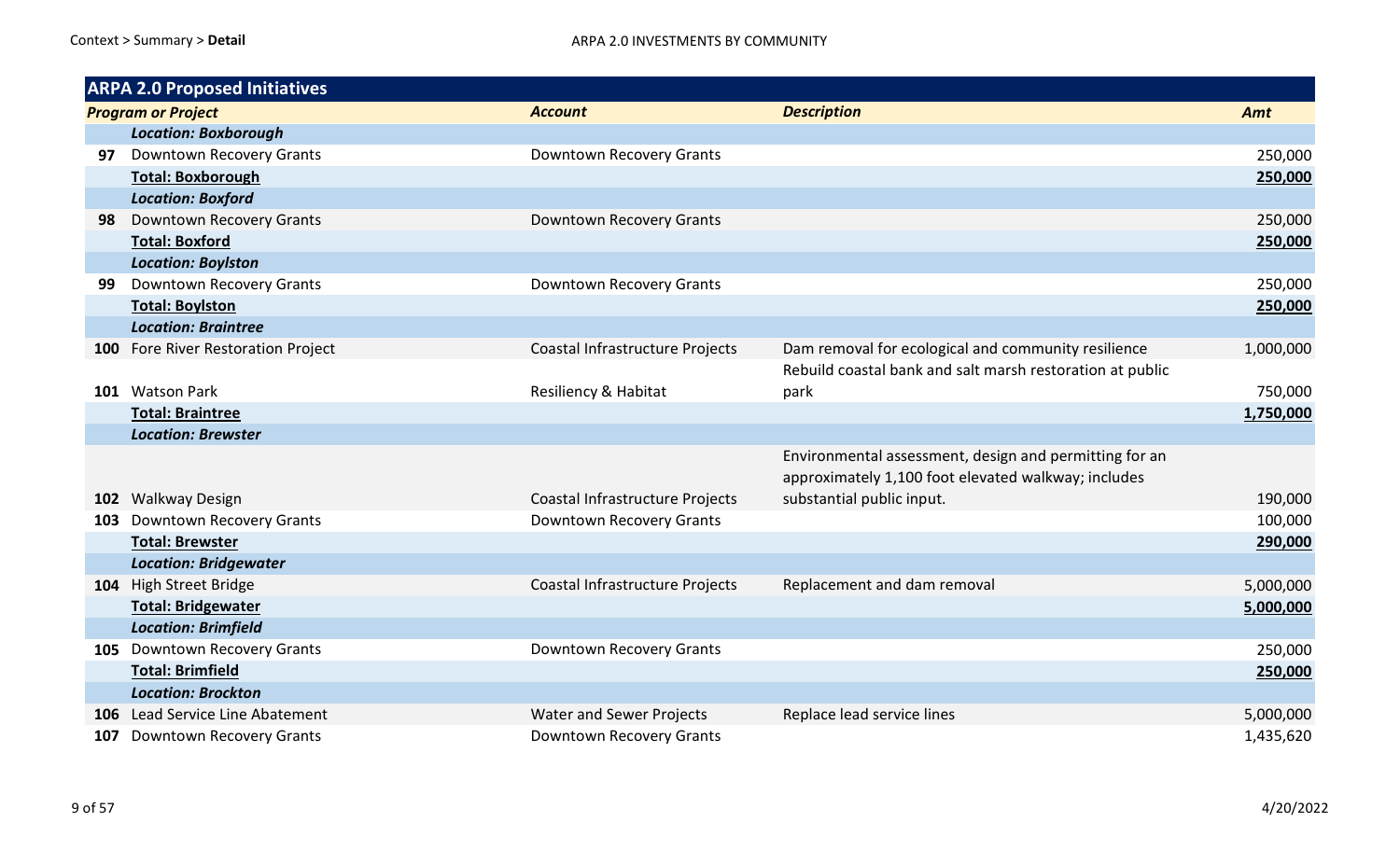|            | <b>ARPA 2.0 Proposed Initiatives</b>              |                                       |                                                                                                                           |           |  |  |  |
|------------|---------------------------------------------------|---------------------------------------|---------------------------------------------------------------------------------------------------------------------------|-----------|--|--|--|
|            | <b>Program or Project</b>                         | <b>Account</b>                        | <b>Description</b>                                                                                                        | Amt       |  |  |  |
|            |                                                   | <b>Underutilized Property Program</b> |                                                                                                                           |           |  |  |  |
|            | 108 11-15 Frederick Douglass Avenue Redevelopment | Projects                              |                                                                                                                           | 282,250   |  |  |  |
|            | 109 Trout Brook Redevelopment Area                | Site Readiness Evaluation Projects    | Planning for former CSX rail yard                                                                                         | 165,000   |  |  |  |
| <b>110</b> | Thatcher Street Redevelopment Project             | <b>Housing Choice Grants</b>          |                                                                                                                           | 30,000    |  |  |  |
|            | 111 Franklin Street Reconstruction                | <b>MassWorks</b>                      |                                                                                                                           | 22,600    |  |  |  |
|            | <b>Total: Brockton</b>                            |                                       |                                                                                                                           | 6,935,470 |  |  |  |
|            | <b>Location: Brookfield</b>                       |                                       |                                                                                                                           |           |  |  |  |
|            | 112 Downtown Recovery Grants                      | Downtown Recovery Grants              |                                                                                                                           | 250,000   |  |  |  |
|            | <b>Total: Brookfield</b>                          |                                       |                                                                                                                           | 250,000   |  |  |  |
|            | <b>Location: Brookline</b>                        |                                       |                                                                                                                           |           |  |  |  |
|            | 113 Kent/Station Street Redevelopment Project     | <b>MassWorks</b>                      |                                                                                                                           | 4,542,000 |  |  |  |
|            | <b>Total: Brookline</b>                           |                                       |                                                                                                                           | 4,542,000 |  |  |  |
|            | <b>Location: Buckland</b>                         |                                       |                                                                                                                           |           |  |  |  |
|            | 114 Downtown Recovery Grants                      | Downtown Recovery Grants              |                                                                                                                           | 250,000   |  |  |  |
|            | <b>Total: Buckland</b>                            |                                       |                                                                                                                           | 250,000   |  |  |  |
|            | <b>Location: Burlington</b>                       |                                       |                                                                                                                           |           |  |  |  |
|            | 115 MWRA Phase 2A Connection                      | MassWorks                             |                                                                                                                           | 2,500,000 |  |  |  |
|            | <b>Total: Burlington</b>                          |                                       |                                                                                                                           | 2,500,000 |  |  |  |
|            | <b>Location: Cambridge</b>                        |                                       |                                                                                                                           |           |  |  |  |
|            |                                                   |                                       | Remove the sunken parking lot; restore the "grassy beach";<br>add an accessible dock and a river observation deck; extend |           |  |  |  |
|            | 116 Magazine Beach Restoration                    | Coastal Infrastructure Projects       | accessible pathways; plant trees                                                                                          | 2,200,000 |  |  |  |
|            | 117 Downtown Recovery Grants                      | Downtown Recovery Grants              |                                                                                                                           | 178,540   |  |  |  |
|            | <b>Total: Cambridge</b>                           |                                       |                                                                                                                           | 2,378,540 |  |  |  |
|            | <b>Location: Canton</b>                           |                                       |                                                                                                                           |           |  |  |  |
|            | 118 Downtown Recovery Grants                      | Downtown Recovery Grants              |                                                                                                                           | 447,900   |  |  |  |
|            | Neponset Street Pedestrian/Cyclist Infrastructure |                                       |                                                                                                                           |           |  |  |  |
|            | 119 Improvements                                  | <b>Housing Choice Grants</b>          |                                                                                                                           | 28,200    |  |  |  |
|            | <b>Total: Canton</b>                              |                                       |                                                                                                                           | 476,100   |  |  |  |
|            | <b>Location: Carlisle</b>                         |                                       |                                                                                                                           |           |  |  |  |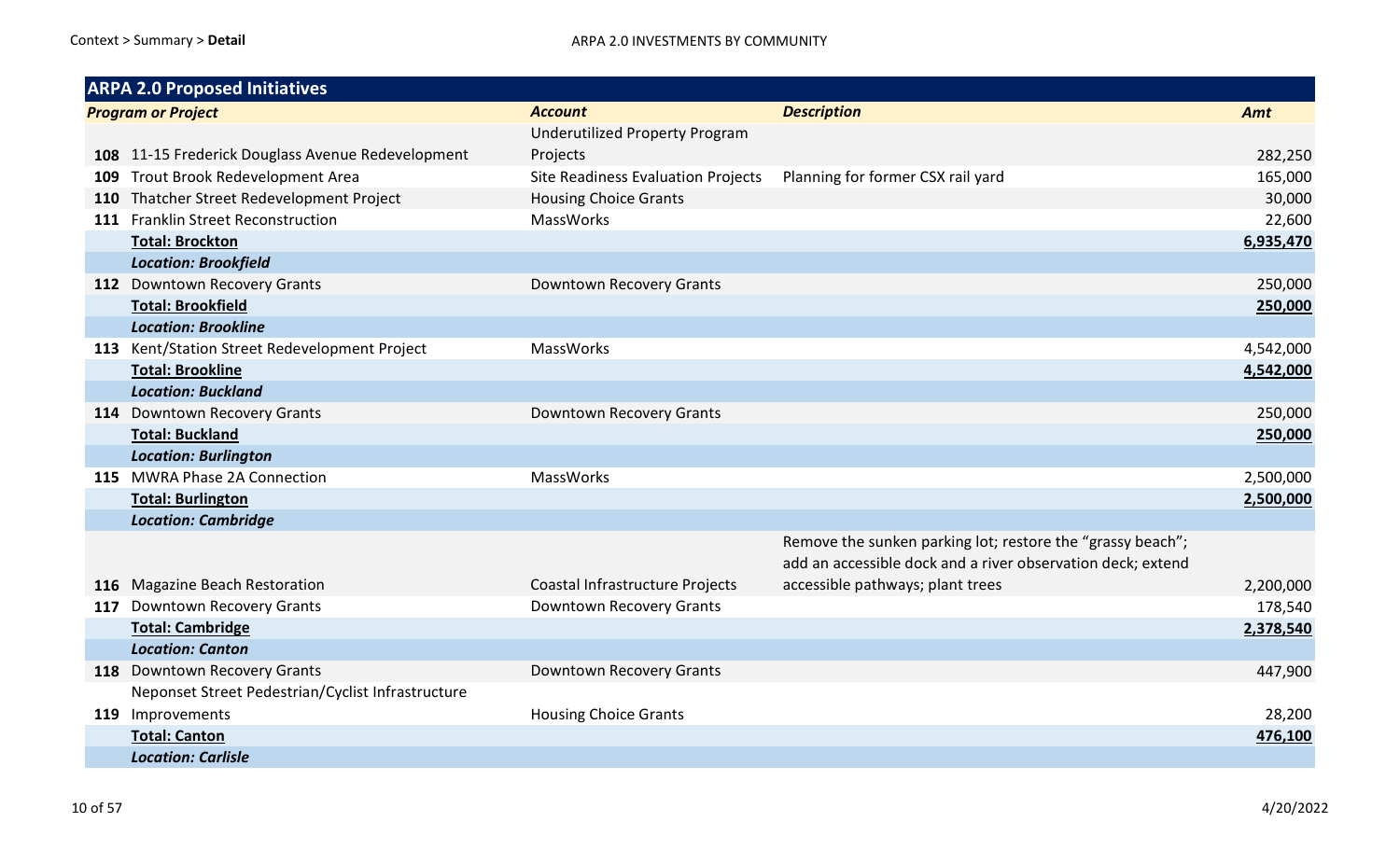| <b>ARPA 2.0 Proposed Initiatives</b>                |                                        |                                                            |           |  |
|-----------------------------------------------------|----------------------------------------|------------------------------------------------------------|-----------|--|
| <b>Program or Project</b>                           | <b>Account</b>                         | <b>Description</b>                                         | Amt       |  |
| 120 Downtown Recovery Grants                        | Downtown Recovery Grants               |                                                            | 250,000   |  |
| <b>Total: Carlisle</b>                              |                                        |                                                            | 250,000   |  |
| <b>Location: Carver</b>                             |                                        |                                                            |           |  |
|                                                     |                                        | Rehabilitation of th Fearing Pond Bathhouse at Myles       |           |  |
| 121 Fearing Pond Bathhouse Rehab                    | <b>State Parks and Trails Projects</b> | Standish State Forest, including new public restrooms      | 2,000,000 |  |
| Waterline Extension, Bicycle Access, and Pedestrian |                                        |                                                            |           |  |
| 122 Access Project                                  | <b>MassWorks</b>                       |                                                            | 1,922,000 |  |
|                                                     |                                        |                                                            |           |  |
| 123 Northeast Corridor of the town of Carver        | Land Acquisition                       | Part of DFG land acquisition from AD Makepeace - 2 parcels | 750,000   |  |
| <b>Total: Carver</b>                                |                                        |                                                            | 4,672,000 |  |
| <b>Location: Charlemont</b>                         |                                        |                                                            |           |  |
| 124 Warfield Road and Rte 2 Reconstruction          | <b>MassWorks</b>                       |                                                            | 1,100,000 |  |
|                                                     |                                        | Rehabilitation and expansion of DCR campgrounds and        |           |  |
| 125 Mohawk State Forest                             | <b>State Parks and Trails Projects</b> | structured camping                                         | 1,000,000 |  |
| 126 8A North Realignment                            | <b>MassWorks</b>                       |                                                            | 72,000    |  |
| <b>Total: Charlemont</b>                            |                                        |                                                            | 2,172,000 |  |
| <b>Location: Charlton</b>                           |                                        |                                                            |           |  |
| 127 Downtown Recovery Grants                        | Downtown Recovery Grants               |                                                            | 274,260   |  |
| <b>Total: Charlton</b>                              |                                        |                                                            | 274,260   |  |
| <b>Location: Chatham</b>                            |                                        |                                                            |           |  |
| 128 Downtown Recovery Grants                        | Downtown Recovery Grants               |                                                            | 250,000   |  |
| <b>Total: Chatham</b>                               |                                        |                                                            | 250,000   |  |
| <b>Location: Chelmsford</b>                         |                                        |                                                            |           |  |
| 129 Downtown Recovery Grants                        | Downtown Recovery Grants               |                                                            | 639,820   |  |
| 130 Groton Road (rt. 40) water main upgrade         | MassWorks                              |                                                            | 68,000    |  |
| <b>Total: Chelmsford</b>                            |                                        |                                                            | 707,820   |  |
| <b>Location: Chelsea</b>                            |                                        |                                                            |           |  |
| 131 Reimagining Broadway Infrastructure             | <b>MassWorks</b>                       |                                                            | 1,100,000 |  |
|                                                     |                                        | Build designed improvements to restore or create walking   |           |  |
| 132 Resilient Lands Initiative                      | Resiliency & Habitat                   | routes to parks                                            | 820,000   |  |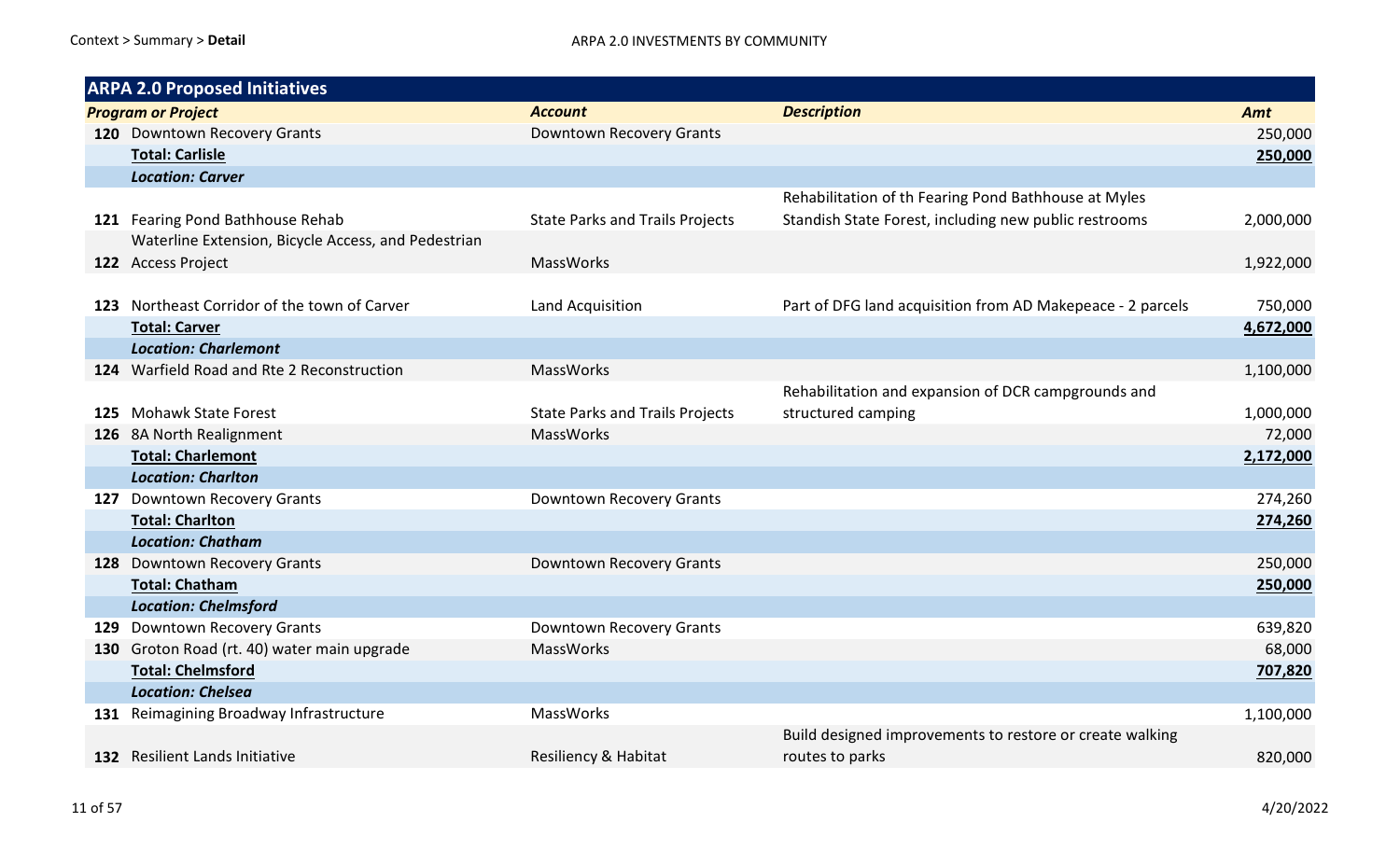| <b>ARPA 2.0 Proposed Initiatives</b>             |                                       |                                                         |            |
|--------------------------------------------------|---------------------------------------|---------------------------------------------------------|------------|
| <b>Program or Project</b>                        | <b>Account</b>                        | <b>Description</b>                                      | Amt        |
| 133 Downtown Recovery Grants                     | Downtown Recovery Grants              |                                                         | 595,350    |
| 134 Redevelopment of 440 Broadway, Chelsea, MA   | Site Readiness Evaluation Projects    |                                                         | 550,000    |
| <b>Total: Chelsea</b>                            |                                       |                                                         | 3,065,350  |
| <b>Location: Cheshire</b>                        |                                       |                                                         |            |
| 135 Resurfacing and Safety Upgrades to Route 116 | <b>Rural Development Grants</b>       | Resurfacing and Safety Upgrades to Route 116            | 549,829    |
| Arnold Court to East View Drive Main Waterline   |                                       | Arnold Court to East View Drive Main Waterline          |            |
| 136 Replacement and Pumping Station Removal      | <b>Rural Development Grants</b>       | Replacement and Pumping Station Removal                 | 400,000    |
| <b>Total: Cheshire</b>                           |                                       |                                                         | 949,829    |
| <b>Location: Chester</b>                         |                                       |                                                         |            |
| 137 Downtown Recovery Grants                     | Downtown Recovery Grants              |                                                         | 250,000    |
| <b>Total: Chester</b>                            |                                       |                                                         | 250,000    |
| <b>Location: Chesterfield</b>                    |                                       |                                                         |            |
| 138 Downtown Recovery Grants                     | Downtown Recovery Grants              |                                                         | 250,000    |
| <b>Total: Chesterfield</b>                       |                                       |                                                         | 250,000    |
| <b>Location: Chicopee</b>                        |                                       |                                                         |            |
| 139 Combined Sewer Overflow Project - Chicopee   | <b>Water and Sewer Projects</b>       | CSO improvements                                        | 12,000,000 |
|                                                  |                                       | Dam removal and culvert replacement for ecological and  |            |
| 140 Abbey Brook Restoration                      | Coastal Infrastructure Projects       | community resiliency.                                   | 2,500,000  |
| 141 Downtown Recovery Grants                     | Downtown Recovery Grants              |                                                         | 826,890    |
|                                                  | <b>Underutilized Property Program</b> |                                                         |            |
| 142 Former Chicopee Library Revitalization       | Projects                              |                                                         | 225,000    |
| The Food Bank of Western Massachusetts: New      |                                       |                                                         |            |
| 143 Distribution Center & Headquarters           | <b>MassWorks</b>                      |                                                         | 162,200    |
| <b>Total: Chicopee</b>                           |                                       |                                                         | 15,714,090 |
| <b>Location: Chilmark</b>                        |                                       |                                                         |            |
|                                                  |                                       | Culvert replacement to restore ecological processes and |            |
| 144 Mill Brook Headwaters Restoration            | Coastal Infrastructure Projects       | ensure community resiliency                             | 250,000    |
| <b>Total: Chilmark</b>                           |                                       |                                                         | 250,000    |
| <b>Location: Clarksburg</b>                      |                                       |                                                         |            |
| 145 Downtown Recovery Grants                     | Downtown Recovery Grants              |                                                         | 250,000    |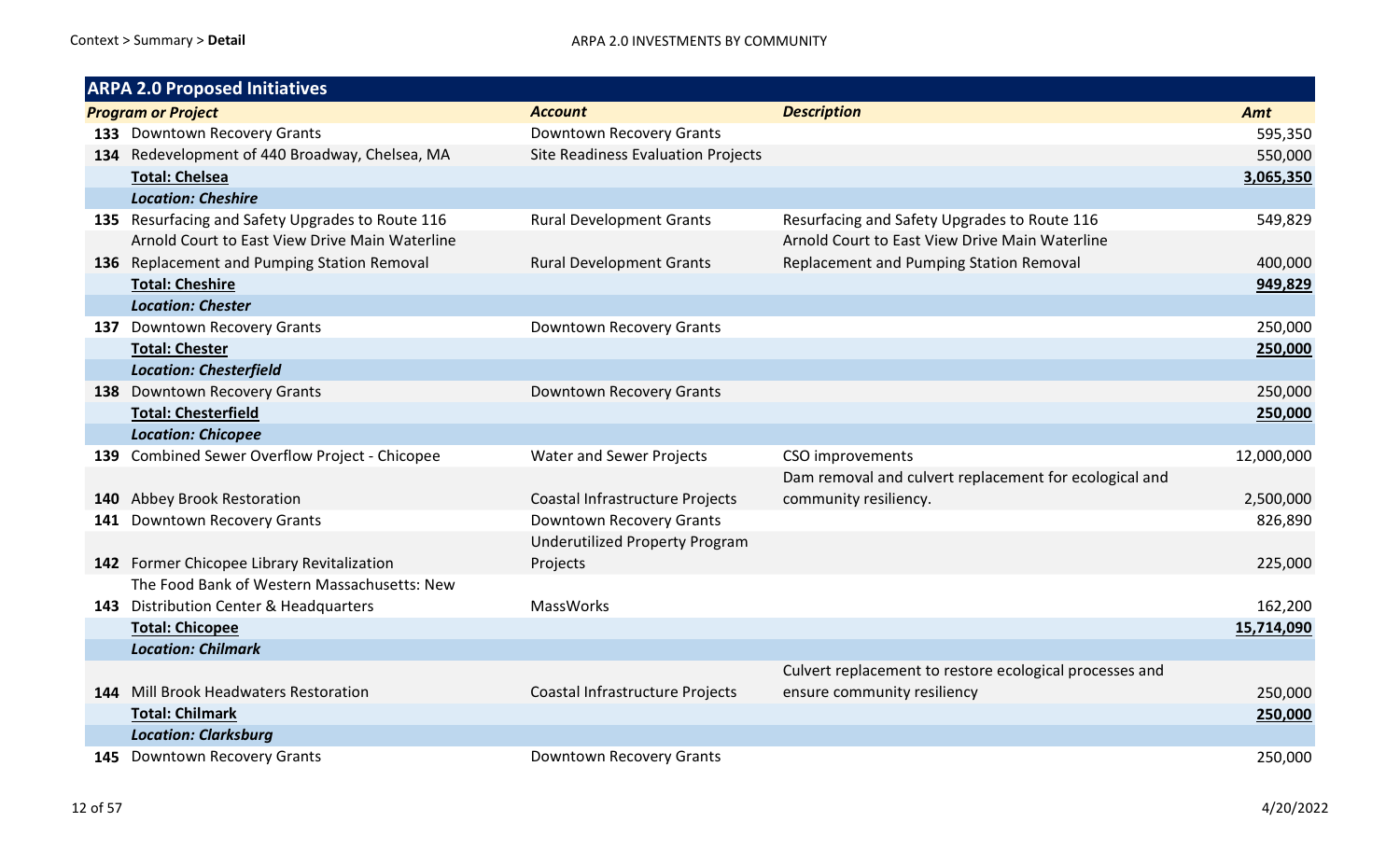| <b>ARPA 2.0 Proposed Initiatives</b>                   |                                                   |                                                                                                                                                                                    |           |
|--------------------------------------------------------|---------------------------------------------------|------------------------------------------------------------------------------------------------------------------------------------------------------------------------------------|-----------|
| <b>Program or Project</b>                              | <b>Account</b>                                    | <b>Description</b>                                                                                                                                                                 | Amt       |
| <b>Total: Clarksburg</b>                               |                                                   |                                                                                                                                                                                    | 250,000   |
| <b>Location: Clinton</b>                               |                                                   |                                                                                                                                                                                    |           |
| 146 Downtown Recovery Grants                           | Downtown Recovery Grants                          |                                                                                                                                                                                    | 280,000   |
| <b>Total: Clinton</b>                                  |                                                   |                                                                                                                                                                                    | 280,000   |
| <b>Location: Cohasset</b>                              |                                                   |                                                                                                                                                                                    |           |
| 147 Elm Street Corridor                                | MassWorks                                         |                                                                                                                                                                                    | 550,000   |
|                                                        |                                                   | Assess feasibility and design resiliency retrofits of a<br>municipally owned building located at 40 Park Avenue;<br>susceptible to coastal flooding; improve the resilience of the |           |
| 148 40 Park Ave Retrofit                               | Coastal Infrastructure Projects                   | structure to current and future impacts                                                                                                                                            | 107,000   |
| Comprehensive Redraft & Reorganization of the Cohasset |                                                   |                                                                                                                                                                                    |           |
| 149 Zoning Bylaws                                      | <b>Community Planning Grants</b>                  |                                                                                                                                                                                    | 73,000    |
| <b>Total: Cohasset</b>                                 |                                                   |                                                                                                                                                                                    | 730,000   |
| <b>Location: Colrain</b>                               |                                                   |                                                                                                                                                                                    |           |
| 150 Rehabilitation of Greenfield Rd.                   | <b>MassWorks</b>                                  |                                                                                                                                                                                    | 1,000,000 |
| <b>Total: Colrain</b>                                  |                                                   |                                                                                                                                                                                    | 1,000,000 |
| <b>Location: Concord</b>                               |                                                   |                                                                                                                                                                                    |           |
| 151 Walden Pond                                        | <b>State Parks and Trails Projects</b>            | Bathhouse and pond access improvements                                                                                                                                             | 8,300,000 |
| <b>Total: Concord</b>                                  |                                                   |                                                                                                                                                                                    | 8,300,000 |
| <b>Location: Conway</b>                                |                                                   |                                                                                                                                                                                    |           |
| Conway Center Village Wastewater Collection and        |                                                   |                                                                                                                                                                                    |           |
| 152 Subsurface Disposal System                         | MassWorks                                         |                                                                                                                                                                                    | 1,214,000 |
| <b>Total: Conway</b>                                   |                                                   |                                                                                                                                                                                    | 1,214,000 |
| <b>Location: Cummington</b>                            |                                                   |                                                                                                                                                                                    |           |
| 153 Downtown Recovery Grants                           | Downtown Recovery Grants                          |                                                                                                                                                                                    | 185,000   |
| 154 Berkshire Trail Elementary School Reuse Project    | <b>Underutilized Property Program</b><br>Projects |                                                                                                                                                                                    | 39,200    |
|                                                        | <b>Underutilized Property Program</b>             |                                                                                                                                                                                    |           |
| 155 Cummington Community House                         | Projects                                          |                                                                                                                                                                                    | 25,800    |
| <b>Total: Cummington</b>                               |                                                   |                                                                                                                                                                                    | 250,000   |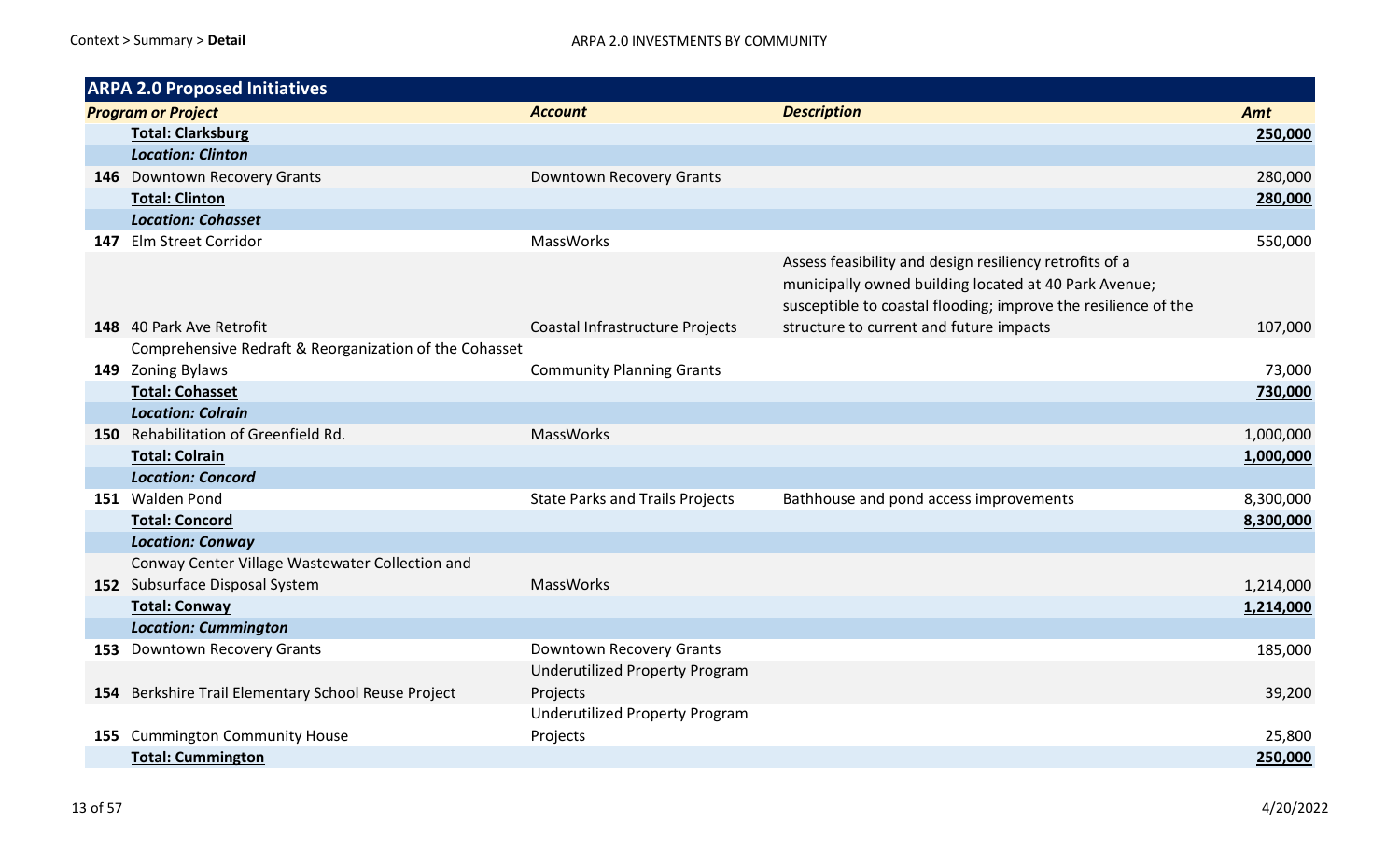|                           | <b>ARPA 2.0 Proposed Initiatives</b>                 |                                          |                                                          |            |
|---------------------------|------------------------------------------------------|------------------------------------------|----------------------------------------------------------|------------|
| <b>Program or Project</b> |                                                      | <b>Account</b>                           | <b>Description</b>                                       | Amt        |
|                           | <b>Location: Dalton</b>                              |                                          |                                                          |            |
|                           | 156 Downtown Recovery Grants                         | Downtown Recovery Grants                 |                                                          | 250,000    |
|                           | <b>Total: Dalton</b>                                 |                                          |                                                          | 250,000    |
|                           | <b>Location: Danvers</b>                             |                                          |                                                          |            |
|                           | 157 Downtown Recovery Grants                         | Downtown Recovery Grants                 |                                                          | 471,980    |
|                           |                                                      |                                          | Study, design, and permitting for the restoration of an  |            |
|                           | 158 John George Park Restoration                     | Coastal Infrastructure Projects          | eroded bank at John George Park on the town's riverfront | 79,000     |
|                           | <b>Total: Danvers</b>                                |                                          |                                                          | 550,980    |
|                           | <b>Location: Dartmouth</b>                           |                                          |                                                          |            |
|                           |                                                      | <b>Higher Education Capital Projects</b> |                                                          |            |
|                           | 159 Capital Planning Grant - Umass Dartmouth         | and Planning                             | <b>Capital Planning Grant for Upgrades</b>               | 5,000,000  |
|                           |                                                      |                                          | Offshore Wind Workforce Training Equipment at UMass-     |            |
|                           | 160 Geotechnical Centrifuge for Offshore Engineering | <b>Clean Energy Investments</b>          | Dartmouth                                                | 3,000,000  |
|                           |                                                      |                                          | Offshore Wind Workforce Training Equipment at UMass-     |            |
|                           | 161 Recirculating Saltwater Flume Tank               | <b>Clean Energy Investments</b>          | Dartmouth                                                | 2,750,000  |
|                           |                                                      |                                          | Offshore Wind Workforce Training Equipment at UMass-     |            |
|                           | 162 Wave Basin                                       | <b>Clean Energy Investments</b>          | Dartmouth                                                | 1,000,000  |
|                           | 163 Mendes Montiero House                            | <b>MassWorks</b>                         |                                                          | 840,000    |
|                           | 164 Demerest Lloyd State Park                        | <b>State Parks and Trails Projects</b>   | Flood protection and resiliency measures                 | 750,000    |
|                           |                                                      |                                          | Offshore Wind Workforce Training Equipment at UMass-     |            |
|                           | 165 Closed-Loop Subsonic Wind Tunnel                 | <b>Clean Energy Investments</b>          | Dartmouth                                                | 750,000    |
|                           |                                                      |                                          | Offshore Wind Workforce Training Equipment at UMass-     |            |
|                           | 166 High-Quality and Precision-Testing Equipment     | <b>Clean Energy Investments</b>          | Dartmouth                                                | 750,000    |
| 167                       | Design and Engineering work for 40B Sewer Upgrades   | <b>MassWorks</b>                         |                                                          | 11,000     |
|                           | <b>Total: Dartmouth</b>                              |                                          |                                                          | 14,851,000 |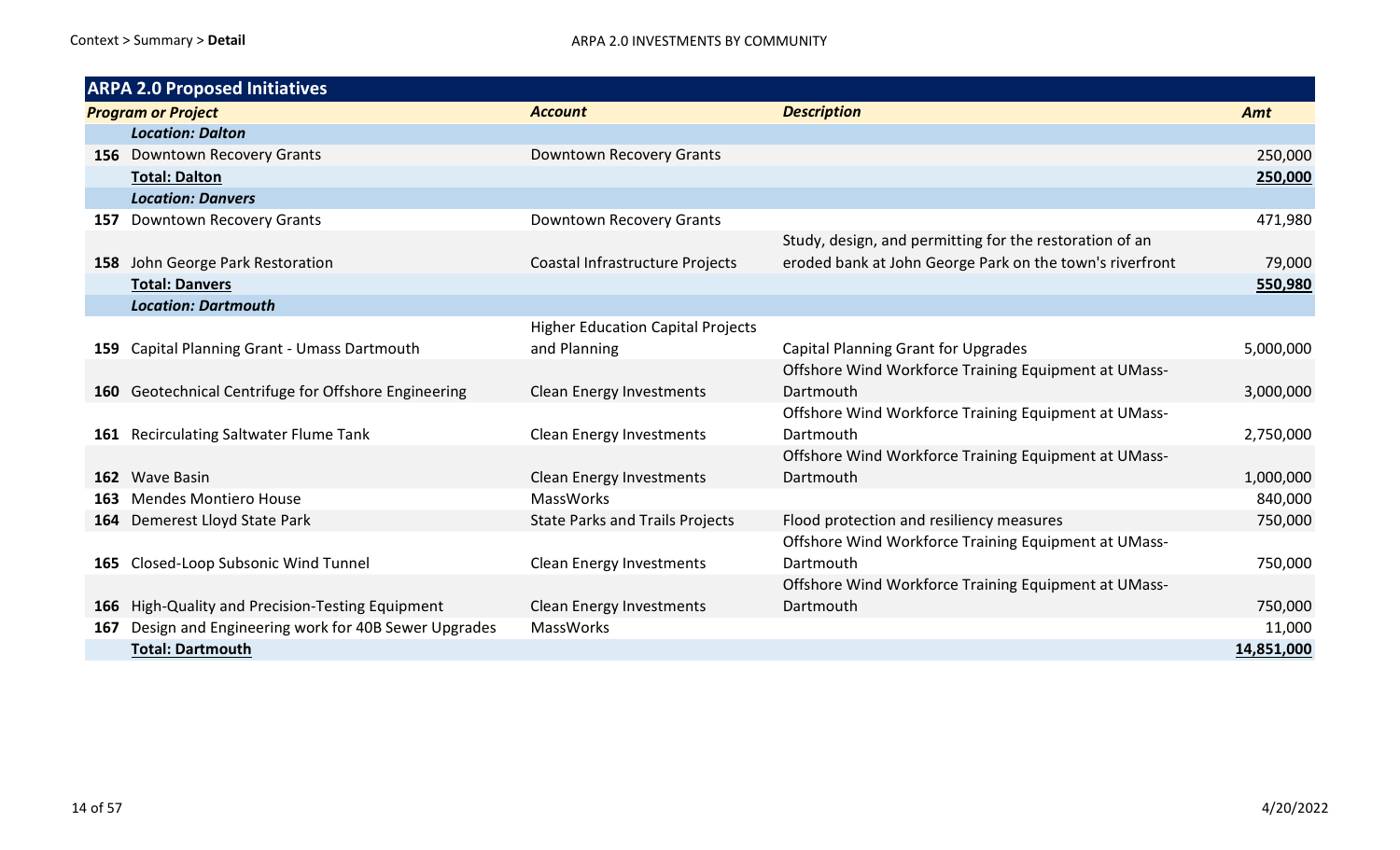| <b>ARPA 2.0 Proposed Initiatives</b>               |                                  |                                                         |           |
|----------------------------------------------------|----------------------------------|---------------------------------------------------------|-----------|
| <b>Program or Project</b>                          | <b>Account</b>                   | <b>Description</b>                                      | Amt       |
| <b>Location: Dedham</b>                            |                                  |                                                         |           |
| 168 Downtown Recovery Grants                       | Downtown Recovery Grants         |                                                         | 504,380   |
| <b>Total: Dedham</b>                               |                                  |                                                         | 504,380   |
| <b>Location: Deerfield</b>                         |                                  |                                                         |           |
| 169 Downtown Recovery Grants                       | Downtown Recovery Grants         |                                                         | 250,000   |
| <b>Total: Deerfield</b>                            |                                  |                                                         | 250,000   |
| <b>Location: Dennis</b>                            |                                  |                                                         |           |
| 170 Downtown Recovery Grants                       | Downtown Recovery Grants         |                                                         | 227,420   |
| Phase 1 Environmental Site Assessment at 187 Depot | <b>Brownfields Redevelopment</b> | The town is considering redeveloping this property for  |           |
| 171 Street, Dennis Port                            | Projects                         | affordable housing and possibly a new child care center | 50,000    |
| <b>Total: Dennis</b>                               |                                  |                                                         | 277,420   |
| <b>Location: Dighton</b>                           |                                  |                                                         |           |
| 172 Main Street Water Main Replacement             | <b>MassWorks</b>                 |                                                         | 2,000,000 |
| Zoning Assessment of the Route 138 and Route 44    |                                  |                                                         |           |
| 173 Business Corridors                             | <b>Community Planning Grants</b> |                                                         | 70,000    |
| <b>Total: Dighton</b>                              |                                  |                                                         | 2,070,000 |
| <b>Location: Douglas</b>                           |                                  |                                                         |           |
| 174 Downtown Recovery Grants                       | Downtown Recovery Grants         |                                                         | 250,000   |
| <b>Total: Douglas</b>                              |                                  |                                                         | 250,000   |
| <b>Location: Dover</b>                             |                                  |                                                         |           |
| 175 Downtown Recovery Grants                       | Downtown Recovery Grants         |                                                         | 250,000   |
| <b>Total: Dover</b>                                |                                  |                                                         | 250,000   |
| <b>Location: Dracut</b>                            |                                  |                                                         |           |
| 176 Downtown Recovery Grants                       | Downtown Recovery Grants         |                                                         | 507,680   |
| 177 Dracut Zoning Bylaw Revisions                  | <b>Community Planning Grants</b> |                                                         | 125,000   |
| <b>Total: Dracut</b>                               |                                  |                                                         | 632,680   |
| <b>Location: Dudley</b>                            |                                  |                                                         |           |
| 178 Downtown Recovery Grants                       | Downtown Recovery Grants         |                                                         | 232,100   |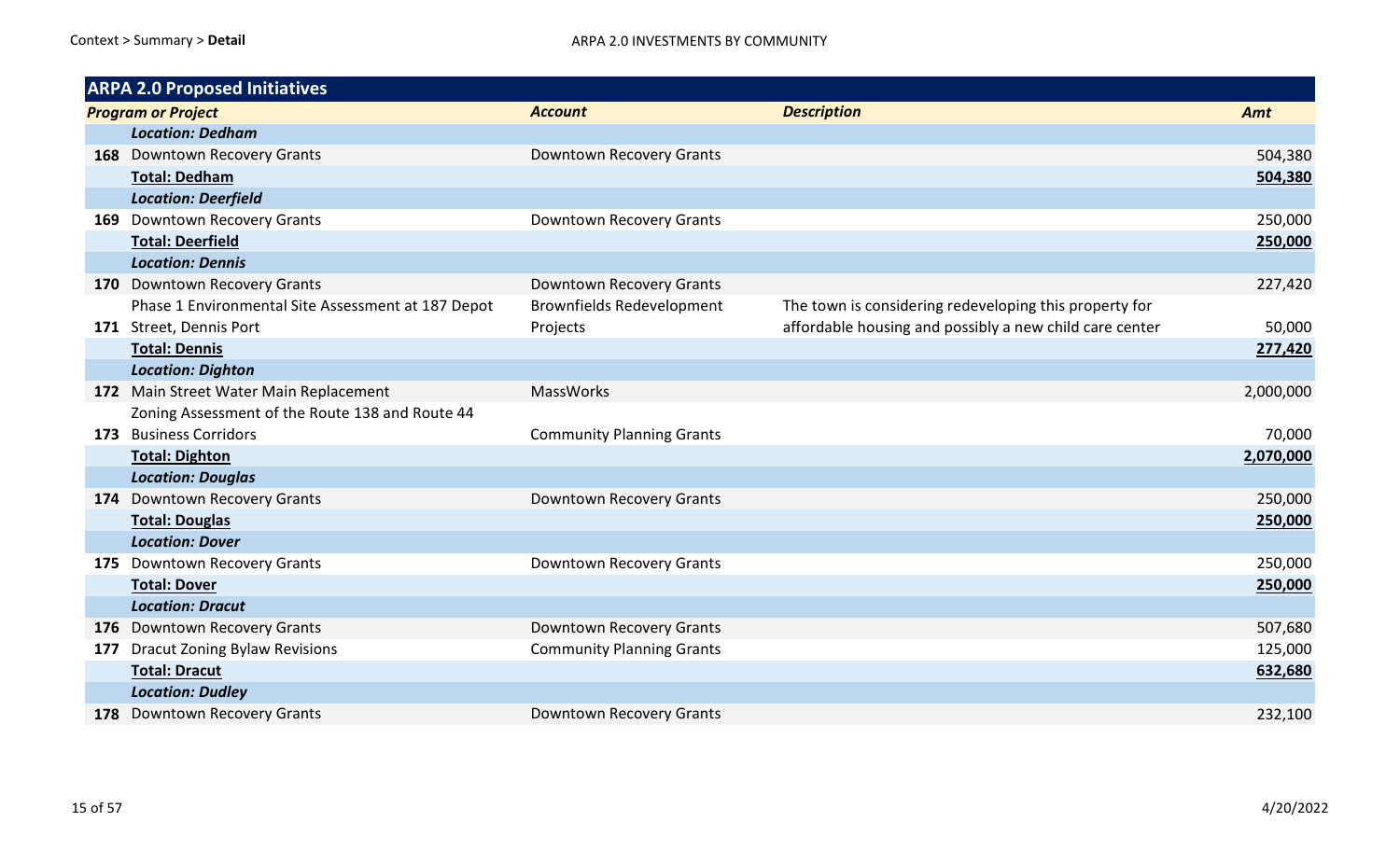|     | <b>ARPA 2.0 Proposed Initiatives</b>                  |                                  |                                                             |           |
|-----|-------------------------------------------------------|----------------------------------|-------------------------------------------------------------|-----------|
|     | <b>Program or Project</b>                             | <b>Account</b>                   | <b>Description</b>                                          | Amt       |
|     | Design of Infrastructure Improvements for the Village |                                  |                                                             |           |
|     | 179 Street / Mill Street/Ardlock Place                | <b>MassWorks</b>                 |                                                             | 17,900    |
|     | <b>Total: Dudley</b>                                  |                                  |                                                             | 250,000   |
|     | <b>Location: Dunstable</b>                            |                                  |                                                             |           |
|     | 180 Downtown Recovery Grants                          | Downtown Recovery Grants         |                                                             | 250,000   |
|     | <b>Total: Dunstable</b>                               |                                  |                                                             | 250,000   |
|     | <b>Location: Duxbury</b>                              |                                  |                                                             |           |
|     | 181 South River Headwaters Restoration                | Coastal Infrastructure Projects  | Dam removal for ecological and community resilience         | 1,000,000 |
| 182 | Duxbury Beach                                         | Resiliency & Habitat             | Resiliency project to renourish                             | 750,000   |
|     | <b>Total: Duxbury</b>                                 |                                  |                                                             | 1,750,000 |
|     | <b>Location: East Bridgewater</b>                     |                                  |                                                             |           |
|     |                                                       | <b>Brownfields Redevelopment</b> |                                                             |           |
| 183 | Mixed-Use Development                                 | Projects                         |                                                             | 500,000   |
|     |                                                       |                                  | Former manufacturing site in tax title process in need of   |           |
|     | Remediation Prior to Seeking Commercial               | <b>Brownfields Redevelopment</b> | remediation prior to an RFP process seeking commercial      |           |
|     | 184 Redevelopment                                     | Projects                         | redevelopment                                               | 250,000   |
|     | <b>Total: East Bridgewater</b>                        |                                  |                                                             | 750,000   |
|     | <b>Location: East Brookfield</b>                      |                                  |                                                             |           |
|     | 185 Downtown Recovery Grants                          | Downtown Recovery Grants         |                                                             | 250,000   |
|     | <b>Total: East Brookfield</b>                         |                                  |                                                             | 250,000   |
|     | <b>Location: East Longmeadow</b>                      |                                  |                                                             |           |
|     | 186 Downtown Recovery Grants                          | Downtown Recovery Grants         |                                                             | 323,840   |
|     | <b>Total: East Longmeadow</b>                         |                                  |                                                             | 323,840   |
|     | <b>Location: Eastham</b>                              |                                  |                                                             |           |
|     |                                                       |                                  | Outreach and develop engineering plans for vulnerable, low- |           |
| 187 | <b>Road Restoration</b>                               | Coastal Infrastructure Projects  | lying sections of Bridge Road and Samoset Road              | 218,000   |
| 188 | <b>Downtown Recovery Grants</b>                       | Downtown Recovery Grants         |                                                             | 100,000   |
|     | <b>Total: Eastham</b>                                 |                                  |                                                             | 318,000   |
|     | <b>Location: Easthampton</b>                          |                                  |                                                             |           |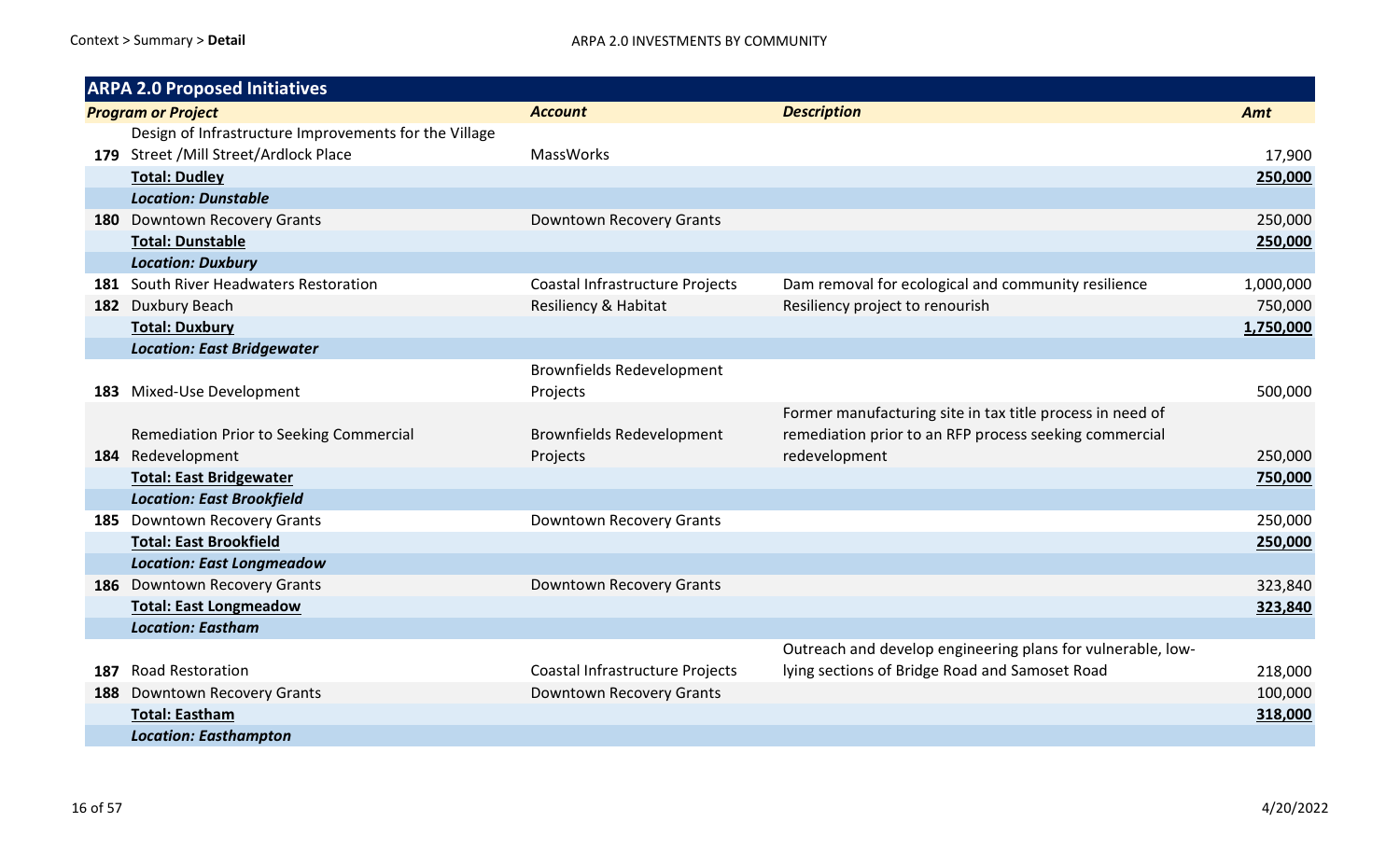|     | <b>ARPA 2.0 Proposed Initiatives</b>                      |                                                              |                                                                                                                             |           |  |  |  |
|-----|-----------------------------------------------------------|--------------------------------------------------------------|-----------------------------------------------------------------------------------------------------------------------------|-----------|--|--|--|
|     | <b>Program or Project</b>                                 | <b>Account</b>                                               | <b>Description</b>                                                                                                          | Amt       |  |  |  |
|     |                                                           |                                                              | Design to stabilize and protect a slope at Emerald Place from<br>continued climate and precipitation impacts, enhance shade |           |  |  |  |
|     | 189 Easthampton Emerald Place Slope Stabilization         | <b>State Parks and Trails Projects</b>                       | and cooling opportunities for neighborhood residents                                                                        | 400,000   |  |  |  |
|     | <b>Total: Easthampton</b>                                 |                                                              |                                                                                                                             | 400,000   |  |  |  |
|     | <b>Location: Easton</b>                                   |                                                              |                                                                                                                             |           |  |  |  |
|     | 190 Downtown Recovery Grants                              | <b>Downtown Recovery Grants</b>                              |                                                                                                                             | 502,100   |  |  |  |
|     | <b>Total: Easton</b>                                      |                                                              |                                                                                                                             | 502,100   |  |  |  |
|     | <b>Location: Edgartown</b>                                |                                                              |                                                                                                                             |           |  |  |  |
|     |                                                           |                                                              | Reconstruction of the boat ramp at Katama Landing                                                                           |           |  |  |  |
|     | 191 Katama Landing Boat Ramp                              | <b>Fishing and Boating Access</b>                            | Boatramp in Edgartown                                                                                                       | 975,000   |  |  |  |
|     | <b>Total: Edgartown</b>                                   |                                                              |                                                                                                                             | 975,000   |  |  |  |
|     | <b>Location: Egremont</b>                                 |                                                              |                                                                                                                             |           |  |  |  |
|     | 192 Egremont Boat Ramp Reconstruction                     | <b>Fishing and Boating Access</b>                            | Reconstruction of the boat ramp                                                                                             | 1,175,000 |  |  |  |
|     | <b>Total: Egremont</b>                                    |                                                              |                                                                                                                             | 1,175,000 |  |  |  |
|     | <b>Location: Erving</b>                                   |                                                              |                                                                                                                             |           |  |  |  |
|     | 193 Church Street Bridge Replacement                      | <b>MassWorks</b>                                             |                                                                                                                             | 1,000,000 |  |  |  |
|     | 194 Former International Paper Mill Selective Demolition  | Site Readiness Evaluation Projects                           | Planning and partial demo of mill                                                                                           | 440,000   |  |  |  |
|     | 195 Former IP Mill Surveying                              | <b>Site Readiness Evaluation Projects</b>                    |                                                                                                                             | 29,700    |  |  |  |
|     | <b>Total: Erving</b>                                      |                                                              |                                                                                                                             | 1,469,700 |  |  |  |
|     | <b>Location: Essex</b>                                    |                                                              |                                                                                                                             |           |  |  |  |
|     | 196 Essex Roadbed Elevation Project Design and Permitting | <b>Municipal Vulnerability</b><br><b>Preparedness Grants</b> | Design and permiting for a roadbed elevation project at<br>Apple Street                                                     | 200,000   |  |  |  |
| 197 | <b>Downtown Recovery Grants</b>                           | Downtown Recovery Grants                                     |                                                                                                                             | 100,000   |  |  |  |
|     | <b>Total: Essex</b>                                       |                                                              |                                                                                                                             | 300,000   |  |  |  |
|     | <b>Location: Everett</b>                                  |                                                              |                                                                                                                             |           |  |  |  |
|     | 198 Downtown Recovery Grants                              | Downtown Recovery Grants                                     |                                                                                                                             | 1,625,785 |  |  |  |
|     | <b>Total: Everett</b>                                     |                                                              |                                                                                                                             | 1,625,785 |  |  |  |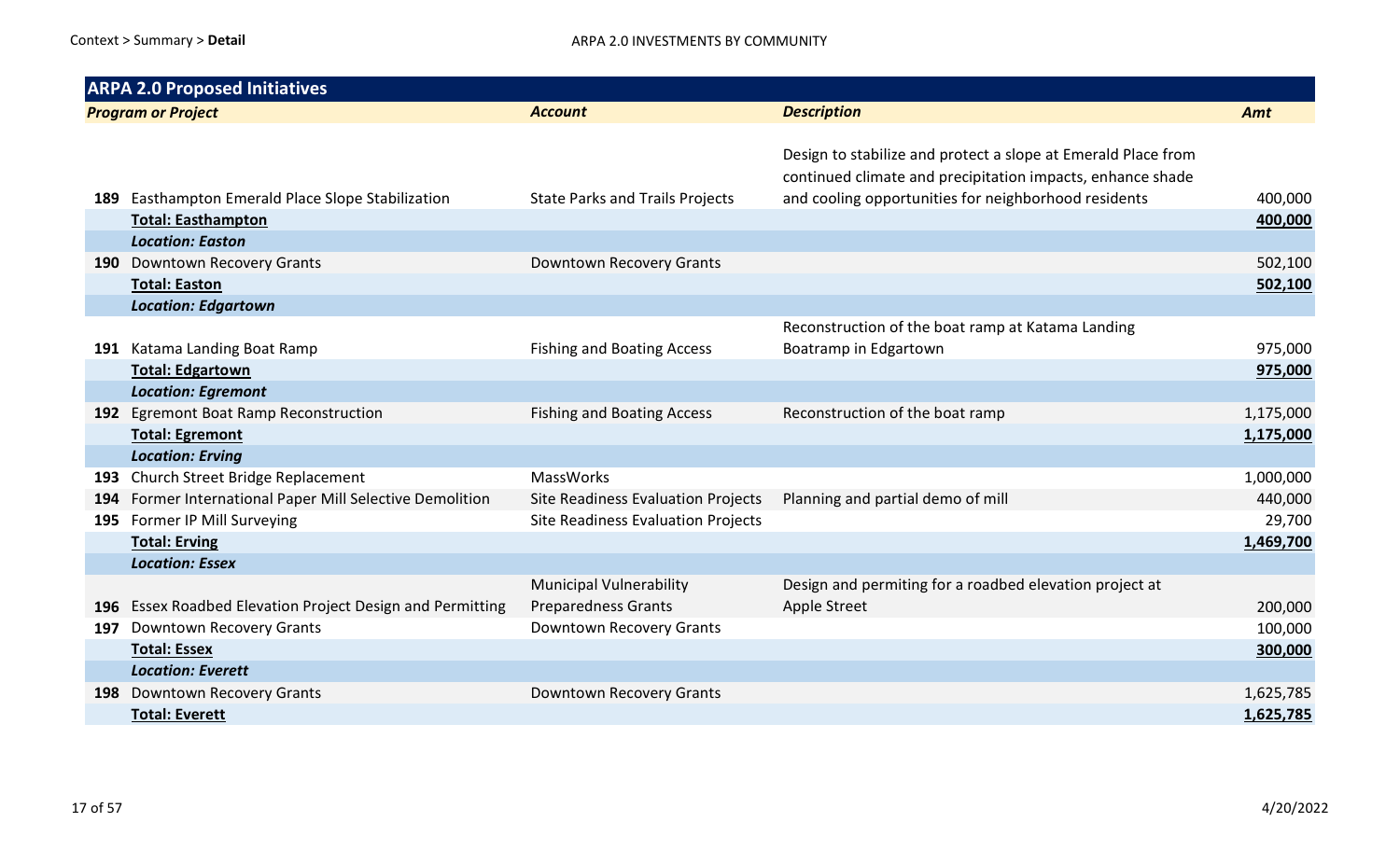|      | <b>ARPA 2.0 Proposed Initiatives</b>                   |                                           |                                                                                                                          |           |
|------|--------------------------------------------------------|-------------------------------------------|--------------------------------------------------------------------------------------------------------------------------|-----------|
|      | <b>Program or Project</b>                              | <b>Account</b>                            | <b>Description</b>                                                                                                       | Amt       |
|      | <b>Location: Fairhaven</b>                             |                                           |                                                                                                                          |           |
|      |                                                        |                                           | Installation of new modular comfort stations and renovation<br>of existing comfort statations at campgrounds and day use |           |
|      | 199 Fort Phoenix Comfort Station Renovation            | <b>State Parks and Trails Projects</b>    | areas statewide                                                                                                          | 2,000,000 |
|      | <b>Total: Fairhaven</b>                                |                                           |                                                                                                                          | 2,000,000 |
|      | <b>Location: Fall River</b>                            |                                           |                                                                                                                          |           |
|      | 200 Lead Service Line Abatement                        | <b>Water and Sewer Projects</b>           | Replace lead service lines                                                                                               | 5,000,000 |
|      | Wilson Road Sewer Pump Station Replacement and         |                                           |                                                                                                                          |           |
|      | 201 Construction                                       | <b>MassWorks</b>                          |                                                                                                                          | 2,400,000 |
| 202  | <b>Downtown Recovery Grants</b>                        | Downtown Recovery Grants                  |                                                                                                                          | 1,343,115 |
| 203. | Fall River Downtown Core Restoration Study             | <b>Site Readiness Evaluation Projects</b> |                                                                                                                          | 434,500   |
| 204  | Fall River Downtown Core Restoration Study             | <b>MassWorks</b>                          |                                                                                                                          | 175,000   |
|      | 205 Revising Fall River's Site Plan Review Ordinance   | <b>Community Planning Grants</b>          |                                                                                                                          | 74,880    |
|      | <b>Total: Fall River</b>                               |                                           |                                                                                                                          | 9,427,495 |
|      | <b>Location: Falmouth</b>                              |                                           |                                                                                                                          |           |
|      | 206 Downtown Recovery Grants                           | Downtown Recovery Grants                  |                                                                                                                          | 619,860   |
|      | <b>Total: Falmouth</b>                                 |                                           |                                                                                                                          | 619,860   |
|      | <b>Location: Fitchburg</b>                             |                                           |                                                                                                                          |           |
|      |                                                        | <b>Underutilized Property Program</b>     |                                                                                                                          |           |
| 207  | Reinvestment into Building 3/200 Boulder Drive         | Projects                                  |                                                                                                                          | 4,453,958 |
|      |                                                        |                                           | Build designed improvements to restore or create walking                                                                 |           |
| 208  | Resilient Lands Initiative                             | Resiliency & Habitat                      | routes to parks                                                                                                          | 1,600,000 |
| 209  | <b>Downtown Recovery Grants</b>                        | Downtown Recovery Grants                  |                                                                                                                          | 609,570   |
|      | Remediation and Demolition of the Power Plant Building | <b>Brownfields Redevelopment</b>          |                                                                                                                          |           |
|      | 210 at Putnam Place                                    | Projects                                  |                                                                                                                          | 100,000   |
|      | 211 Pilot On-Street Permit Parking District Plan       | <b>Community Planning Grants</b>          |                                                                                                                          | 50,000    |
|      | Fitchburg Municipal Airport - Industrial Land          |                                           |                                                                                                                          |           |
|      | 212 Redevelopment                                      | Site Readiness Evaluation Projects        | Planning and due diligence for vacant airfield land                                                                      | 27,500    |
|      | <b>Total: Fitchburg</b>                                |                                           |                                                                                                                          | 6,841,028 |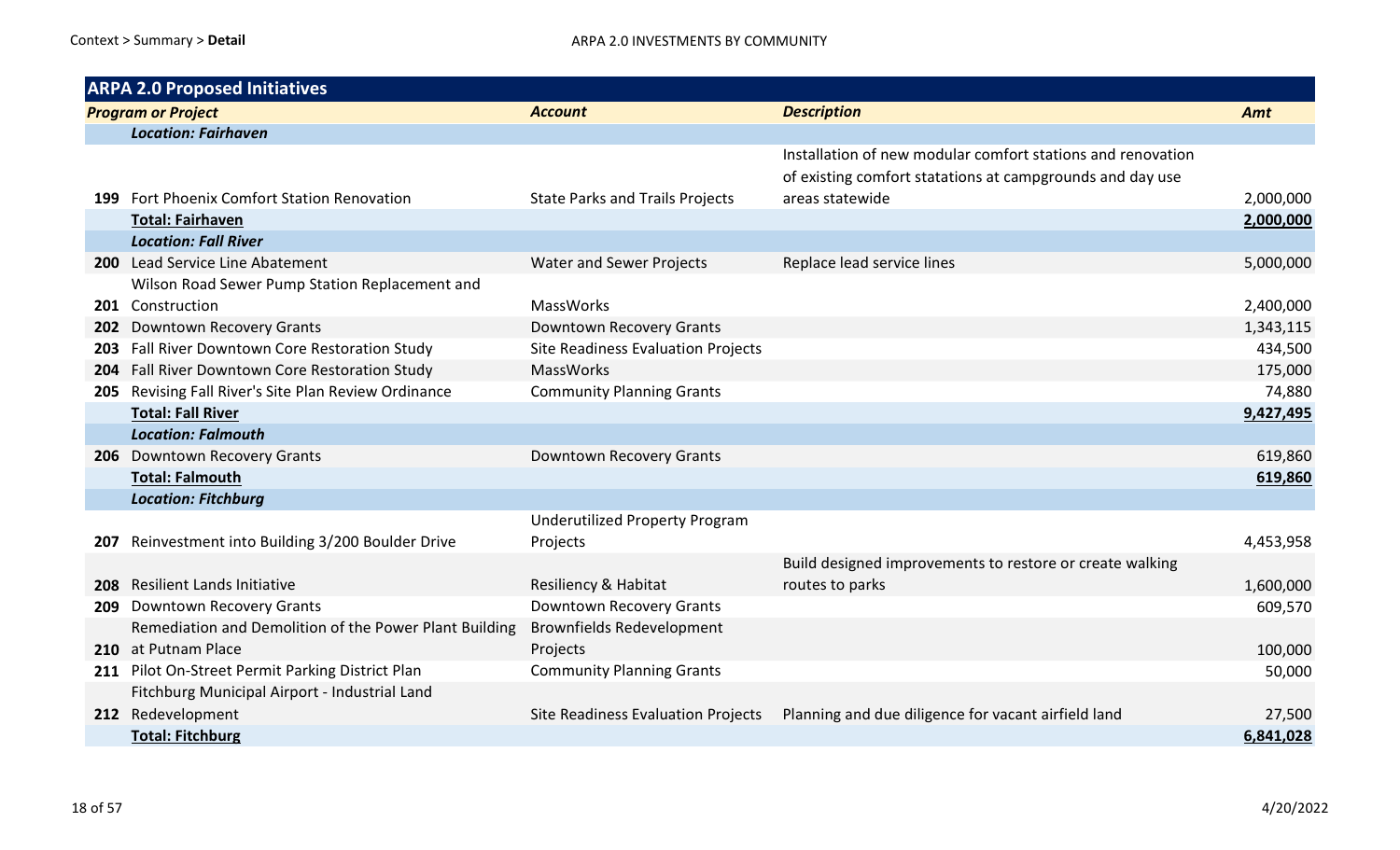|     | <b>ARPA 2.0 Proposed Initiatives</b>                 |                                          |                                                               |           |
|-----|------------------------------------------------------|------------------------------------------|---------------------------------------------------------------|-----------|
|     | <b>Program or Project</b>                            | <b>Account</b>                           | <b>Description</b>                                            | Amt       |
|     | <b>Location: Florida</b>                             |                                          |                                                               |           |
|     | 213 Downtown Recovery Grants                         | Downtown Recovery Grants                 |                                                               | 250,000   |
|     | <b>Total: Florida</b>                                |                                          |                                                               | 250,000   |
|     | <b>Location: Foxborough</b>                          |                                          |                                                               |           |
|     | 214 Walnut Street Signal and Sewer Project           | <b>MassWorks</b>                         |                                                               | 4,590,000 |
|     | <b>Total: Foxborough</b>                             |                                          |                                                               | 4,590,000 |
|     | <b>Location: Framingham</b>                          |                                          |                                                               |           |
|     |                                                      | <b>Higher Education Capital Projects</b> |                                                               |           |
| 215 | Capital Planning Grant - Framingham State University | and Planning                             | <b>Capital Planning Grant for Upgrades</b>                    | 5,000,000 |
|     | 216 Downtown Recovery Grants                         | Downtown Recovery Grants                 |                                                               | 1,116,240 |
|     | <b>Total: Framingham</b>                             |                                          |                                                               | 6,116,240 |
|     | <b>Location: Franklin</b>                            |                                          |                                                               |           |
|     |                                                      | <b>Brownfields Redevelopment</b>         |                                                               |           |
| 217 | Assessment and Remediation at the Nu-Style Property  | Projects                                 |                                                               | 284,400   |
| 218 | Grove Street Improvement Project                     | <b>MassWorks</b>                         |                                                               | 222,000   |
|     | 219 Downtown Recovery Grants                         | Downtown Recovery Grants                 |                                                               | 175,340   |
|     | <b>Total: Franklin</b>                               |                                          |                                                               | 681,740   |
|     | <b>Location: Freetown</b>                            |                                          |                                                               |           |
|     |                                                      |                                          | Monument Pond Dam - Freetown (Abandoned, high hazard,         |           |
| 220 | <b>Monument Pond Dam</b>                             | Coastal Infrastructure Projects          | unsafe)                                                       | 3,200,000 |
|     | 221 Freetown State Forest Playground                 | <b>State Parks and Trails Projects</b>   | Construction/rehab of playground                              | 500,000   |
|     | <b>Total: Freetown</b>                               |                                          |                                                               | 3,700,000 |
|     | <b>Location: Gardner</b>                             |                                          |                                                               |           |
|     |                                                      |                                          | Culvert replacement to meet MA stream crossing standards;     |           |
|     |                                                      |                                          | benefit water supply, deter flooding, and create connectivity |           |
|     | 222 Gardner Culvert Replacement                      | <b>Culverts Projects</b>                 | for habitat; not in Feb supp                                  | 750,000   |
|     | 223 Rear Main Street Revitalization Project Phase II | <b>MassWorks</b>                         |                                                               | 410,000   |
|     | <b>Total: Gardner</b>                                |                                          |                                                               | 1,160,000 |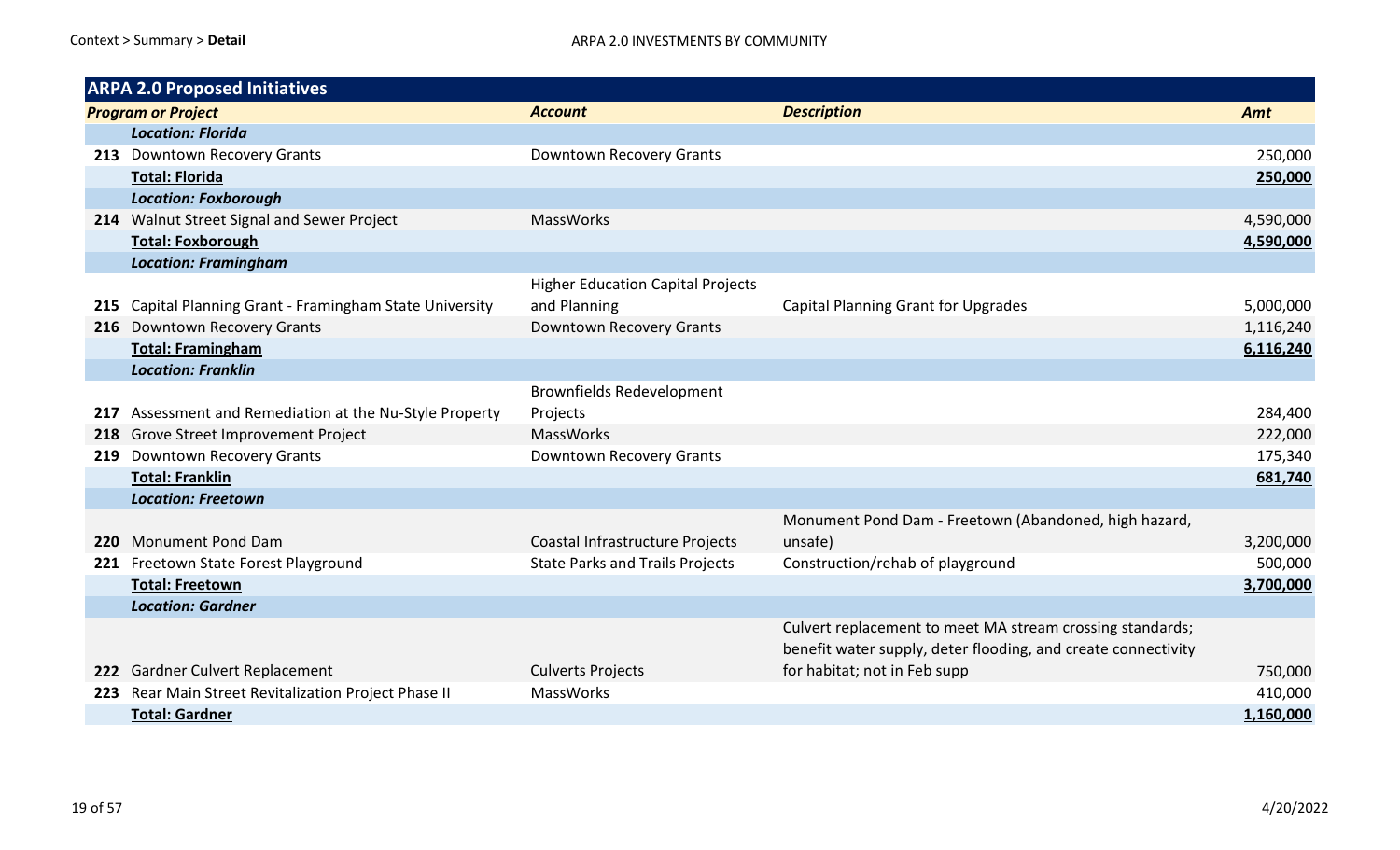| <b>ARPA 2.0 Proposed Initiatives</b>                    |                                 |                               |           |
|---------------------------------------------------------|---------------------------------|-------------------------------|-----------|
| <b>Program or Project</b>                               | <b>Account</b>                  | <b>Description</b>            | Amt       |
| <b>Location: Aquinnah</b>                               |                                 |                               |           |
| 224 Downtown Recovery Grants                            | Downtown Recovery Grants        |                               | 250,000   |
| <b>Total: Aquinnah</b>                                  |                                 |                               | 250,000   |
| <b>Location: Georgetown</b>                             |                                 |                               |           |
| 225 Downtown Recovery Grants                            | Downtown Recovery Grants        |                               | 250,000   |
| <b>Total: Georgetown</b>                                |                                 |                               | 250,000   |
| <b>Location: Gill</b>                                   |                                 |                               |           |
| 226 Downtown Recovery Grants                            | Downtown Recovery Grants        |                               | 250,000   |
| <b>Total: Gill</b>                                      |                                 |                               | 250,000   |
| <b>Location: Gloucester</b>                             |                                 |                               |           |
| 227 Haskell Pond                                        | Coastal Infrastructure Projects | Dam repair                    | 4,000,000 |
| 228 Annisquam River Station Renovation                  | Coastal Infrastructure Projects | Modernize and update facility | 1,800,000 |
| <b>Total: Gloucester</b>                                |                                 |                               | 5,800,000 |
| <b>Location: Goshen</b>                                 |                                 |                               |           |
| 229 Downtown Recovery Grants                            | Downtown Recovery Grants        |                               | 250,000   |
| <b>Total: Goshen</b>                                    |                                 |                               | 250,000   |
| <b>Location: Gosnold</b>                                |                                 |                               |           |
| 230 Gosnold Water Infrastructure                        | <b>Water and Sewer Projects</b> |                               | 2,000,000 |
| <b>Total: Gosnold</b>                                   |                                 |                               | 2,000,000 |
| <b>Location: Grafton</b>                                |                                 |                               |           |
| 231 Downtown Recovery Grants                            | Downtown Recovery Grants        |                               | 377,660   |
| <b>Total: Grafton</b>                                   |                                 |                               | 377,660   |
| <b>Location: Granby</b>                                 |                                 |                               |           |
| 232 Downtown Recovery Grants                            | Downtown Recovery Grants        |                               | 250,000   |
| <b>Total: Granby</b>                                    |                                 |                               | 250,000   |
| <b>Location: Granville</b>                              |                                 |                               |           |
| 233 Downtown Recovery Grants                            | Downtown Recovery Grants        |                               | 150,000   |
|                                                         |                                 |                               |           |
| 234 Southern Berkshire Highway Connectivity Improvement | MassWorks                       |                               | 100,000   |
| <b>Total: Granville</b>                                 |                                 |                               | 250,000   |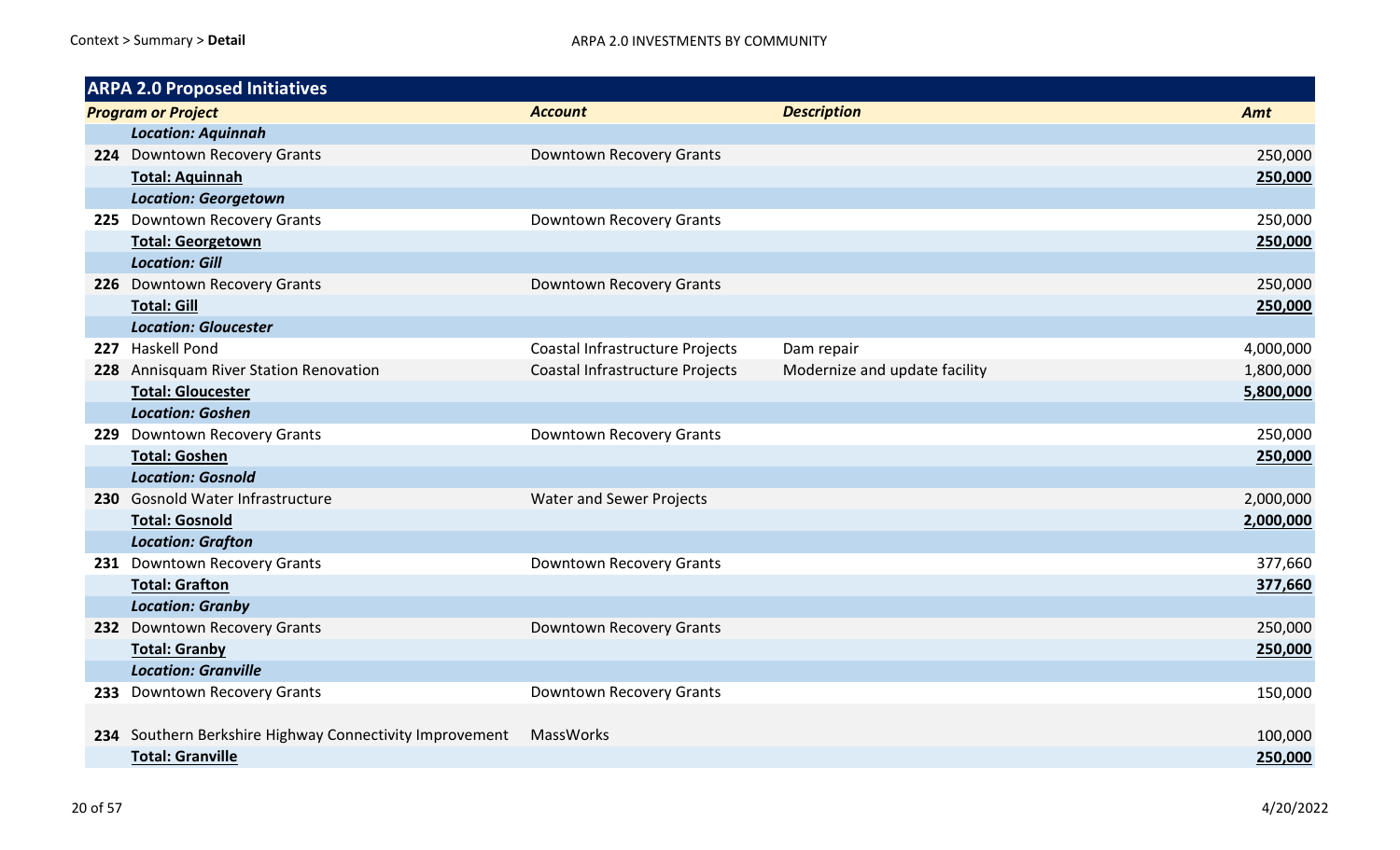|     | <b>ARPA 2.0 Proposed Initiatives</b>                     |                                  |                                                                                                                                                                                       |           |  |
|-----|----------------------------------------------------------|----------------------------------|---------------------------------------------------------------------------------------------------------------------------------------------------------------------------------------|-----------|--|
|     | <b>Program or Project</b>                                | <b>Account</b>                   | <b>Description</b>                                                                                                                                                                    | Amt       |  |
|     | <b>Location: Great Barrington</b>                        |                                  |                                                                                                                                                                                       |           |  |
|     |                                                          |                                  | With support from the town of Great Barrington, this project<br>will remove three dams and replace critical bridges on the<br>campus of Simon's Rock College of Bard, upstream from a |           |  |
|     | 235 Long Pond Brook Dam Removals                         | Coastal Infrastructure Projects  | critical municipal road.                                                                                                                                                              | 1,850,000 |  |
|     |                                                          | <b>Brownfields Redevelopment</b> |                                                                                                                                                                                       |           |  |
|     | 236 Remediation of Former Drycleaning Site               | Projects                         |                                                                                                                                                                                       | 500,000   |  |
|     |                                                          | <b>Brownfields Redevelopment</b> |                                                                                                                                                                                       |           |  |
| 237 | <b>Underground Gasoline Tank Remediation</b>             | Projects                         |                                                                                                                                                                                       | 100,000   |  |
|     |                                                          | <b>Brownfields Redevelopment</b> |                                                                                                                                                                                       |           |  |
|     | 238 Cook's Garage site remediation and demolition        | Projects                         |                                                                                                                                                                                       | 100,000   |  |
|     | <b>Total: Great Barrington</b>                           |                                  |                                                                                                                                                                                       | 2,550,000 |  |
|     | <b>Location: Greenfield</b>                              |                                  |                                                                                                                                                                                       |           |  |
|     | 239 Downtown Recovery Grants                             | Downtown Recovery Grants         |                                                                                                                                                                                       | 345,160   |  |
|     | <b>Total: Greenfield</b>                                 |                                  |                                                                                                                                                                                       | 345,160   |  |
|     | <b>Location: Groton</b>                                  |                                  |                                                                                                                                                                                       |           |  |
|     | 240 Downtown Recovery Grants                             | Downtown Recovery Grants         |                                                                                                                                                                                       | 250,000   |  |
|     | <b>Total: Groton</b>                                     |                                  |                                                                                                                                                                                       | 250,000   |  |
|     | <b>Location: Groveland</b>                               |                                  |                                                                                                                                                                                       |           |  |
|     | 241 Downtown Recovery Grants                             | Downtown Recovery Grants         |                                                                                                                                                                                       | 206,500   |  |
|     | Signalization of the Intersection of Salem Street (Route |                                  |                                                                                                                                                                                       |           |  |
|     | 242 97) at School Street                                 | <b>MassWorks</b>                 |                                                                                                                                                                                       | 43,500    |  |
|     | <b>Total: Groveland</b>                                  |                                  |                                                                                                                                                                                       | 250,000   |  |
|     | <b>Location: Hadley</b>                                  |                                  |                                                                                                                                                                                       |           |  |
|     | 243 Route 9 Water and Sewer Main replacement             | MassWorks                        |                                                                                                                                                                                       | 1,000,000 |  |
|     | <b>Total: Hadley</b>                                     |                                  |                                                                                                                                                                                       | 1,000,000 |  |
|     | <b>Location: Halifax</b>                                 |                                  |                                                                                                                                                                                       |           |  |
| 244 | <b>Downtown Recovery Grants</b>                          | Downtown Recovery Grants         |                                                                                                                                                                                       | 250,000   |  |
|     | <b>Total: Halifax</b>                                    |                                  |                                                                                                                                                                                       | 250,000   |  |
|     | <b>Location: Hamilton</b>                                |                                  |                                                                                                                                                                                       |           |  |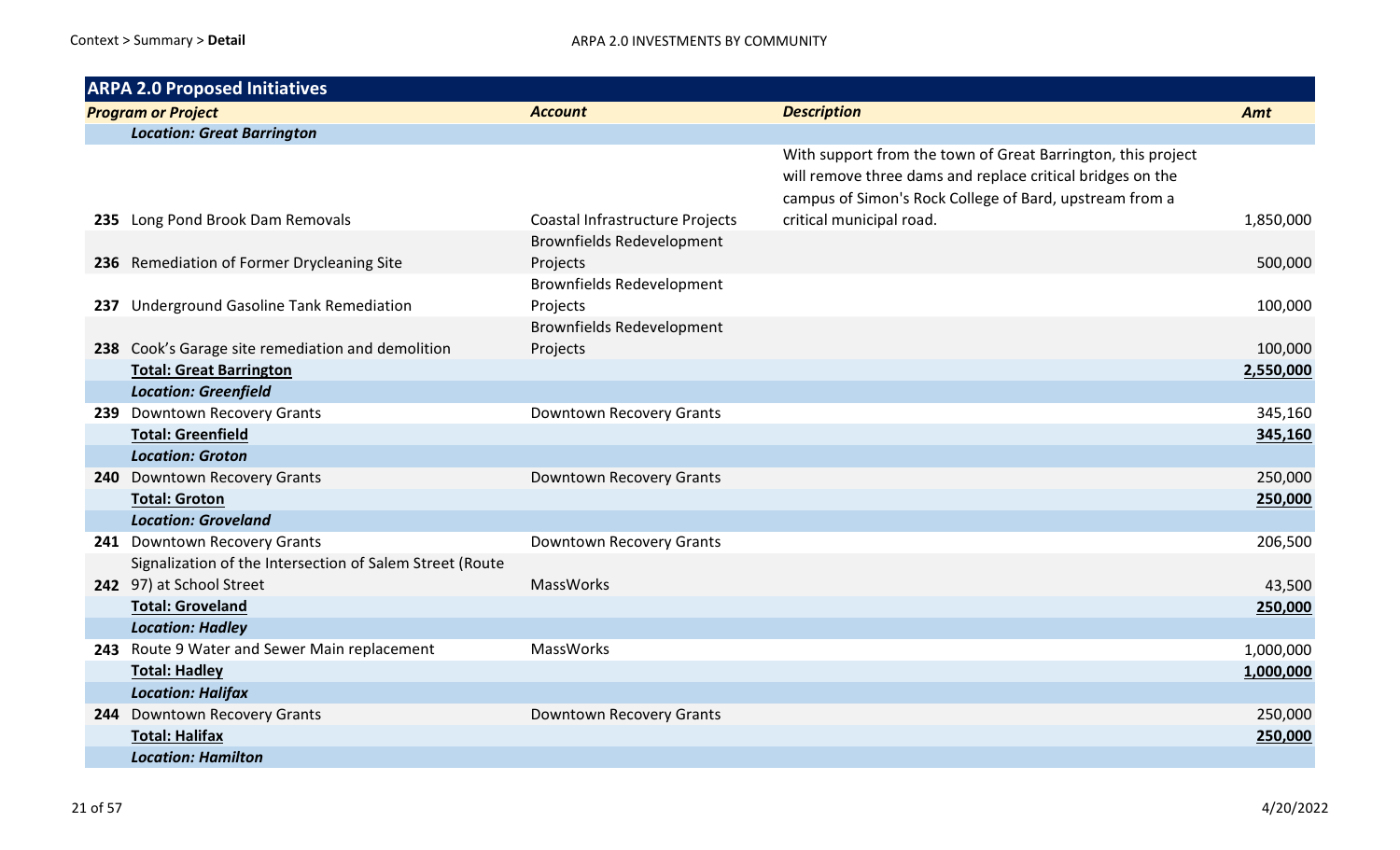|     | <b>ARPA 2.0 Proposed Initiatives</b>             |                                 |                                                       |         |
|-----|--------------------------------------------------|---------------------------------|-------------------------------------------------------|---------|
|     | <b>Program or Project</b>                        | <b>Account</b>                  | <b>Description</b>                                    | Amt     |
|     | 245 Downtown Recovery Grants                     | Downtown Recovery Grants        |                                                       | 250,000 |
|     | <b>Total: Hamilton</b>                           |                                 |                                                       | 250,000 |
|     | <b>Location: Hampden</b>                         |                                 |                                                       |         |
|     | 246 Downtown Recovery Grants                     | Downtown Recovery Grants        |                                                       | 250,000 |
|     | <b>Total: Hampden</b>                            |                                 |                                                       | 250,000 |
|     | <b>Location: Hancock</b>                         |                                 |                                                       |         |
| 247 | <b>Downtown Recovery Grants</b>                  | Downtown Recovery Grants        |                                                       | 233,100 |
|     | Paving Project - Dee, Goodrich Hollow, and Tower |                                 |                                                       |         |
| 248 | <b>Mountain Roads</b>                            | <b>MassWorks</b>                |                                                       | 16,900  |
|     | <b>Total: Hancock</b>                            |                                 |                                                       | 250,000 |
|     | <b>Location: Hanover</b>                         |                                 |                                                       |         |
|     |                                                  |                                 | Removal of two low-head structures from Third Herring |         |
| 249 | Peterson Pond Dam Removal                        | Coastal Infrastructure Projects | <b>Brook</b>                                          | 300,000 |
|     | <b>Total: Hanover</b>                            |                                 |                                                       | 300,000 |
|     | <b>Location: Hanson</b>                          |                                 |                                                       |         |
| 250 | Downtown Recovery Grants                         | Downtown Recovery Grants        |                                                       | 250,000 |
|     | <b>Total: Hanson</b>                             |                                 |                                                       | 250,000 |
|     | <b>Location: Hardwick</b>                        |                                 |                                                       |         |
|     |                                                  |                                 |                                                       |         |

|                          |                                                         | Removal of large privately-owned dam to allow for          |           |
|--------------------------|---------------------------------------------------------|------------------------------------------------------------|-----------|
| Wheelwright Dam Removal  | Coastal Infrastructure Projects                         | recreational and ecological improvements on the Ware River | 2,000,000 |
| <b>Total: Hardwick</b>   |                                                         |                                                            | 2,000,000 |
| <b>Location: Harvard</b> |                                                         |                                                            |           |
|                          | <b>Community Planning Grants</b>                        |                                                            | 250,000   |
| <b>Total: Harvard</b>    |                                                         |                                                            | 250,000   |
| <b>Location: Harwich</b> |                                                         |                                                            |           |
| Downtown Recovery Grants | Downtown Recovery Grants                                |                                                            | 250,000   |
| <b>Total: Harwich</b>    |                                                         |                                                            | 250,000   |
|                          | 252 Ayer Road Commercial District Vision Plan Framework |                                                            |           |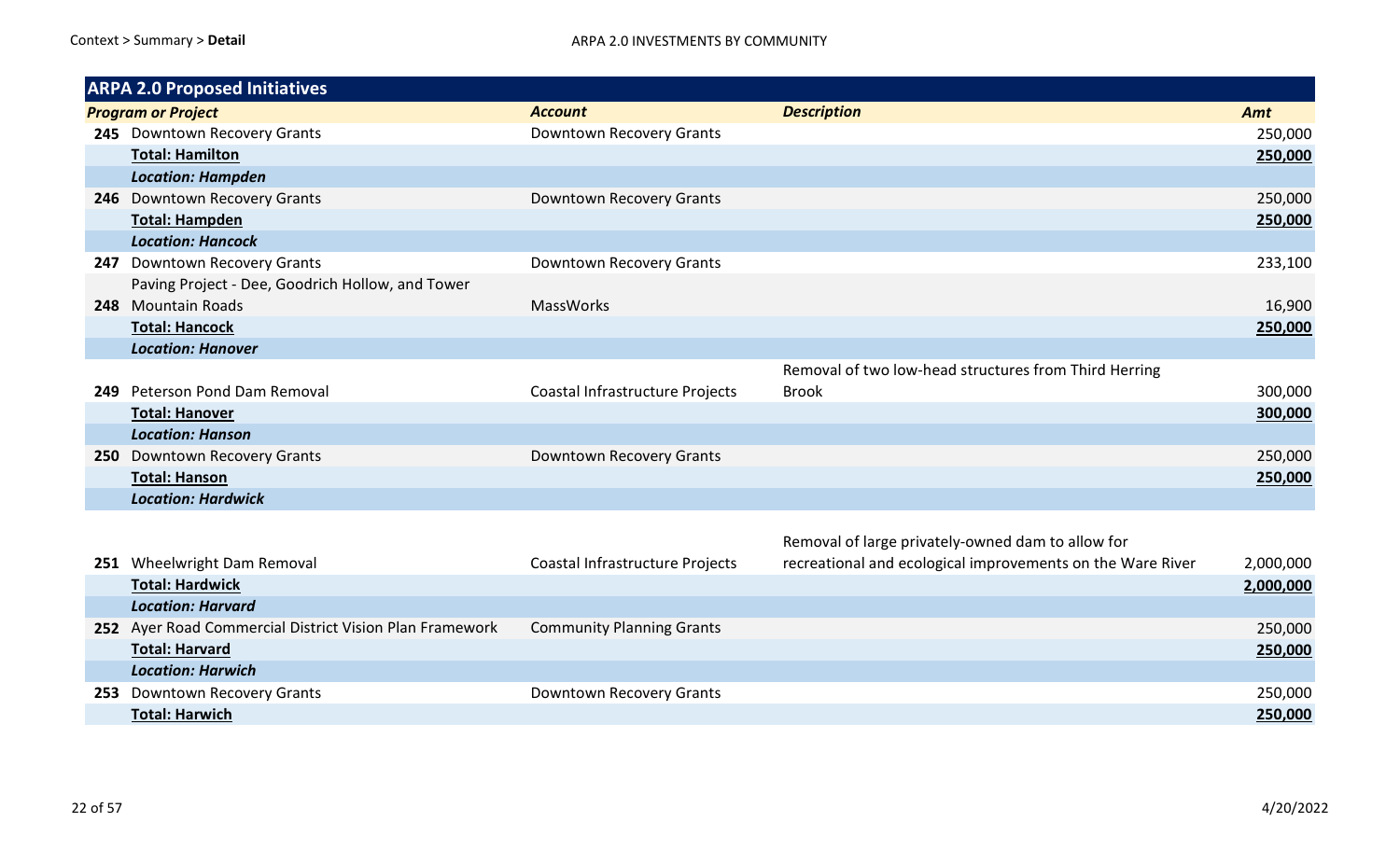|     | <b>ARPA 2.0 Proposed Initiatives</b>                  |                                    |                    |            |
|-----|-------------------------------------------------------|------------------------------------|--------------------|------------|
|     | <b>Program or Project</b>                             | <b>Account</b>                     | <b>Description</b> | Amt        |
|     | <b>Location: Hatfield</b>                             |                                    |                    |            |
|     | 254 Downtown Recovery Grants                          | Downtown Recovery Grants           |                    | 250,000    |
|     | <b>Total: Hatfield</b>                                |                                    |                    | 250,000    |
|     | <b>Location: Haverhill</b>                            |                                    |                    |            |
|     | 255 Downtown Merrimack Street Redevelopment           | MassWorks                          |                    | 11,000,000 |
|     | 256 Airfield Redevelopment                            | Site Readiness Evaluation Projects |                    | 1,100,000  |
| 257 | Downtown Recovery Grants                              | Downtown Recovery Grants           |                    | 960,210    |
|     | Merrimack Street Public-Private Redevelopment Project |                                    |                    |            |
|     | 258 design                                            | <b>MassWorks</b>                   |                    | 75,000     |
|     | <b>Total: Haverhill</b>                               |                                    |                    | 13,135,210 |
|     | <b>Location: Hawley</b>                               |                                    |                    |            |
|     | 259 Downtown Recovery Grants                          | Downtown Recovery Grants           |                    | 250,000    |
|     | <b>Total: Hawley</b>                                  |                                    |                    | 250,000    |
|     | <b>Location: Heath</b>                                |                                    |                    |            |
|     | 260 Downtown Recovery Grants                          | Downtown Recovery Grants           |                    | 176,500    |
|     | 261 Route 8A Safety Improvements                      | <b>MassWorks</b>                   |                    | 73,500     |
|     | <b>Total: Heath</b>                                   |                                    |                    | 250,000    |
|     | <b>Location: Hingham</b>                              |                                    |                    |            |
|     | 262 Downtown Recovery Grants                          | Downtown Recovery Grants           |                    | 493,580    |
|     | <b>Total: Hingham</b>                                 |                                    |                    | 493,580    |
|     | <b>Location: Hinsdale</b>                             |                                    |                    |            |
|     | 263 The Schnopp Project                               | <b>MassWorks</b>                   |                    | 1,000,000  |
|     | <b>Total: Hinsdale</b>                                |                                    |                    | 1,000,000  |
|     | <b>Location: Holbrook</b>                             |                                    |                    |            |
| 264 | <b>Downtown Recovery Grants</b>                       | Downtown Recovery Grants           |                    | 250,000    |
|     | <b>Total: Holbrook</b>                                |                                    |                    | 250,000    |
|     | <b>Location: Holden</b>                               |                                    |                    |            |
|     | 265 Downtown Recovery Grants                          | Downtown Recovery Grants           |                    | 364,060    |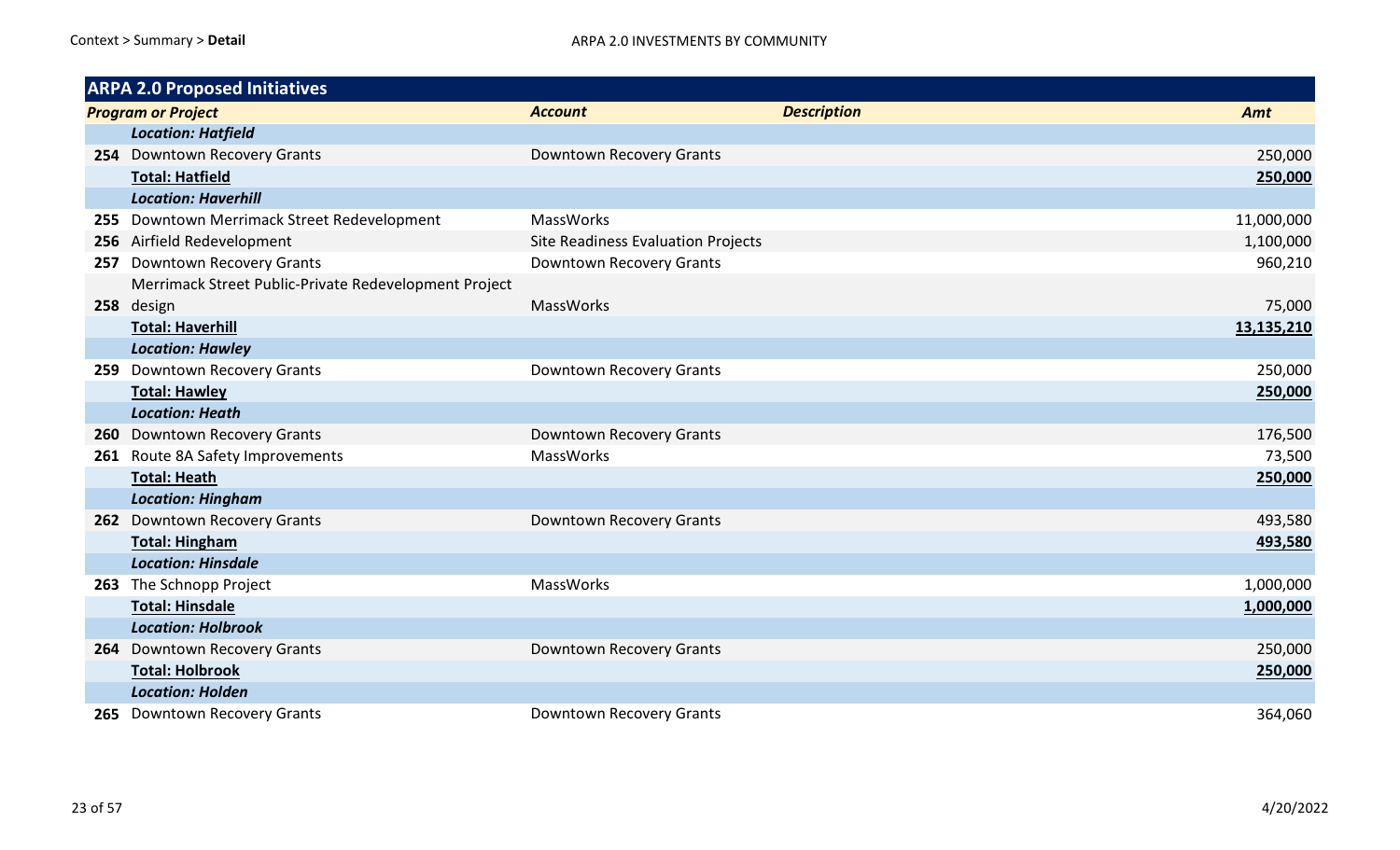|     | <b>ARPA 2.0 Proposed Initiatives</b>                   |                                          |                                                             |           |
|-----|--------------------------------------------------------|------------------------------------------|-------------------------------------------------------------|-----------|
|     | <b>Program or Project</b>                              | <b>Account</b>                           | <b>Description</b>                                          | Amt       |
|     | Reuse Analysis of Adams Road and design of Fire        |                                          |                                                             |           |
|     | 266 Substation                                         | <b>MassWorks</b>                         |                                                             | 22,000    |
|     | <b>Total: Holden</b>                                   |                                          |                                                             | 386,060   |
|     | <b>Location: Holland</b>                               |                                          |                                                             |           |
|     | 267 Downtown Recovery Grants                           | Downtown Recovery Grants                 |                                                             | 250,000   |
|     | <b>Total: Holland</b>                                  |                                          |                                                             | 250,000   |
|     | <b>Location: Holliston</b>                             |                                          |                                                             |           |
|     | 268 Downtown Recovery Grants                           | Downtown Recovery Grants                 |                                                             | 298,240   |
|     | <b>Total: Holliston</b>                                |                                          |                                                             | 298,240   |
|     | <b>Location: Holyoke</b>                               |                                          |                                                             |           |
|     |                                                        | <b>Higher Education Capital Projects</b> |                                                             |           |
| 269 | Capital Planning Grant - Holyoke Community College     | and Planning                             | <b>Capital Planning Grant for Upgrades</b>                  | 5,000,000 |
| 270 | <b>Downtown Recovery Grants</b>                        | Downtown Recovery Grants                 |                                                             | 601,755   |
|     | Five Phase Affordable Housing Development assessment   | <b>Brownfields Redevelopment</b>         |                                                             |           |
|     | 271 and remediation                                    | Projects                                 |                                                             | 100,000   |
|     | <b>Total: Holyoke</b>                                  |                                          |                                                             | 5,701,755 |
|     | <b>Location: Hopedale</b>                              |                                          |                                                             |           |
|     | 272 Downtown Recovery Grants                           | Downtown Recovery Grants                 |                                                             | 150,000   |
|     |                                                        | <b>Brownfields Redevelopment</b>         |                                                             |           |
|     | 273 Conceptual Planning for Draper Mill complex        | Projects                                 |                                                             | 100,000   |
|     | <b>Total: Hopedale</b>                                 |                                          |                                                             | 250,000   |
|     | <b>Location: Hopkinton</b>                             |                                          |                                                             |           |
|     |                                                        |                                          | Installation of new modular comfort stations and renovation |           |
|     |                                                        |                                          | of existing comfort statations at campgrounds and day use   |           |
|     | 274 Hopkinton State Forest Comfort Station Renovations | <b>State Parks and Trails Projects</b>   | areas statewide                                             | 2,000,000 |
|     | <b>Total: Hopkinton</b>                                |                                          |                                                             | 2,000,000 |
|     | <b>Location: Hubbardston</b>                           |                                          |                                                             |           |
| 275 | <b>Downtown Recovery Grants</b>                        | Downtown Recovery Grants                 |                                                             | 250,000   |
|     | <b>Total: Hubbardston</b>                              |                                          |                                                             | 250,000   |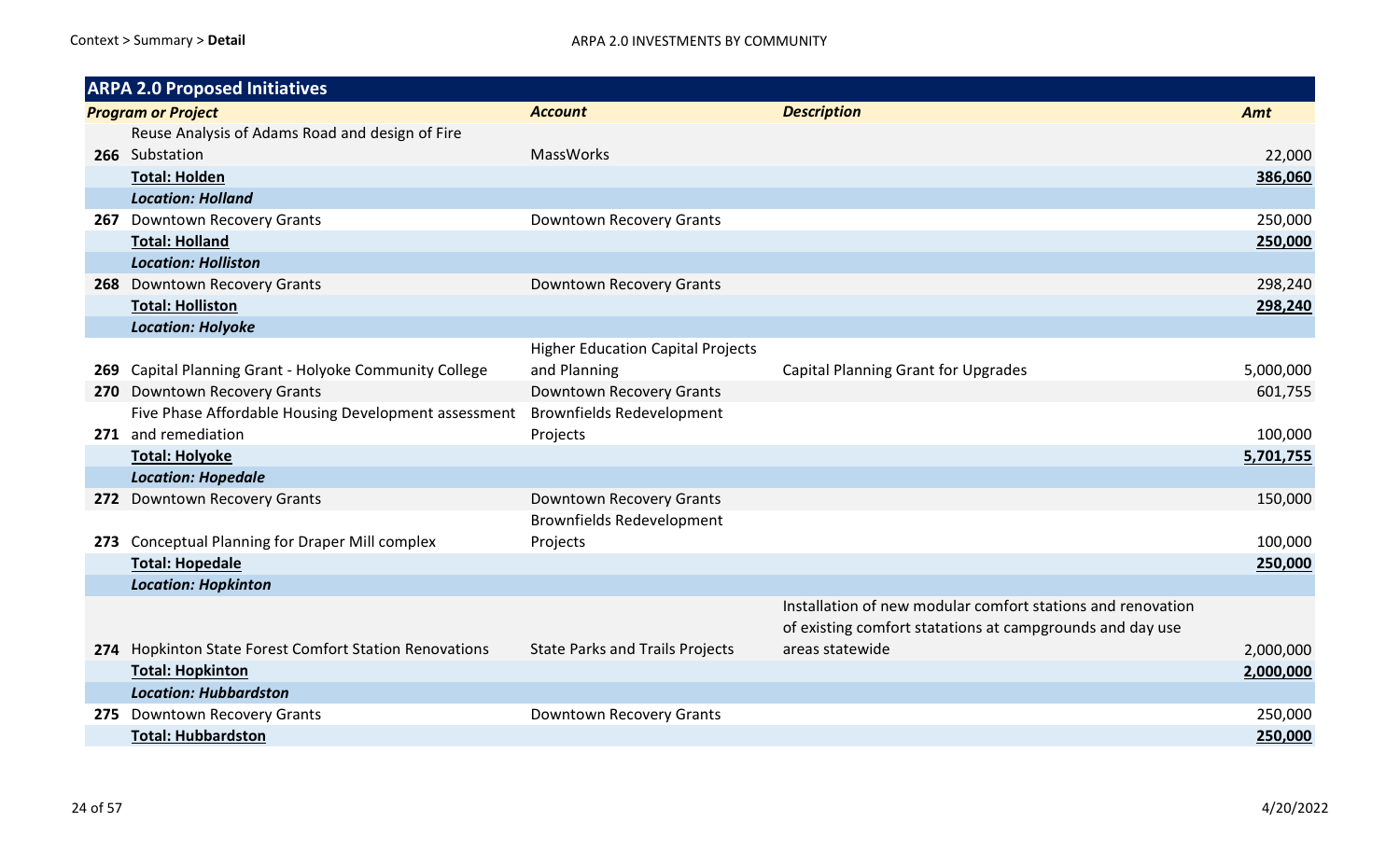|     | <b>ARPA 2.0 Proposed Initiatives</b>                          |                                        |                                                          |           |  |  |
|-----|---------------------------------------------------------------|----------------------------------------|----------------------------------------------------------|-----------|--|--|
|     | <b>Program or Project</b>                                     | <b>Account</b>                         | <b>Description</b>                                       | Amt       |  |  |
|     | <b>Location: Hudson</b>                                       |                                        |                                                          |           |  |  |
|     | 276 Downtown Recovery Grants                                  | Downtown Recovery Grants               |                                                          | 297,280   |  |  |
|     |                                                               |                                        | Former manufacturing site in downtown Hudson which       |           |  |  |
|     |                                                               | <b>Brownfields Redevelopment</b>       | benefitted from some EPA-funded imminent hazard          |           |  |  |
| 277 | Former Manufacturing Site Assessment and Remediation Projects |                                        | remediation                                              | 100,000   |  |  |
|     | <b>Total: Hudson</b>                                          |                                        |                                                          | 397,280   |  |  |
|     | <b>Location: Hull</b>                                         |                                        |                                                          |           |  |  |
|     |                                                               |                                        | Construct erosion and flood control measures at WWTF; in |           |  |  |
|     | 278 Hull Wastewater Treatment Facility Protection             | Coastal Infrastructure Projects        | Feb supp                                                 | 3,500,000 |  |  |
|     |                                                               |                                        | Explore demolition of center structure and redesign of   |           |  |  |
| 279 | Nantasket Beach Mary Jeanette Bathhouse                       | <b>State Parks and Trails Projects</b> | bathroom wings for coastal resliency                     | 2,000,000 |  |  |
| 280 | DPW Climate Change Adaptation                                 | Coastal Infrastructure Projects        | Resilience assessment and feasibility study for the DPW  | 193,000   |  |  |
| 281 | Two Way Roads Project                                         | <b>MassWorks</b>                       |                                                          | 27,200    |  |  |
| 282 | Waveland Service Station Clean up and Demolition              | Site Readiness Evaluation Projects     |                                                          | 25,960    |  |  |
|     | <b>Total: Hull</b>                                            |                                        |                                                          | 5,746,160 |  |  |
|     | <b>Location: Huntington</b>                                   |                                        |                                                          |           |  |  |
| 283 | <b>Downtown Recovery Grants</b>                               | Downtown Recovery Grants               |                                                          | 250,000   |  |  |
|     | <b>Total: Huntington</b>                                      |                                        |                                                          | 250,000   |  |  |
|     | <b>Location: Ipswich</b>                                      |                                        |                                                          |           |  |  |
|     |                                                               |                                        | Identify and permit a preferred alternative for the town |           |  |  |
|     |                                                               |                                        | Wharf Sewer Pump Station (retrofit, new construction, or |           |  |  |
| 284 | town Wharf Sewer Station                                      | Coastal Infrastructure Projects        | relocation options)                                      | 184,000   |  |  |
|     | 285 Downtown Recovery Grants                                  | Downtown Recovery Grants               |                                                          | 100,000   |  |  |
|     | <b>Total: Ipswich</b>                                         |                                        |                                                          | 284,000   |  |  |
|     | <b>Location: Kingston</b>                                     |                                        |                                                          |           |  |  |
|     | 286 Russell Pond Dam - Kingston                               | Coastal Infrastructure Projects        | Abandoned, high hazard, unsafe                           | 2,000,000 |  |  |
|     | <b>Total: Kingston</b>                                        |                                        |                                                          | 2,000,000 |  |  |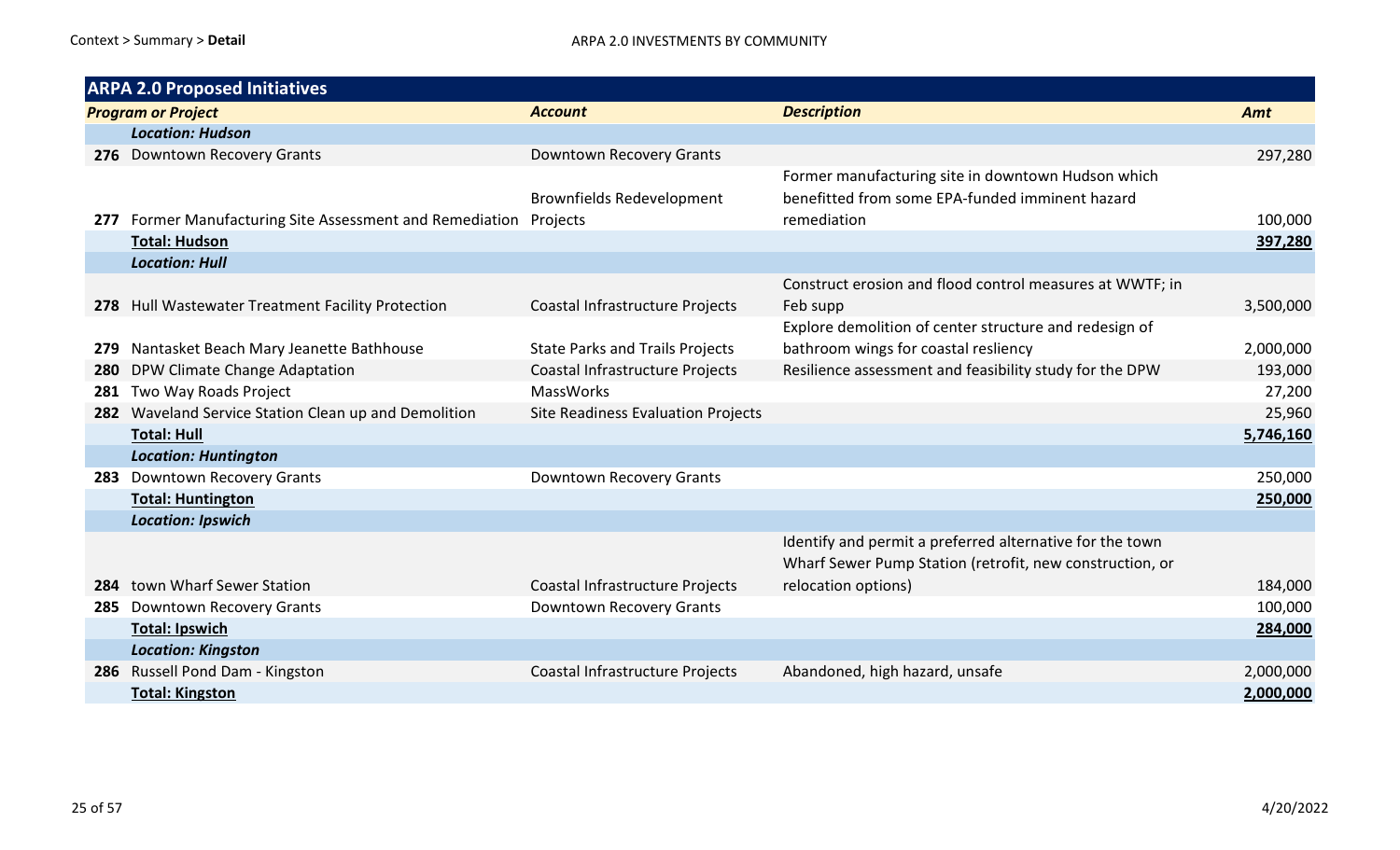| <b>ARPA 2.0 Proposed Initiatives</b> |                                                         |                                        |                                                             |           |
|--------------------------------------|---------------------------------------------------------|----------------------------------------|-------------------------------------------------------------|-----------|
|                                      | <b>Program or Project</b>                               | <b>Account</b>                         | <b>Description</b>                                          | Amt       |
|                                      | <b>Location: Lakeville</b>                              |                                        |                                                             |           |
|                                      | 287 Downtown Recovery Grants                            | Downtown Recovery Grants               |                                                             | 250,000   |
|                                      | <b>Total: Lakeville</b>                                 |                                        |                                                             | 250,000   |
|                                      | <b>Location: Lancaster</b>                              |                                        |                                                             |           |
|                                      | 288 Downtown Recovery Grants                            | Downtown Recovery Grants               |                                                             | 250,000   |
|                                      | <b>Total: Lancaster</b>                                 |                                        |                                                             | 250,000   |
|                                      | <b>Location: Lanesborough</b>                           |                                        |                                                             |           |
|                                      | 289 Downtown Recovery Grants                            | Downtown Recovery Grants               |                                                             | 175,000   |
|                                      | 290 Water Engineering Study                             | <b>Rural Development Grants</b>        | <b>Water Engineering Study</b>                              | 75,000    |
|                                      | <b>Total: Lanesborough</b>                              |                                        |                                                             | 250,000   |
|                                      | <b>Location: Lawrence</b>                               |                                        |                                                             |           |
|                                      | 291 Downtown Recovery Grants                            | Downtown Recovery Grants               |                                                             | 1,200,420 |
|                                      |                                                         |                                        | Build designed improvements to restore or create walking    |           |
|                                      | 292 Resilient Lands Initiative                          | Resiliency & Habitat                   | routes to parks                                             | 1,200,000 |
|                                      |                                                         | <b>Brownfields Redevelopment</b>       |                                                             |           |
|                                      | 293 Tombarello Junkyard Assessment and Remediation      | Projects                               | EPA has committed resources to the Site                     | 750,000   |
|                                      | <b>Total: Lawrence</b>                                  |                                        |                                                             | 3,150,420 |
|                                      | <b>Location: Lee</b>                                    |                                        |                                                             |           |
|                                      | 294 Downtown Recovery Grants                            | Downtown Recovery Grants               |                                                             | 250,000   |
|                                      | <b>Total: Lee</b>                                       |                                        |                                                             | 250,000   |
|                                      | <b>Location: Leicester</b>                              |                                        |                                                             |           |
|                                      | 295 Millbrook Industrial Park Natural Gas Expansion     | <b>Rural Development Grants</b>        | Millbrook Industrial Park Natural Gas Expansion             | 400,000   |
|                                      | <b>Total: Leicester</b>                                 |                                        |                                                             | 400,000   |
|                                      | <b>Location: Lenox</b>                                  |                                        |                                                             |           |
|                                      | 296 Downtown Recovery Grants                            | Downtown Recovery Grants               |                                                             | 250,000   |
|                                      | <b>Total: Lenox</b>                                     |                                        |                                                             | 250,000   |
|                                      | <b>Location: Leominster</b>                             |                                        |                                                             |           |
|                                      |                                                         |                                        | Installation of new modular comfort stations and renovation |           |
|                                      |                                                         |                                        | of existing comfort statations at campgrounds and day-use   |           |
|                                      | 297 Leominster State Forest Comfort Station Renovations | <b>State Parks and Trails Projects</b> | areas statewide                                             | 2,000,000 |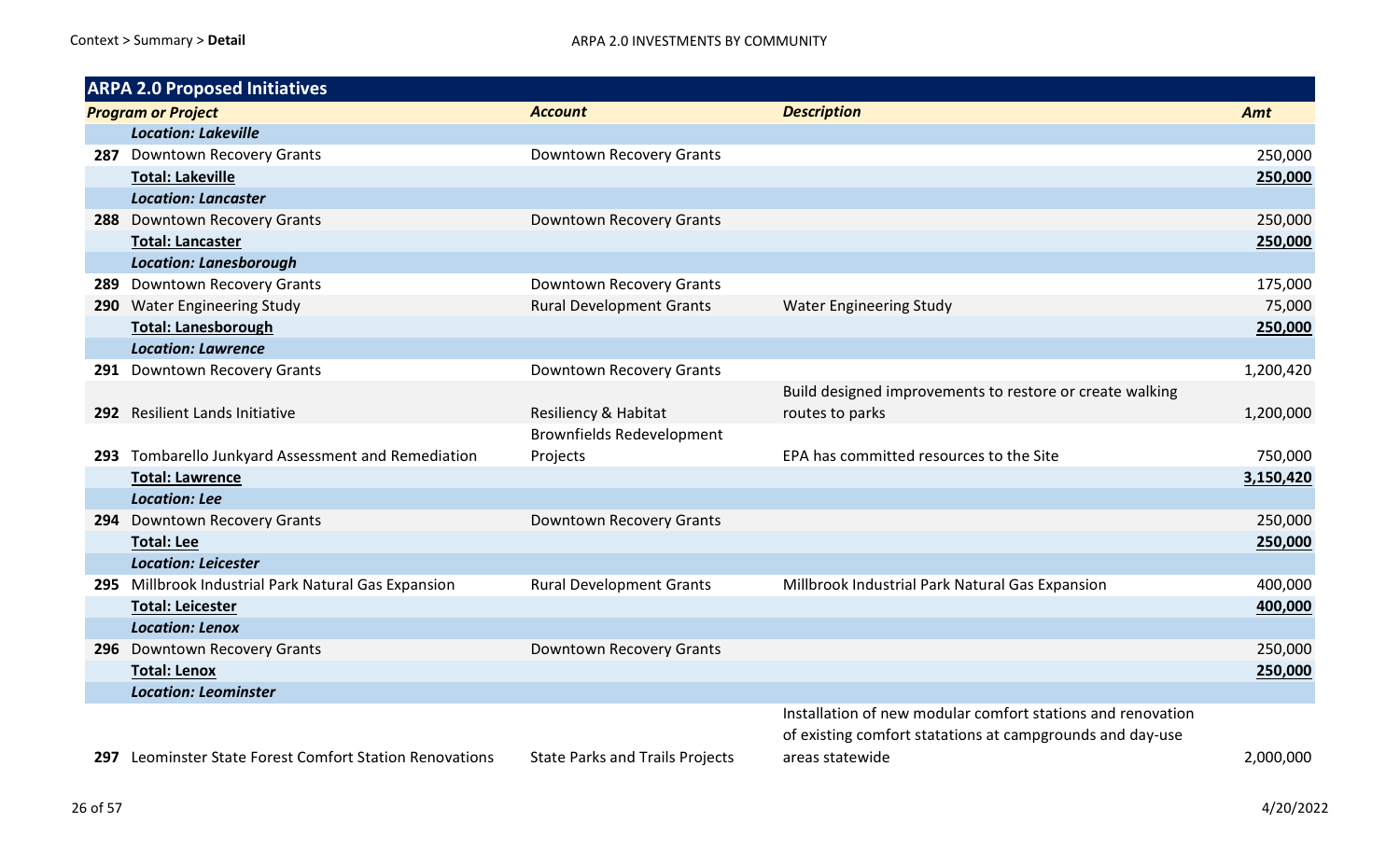| <b>ARPA 2.0 Proposed Initiatives</b>            |                                        |                                                                                                                        |            |
|-------------------------------------------------|----------------------------------------|------------------------------------------------------------------------------------------------------------------------|------------|
| <b>Program or Project</b>                       | <b>Account</b>                         | <b>Description</b>                                                                                                     | Amt        |
| 298 Downtown Recovery Grants                    | Downtown Recovery Grants               |                                                                                                                        | 625,740    |
| 299 Orchard Hill Park Expansion                 | MassWorks                              |                                                                                                                        | 209,000    |
| <b>Total: Leominster</b>                        |                                        |                                                                                                                        | 2,834,740  |
| <b>Location: Leverett</b>                       |                                        |                                                                                                                        |            |
| <b>300</b> Dudleyville Road Reconstruction      | <b>MassWorks</b>                       |                                                                                                                        | 456,000    |
| <b>Total: Leverett</b>                          |                                        |                                                                                                                        | 456,000    |
| <b>Location: Lexington</b>                      |                                        |                                                                                                                        |            |
| <b>301</b> Downtown Recovery Grants             | Downtown Recovery Grants               |                                                                                                                        | 612,640    |
| 302 East Lexington 40R SGOD Planning and Zoning | <b>Community Planning Grants</b>       |                                                                                                                        | 50,000     |
| <b>Total: Lexington</b>                         |                                        |                                                                                                                        | 662,640    |
| <b>Location: Leyden</b>                         |                                        |                                                                                                                        |            |
| <b>303</b> Downtown Recovery Grants             | Downtown Recovery Grants               |                                                                                                                        | 250,000    |
| <b>Total: Leyden</b>                            |                                        |                                                                                                                        | 250,000    |
| <b>Location: Lincoln</b>                        |                                        |                                                                                                                        |            |
| <b>304</b> Downtown Recovery Grants             | Downtown Recovery Grants               |                                                                                                                        | 150,000    |
| 305 Lincoln Village Center                      | <b>Rural Development Grants</b>        | Lincoln Village Center                                                                                                 | 100,000    |
| <b>Total: Lincoln</b>                           |                                        |                                                                                                                        | 250,000    |
| <b>Location: Littleton</b>                      |                                        |                                                                                                                        |            |
| 306 Littleton Common King Street Development    | <b>MassWorks</b>                       |                                                                                                                        | 11,000,000 |
| <b>Total: Littleton</b>                         |                                        |                                                                                                                        | 11,000,000 |
| <b>Location: Longmeadow</b>                     |                                        |                                                                                                                        |            |
| <b>307</b> Downtown Recovery Grants             | Downtown Recovery Grants               |                                                                                                                        | 314,100    |
| <b>Total: Longmeadow</b>                        |                                        |                                                                                                                        | 314,100    |
| <b>Location: Lowell</b>                         |                                        |                                                                                                                        |            |
| 308 UMass Lowell                                | Clean Energy Investments               | <b>Offshore Wind Workforce Training</b>                                                                                | 10,000,000 |
| 309 Tanner Street Realignment - Phase 2         | MassWorks                              |                                                                                                                        | 7,000,000  |
|                                                 |                                        | Repairs to existing park amenities including riverwalk trails<br>and sidewalks and construction of a new playground on |            |
| <b>310</b> Lowell Heritage State Park           | <b>State Parks and Trails Projects</b> | Lowell Boulevard                                                                                                       | 5,000,000  |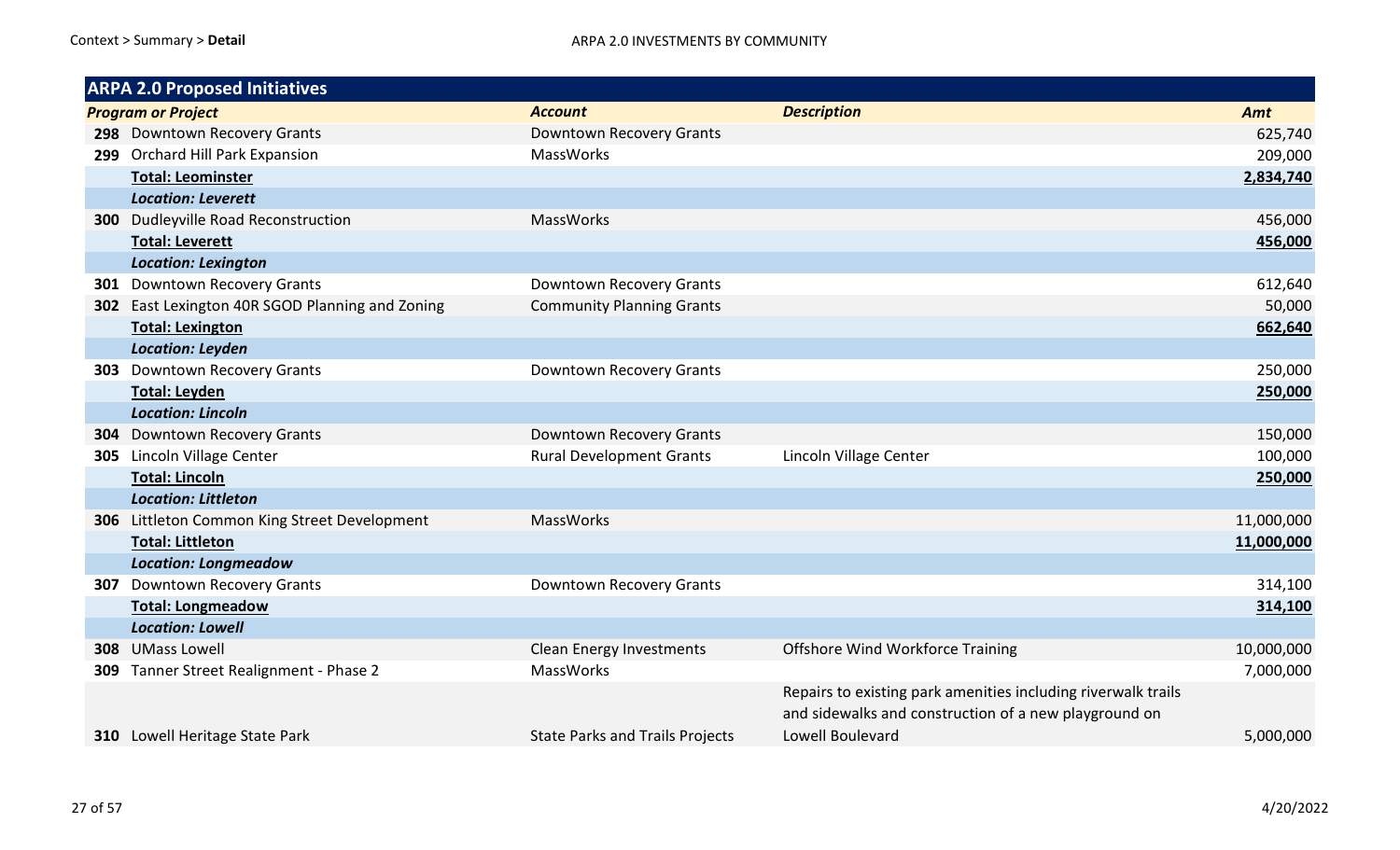| <b>ARPA 2.0 Proposed Initiatives</b>              |                                          |                                                                |            |
|---------------------------------------------------|------------------------------------------|----------------------------------------------------------------|------------|
| <b>Program or Project</b>                         | <b>Account</b>                           | <b>Description</b>                                             | Amt        |
|                                                   | <b>Higher Education Capital Projects</b> |                                                                |            |
| 311 Capital Planning Grant - Umass Lowell         | and Planning                             | <b>Capital Planning Grant for Upgrades</b>                     | 5,000,000  |
| 312 Downtown Recovery Grants                      | Downtown Recovery Grants                 |                                                                | 1,664,955  |
| 313 Acre Crossing                                 | MassWorks                                |                                                                | 172,000    |
| <b>Total: Lowell</b>                              |                                          |                                                                | 28,836,955 |
| <b>Location: Ludlow</b>                           |                                          |                                                                |            |
| 314 WestMass Ludlow Mills Redevelopment           | <b>MassWorks</b>                         |                                                                | 5,500,000  |
|                                                   | <b>Underutilized Property Program</b>    |                                                                |            |
| 315 Mill #8 Redevelopment                         | Projects                                 |                                                                | 2,200,000  |
| <b>Total: Ludlow</b>                              |                                          |                                                                | 7,700,000  |
| <b>Location: Lunenburg</b>                        |                                          |                                                                |            |
| 316 Downtown Recovery Grants                      | Downtown Recovery Grants                 |                                                                | 250,000    |
| <b>Total: Lunenburg</b>                           |                                          |                                                                | 250,000    |
| <b>Location: Lynn</b>                             |                                          |                                                                |            |
|                                                   |                                          | Construction of climate resilient park improvements and        |            |
| 317 Lynn Heritage State Park Improvements         | Coastal Infrastructure Projects          | coastal infrastructure                                         | 13,000,000 |
|                                                   |                                          | Construction of harborwalk and coastal resiliency              |            |
| 318 South Harbor Lynn                             | <b>State Parks and Trails Projects</b>   | improvements                                                   | 10,000,000 |
| Traffic & Safety Improvements at Broad Street and |                                          |                                                                |            |
| 319 Washington Street                             | <b>MassWorks</b>                         |                                                                | 2,150,000  |
| 320 Downtown Recovery Grants                      | Downtown Recovery Grants                 |                                                                | 1,414,485  |
|                                                   |                                          |                                                                |            |
|                                                   |                                          | Design alternatives for the redesign and retrofit of the       |            |
| <b>321</b> Seawall Restoration                    | Coastal Infrastructure Projects          | deteriorating seawall located adjacent to an existing landfill | 283,000    |
| <b>Total: Lynn</b>                                |                                          |                                                                | 26,847,485 |
| <b>Location: Lynnfield</b>                        |                                          |                                                                |            |
| 322 Downtown Recovery Grants                      | Downtown Recovery Grants                 |                                                                | 259,980    |
| <b>Total: Lynnfield</b>                           |                                          |                                                                | 259,980    |
| <b>Location: Malden</b>                           |                                          |                                                                |            |
| 323 Mass Building Trades Council                  | <b>Clean Energy Investments</b>          | <b>Offshore Wind Workforce Training</b>                        | 10,000,000 |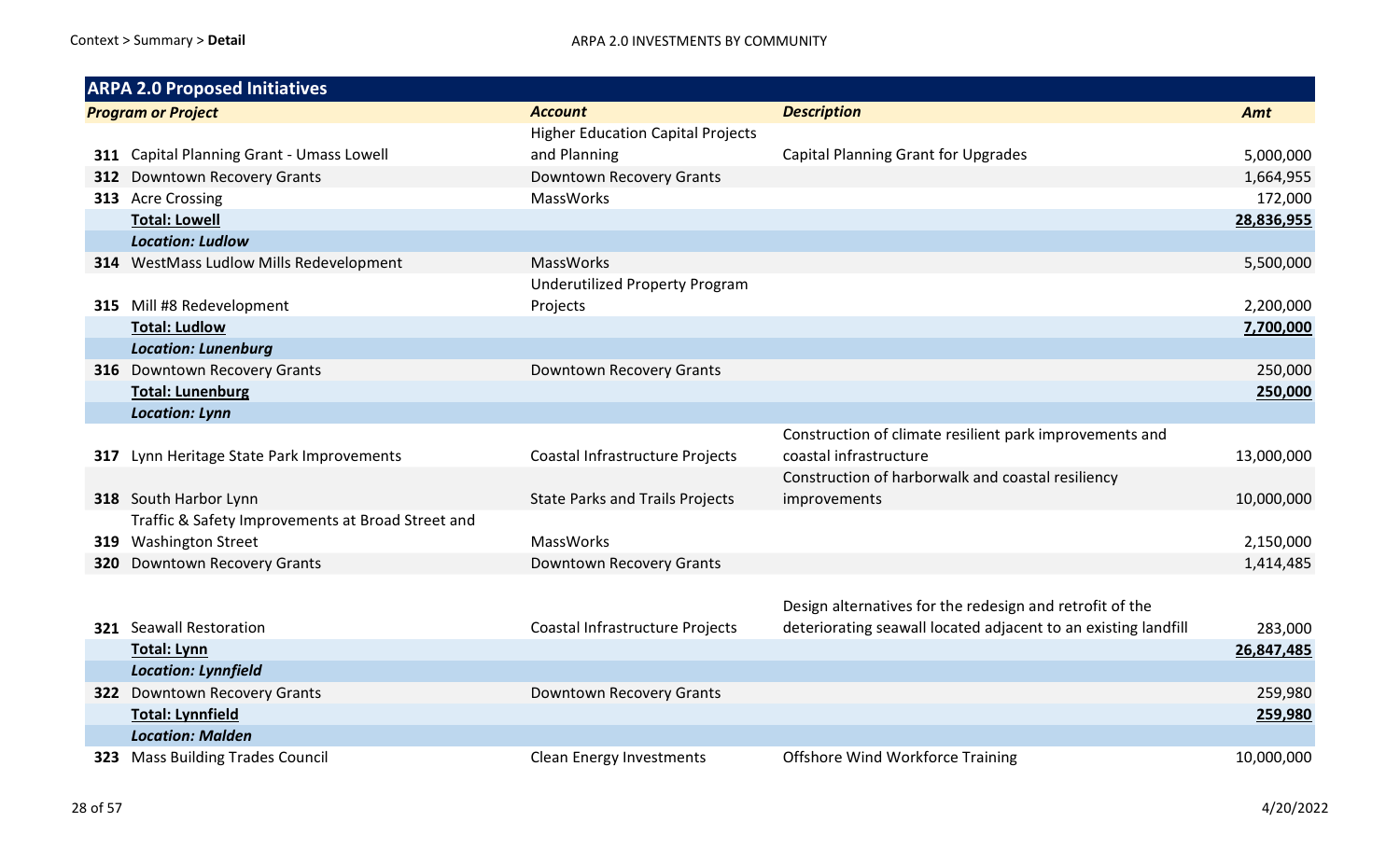| <b>ARPA 2.0 Proposed Initiatives</b>                     |                                        |                                                             |            |
|----------------------------------------------------------|----------------------------------------|-------------------------------------------------------------|------------|
| <b>Program or Project</b>                                | <b>Account</b>                         | <b>Description</b>                                          | Amt        |
| 324 Lead Service Line Abatement                          | <b>Water and Sewer Projects</b>        | Replace lead service lines                                  | 5,000,000  |
| 325 Spot Pond Brook FC Remediation                       | <b>State Parks and Trails Projects</b> | Redesign and reconstruction of flood control measures       | 2,200,000  |
| 326 Downtown Recovery Grants                             | Downtown Recovery Grants               |                                                             | 907,050    |
| <b>Total: Malden</b>                                     |                                        |                                                             | 18,107,050 |
| <b>Location: Manchester By The Sea</b>                   |                                        |                                                             |            |
| 327 Downtown Recovery Grants                             | Downtown Recovery Grants               |                                                             | 250,000    |
| <b>Total: Manchester By The Sea</b>                      |                                        |                                                             | 250,000    |
| <b>Location: Mansfield</b>                               |                                        |                                                             |            |
| 328 Downtown Recovery Grants                             | <b>Downtown Recovery Grants</b>        |                                                             | 489,400    |
| <b>Total: Mansfield</b>                                  |                                        |                                                             | 489,400    |
| <b>Location: Marblehead</b>                              |                                        |                                                             |            |
| 329 Downtown Recovery Grants                             | Downtown Recovery Grants               |                                                             | 411,100    |
| <b>Total: Marblehead</b>                                 |                                        |                                                             | 411,100    |
| <b>Location: Marion</b>                                  |                                        |                                                             |            |
|                                                          |                                        | Construct improvements to Creek Road Pump Station in        |            |
|                                                          |                                        | Marion, MA' elevated electrical structure and a buried      |            |
| 330 Marion Creek Road Pump Station Flood Resilience      | Coastal Infrastructure Projects        | submersible pumping station to reduce risk from flooding    | 2,300,000  |
| <b>Total: Marion</b>                                     |                                        |                                                             | 2,300,000  |
| <b>Location: Marlborough</b>                             |                                        |                                                             |            |
| 331 Hager Pond Dam - Marlborough                         | Coastal Infrastructure Projects        | Abandoned, high hazard, unsafe                              | 2,000,000  |
| 332 Main Street Reconstruction Project                   | <b>MassWorks</b>                       |                                                             | 300,000    |
| <b>Total: Marlborough</b>                                |                                        |                                                             | 2,300,000  |
| <b>Location: Marshfield</b>                              |                                        |                                                             |            |
| 333 Veterans Pond Dam Restoration                        | Coastal Infrastructure Projects        | Dam removal and improvement of park facilities              | 850,000    |
|                                                          |                                        | Assess the vulnerability of the existing ocean outfall near |            |
|                                                          |                                        | Brant Rock and develop conceptual site plans and costs for  |            |
| 334 Brant Rock Vulnerability Plan                        | Coastal Infrastructure Projects        | the recommended alternative                                 | 133,000    |
| <b>Total: Marshfield</b>                                 |                                        |                                                             | 983,000    |
|                                                          |                                        |                                                             |            |
| <b>Location: Mashpee</b><br>335 Downtown Recovery Grants | Downtown Recovery Grants               |                                                             | 284,580    |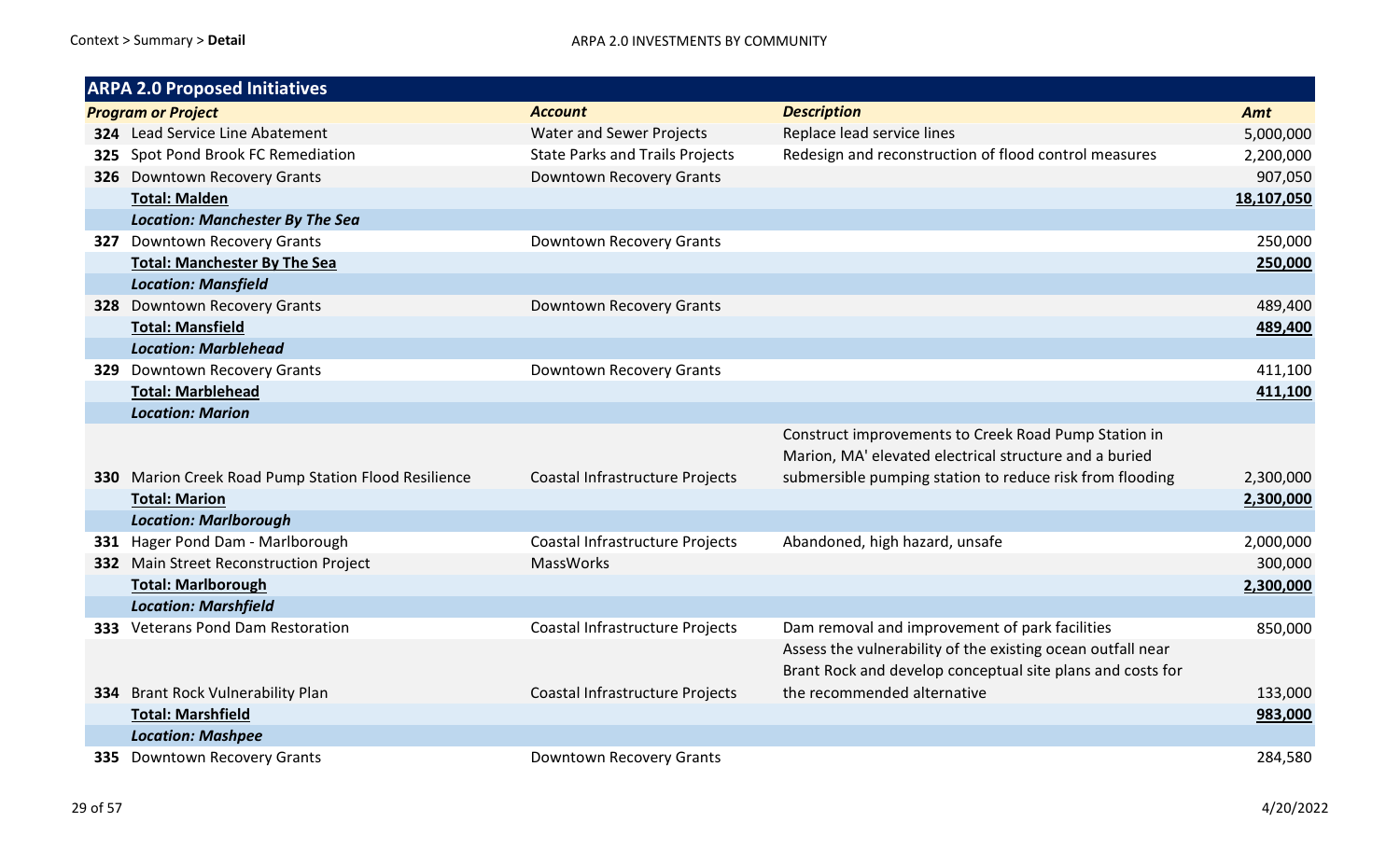|     | <b>ARPA 2.0 Proposed Initiatives</b>                  |                                        |                                                       |           |
|-----|-------------------------------------------------------|----------------------------------------|-------------------------------------------------------|-----------|
|     | <b>Program or Project</b>                             | <b>Account</b>                         | <b>Description</b>                                    | Amt       |
|     | <b>Total: Mashpee</b>                                 |                                        |                                                       | 284,580   |
|     | <b>Location: Mattapoisett</b>                         |                                        |                                                       |           |
|     | 336 Downtown Recovery Grants                          | Downtown Recovery Grants               |                                                       | 185,000   |
|     |                                                       |                                        | Route 6 Main to North Street Plan for Development and |           |
|     |                                                       |                                        | formulation of Zoning changes to promote mixed uses,  |           |
|     | Route 6 Main to North Street Plan for Development and |                                        | affordable housing for all age groups, and economic   |           |
|     | 337 Formulation of Zoning Changes                     | <b>Rural Development Grants</b>        | development                                           | 65,000    |
|     | <b>Total: Mattapoisett</b>                            |                                        |                                                       | 250,000   |
|     | <b>Location: Maynard</b>                              |                                        |                                                       |           |
|     | <b>338</b> Downtown Recovery Grants                   | Downtown Recovery Grants               |                                                       | 250,000   |
|     | <b>Total: Maynard</b>                                 |                                        |                                                       | 250,000   |
|     | <b>Location: Medfield</b>                             |                                        |                                                       |           |
| 339 | <b>Downtown Recovery Grants</b>                       | Downtown Recovery Grants               |                                                       | 259,100   |
|     | <b>Total: Medfield</b>                                |                                        |                                                       | 259,100   |
|     | <b>Location: Medford</b>                              |                                        |                                                       |           |
|     | 340 MacDonald Park Playground                         | <b>State Parks and Trails Projects</b> | Construction/rehab of playground                      | 1,500,000 |
|     | <b>Total: Medford</b>                                 |                                        |                                                       | 1,500,000 |
|     | <b>Location: Medway</b>                               |                                        |                                                       |           |
| 341 | <b>Downtown Recovery Grants</b>                       | Downtown Recovery Grants               |                                                       | 239,580   |
|     | <b>342</b> West Street Sidewalk Construction          | MassWorks                              |                                                       | 30,000    |
|     | <b>Total: Medway</b>                                  |                                        |                                                       | 269,580   |
|     | <b>Location: Melrose</b>                              |                                        |                                                       |           |
| 343 | <b>Downtown Recovery Grants</b>                       | Downtown Recovery Grants               |                                                       | 560,320   |
|     | <b>Total: Melrose</b>                                 |                                        |                                                       | 560,320   |
|     | <b>Location: Mendon</b>                               |                                        |                                                       |           |
|     | 344 Town Owned Land Due Diligence                     | Site Readiness Evaluation Projects     |                                                       | 165,000   |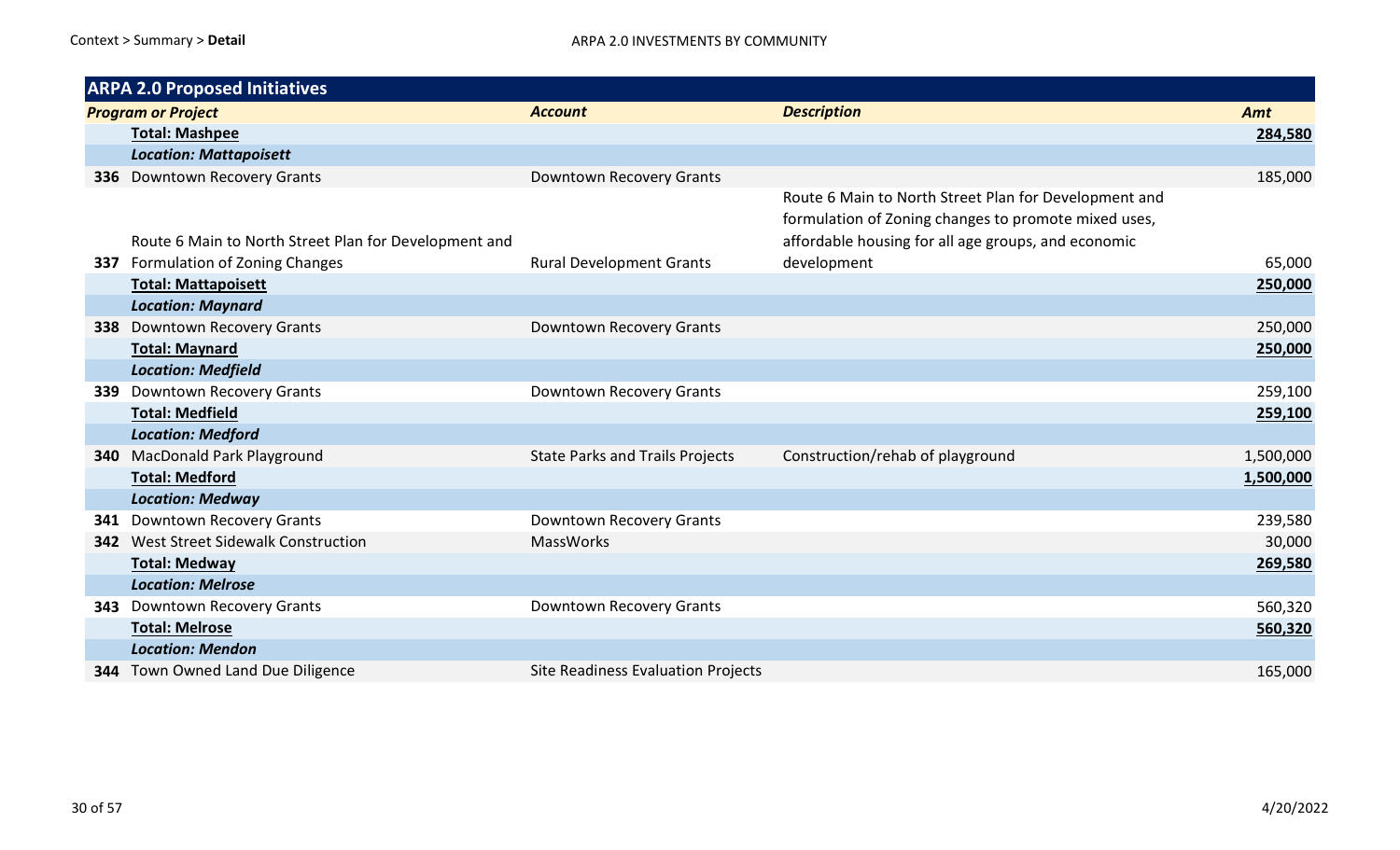| <b>ARPA 2.0 Proposed Initiatives</b> |                                                                              |                                    |                                                                |           |
|--------------------------------------|------------------------------------------------------------------------------|------------------------------------|----------------------------------------------------------------|-----------|
|                                      | <b>Program or Project</b>                                                    | <b>Account</b>                     | <b>Description</b>                                             | Amt       |
|                                      | 345 Downtown Recovery Grants                                                 | Downtown Recovery Grants           |                                                                | 100,000   |
|                                      | <b>Total: Mendon</b>                                                         |                                    |                                                                | 265,000   |
|                                      | <b>Location: Merrimac</b>                                                    |                                    |                                                                |           |
|                                      | 346 Lake Attitash Boat Ramp and Parking Lot                                  | <b>Fishing and Boating Access</b>  | Reconstruction of boat ramp and parking lot                    | 1,275,000 |
|                                      | <b>Total: Merrimac</b>                                                       |                                    |                                                                | 1,275,000 |
|                                      | <b>Location: Methuen</b>                                                     |                                    |                                                                |           |
|                                      | <b>347</b> Downtown Recovery Grants                                          | Downtown Recovery Grants           |                                                                | 1,474,710 |
|                                      |                                                                              |                                    | Installation of handicapped accessible fishing platform at the |           |
|                                      | 348 Merrimac River Boat Ramp                                                 | <b>Fishing and Boating Access</b>  | Merrimac River boat ramp in Methuen                            | 300,000   |
|                                      | <b>Total: Methuen</b>                                                        |                                    |                                                                | 1,774,710 |
|                                      | <b>Location: Middleborough</b>                                               |                                    |                                                                |           |
|                                      | 349 Downtown Recovery Grants                                                 | Downtown Recovery Grants           |                                                                | 334,058   |
|                                      | Demolition of Former DPW Building, Site Assessment and                       |                                    |                                                                |           |
|                                      | 350 Reuse of Property                                                        | Site Readiness Evaluation Projects |                                                                | 175,203   |
|                                      | <b>Total: Middleborough</b>                                                  |                                    |                                                                | 509,260   |
|                                      | <b>Location: Middlefield</b>                                                 |                                    |                                                                |           |
|                                      | 351 Downtown Recovery Grants                                                 | Downtown Recovery Grants           |                                                                | 250,000   |
|                                      | <b>Total: Middlefield</b>                                                    |                                    |                                                                | 250,000   |
|                                      | <b>Location: Middleton</b>                                                   |                                    |                                                                |           |
|                                      | 352 South Middleton Dam Removal                                              | Coastal Infrastructure Projects    | Dam removal for public safety and ecological benefit           | 1,225,000 |
|                                      | <b>Total: Middleton</b>                                                      |                                    |                                                                | 1,225,000 |
|                                      | <b>Location: Milford</b>                                                     |                                    |                                                                |           |
| 353                                  | Downtown Recovery Grants                                                     | Downtown Recovery Grants           |                                                                | 582,020   |
|                                      | <b>Total: Milford</b>                                                        |                                    |                                                                | 582,020   |
|                                      | <b>Location: Millbury</b>                                                    |                                    |                                                                |           |
|                                      | 354 Armory Village Revitalization Project - Phase II                         | <b>MassWorks</b>                   |                                                                | 114,700   |
|                                      | Medway Oak Grove Urban Renewal Area Assessment and Brownfields Redevelopment |                                    |                                                                |           |
|                                      | 355 Remediation                                                              | Projects                           |                                                                | 100,000   |
|                                      | 356 Downtown Recovery Grants                                                 | Downtown Recovery Grants           |                                                                | 100,000   |
|                                      | <b>Total: Millbury</b>                                                       |                                    |                                                                | 314,700   |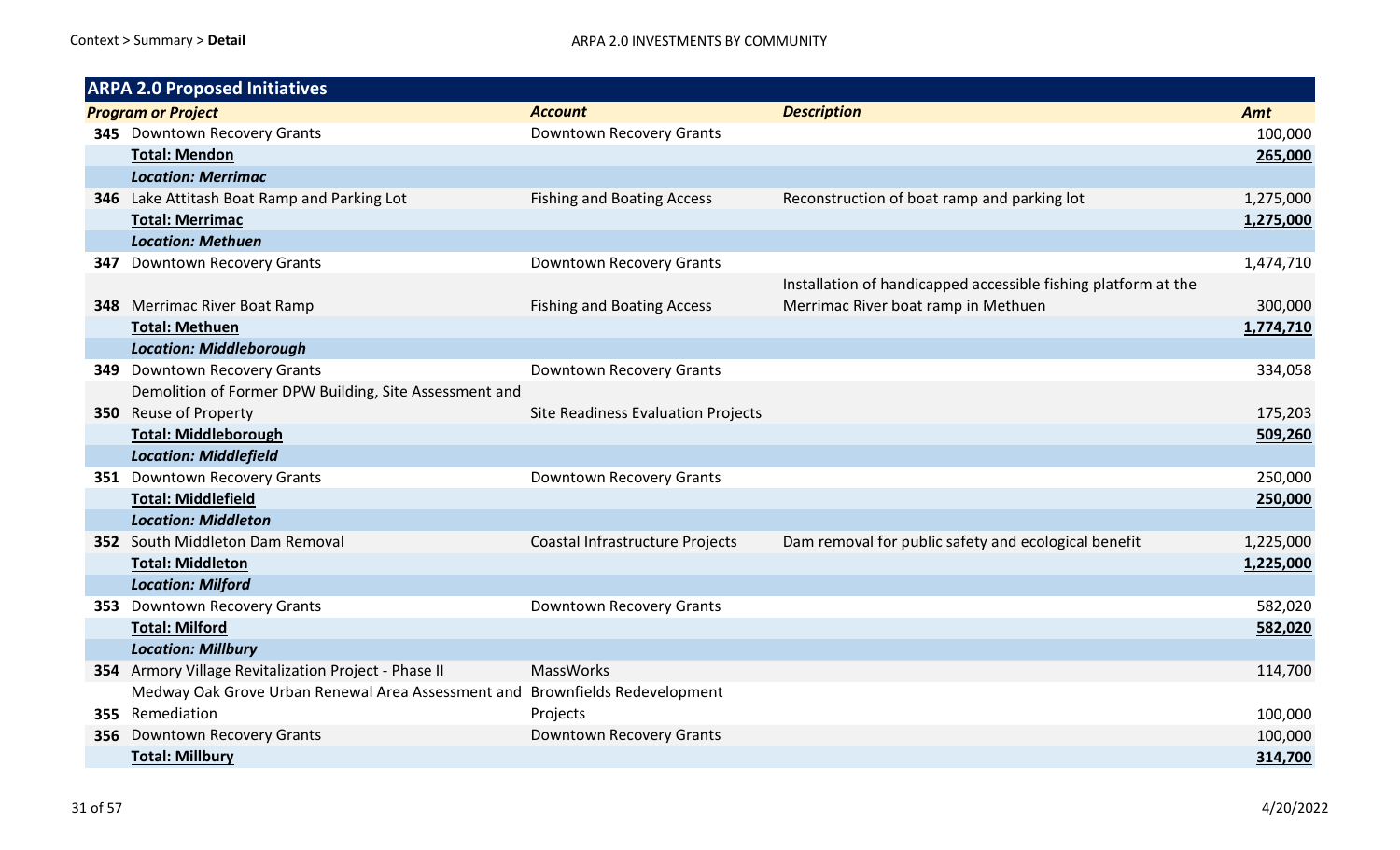|     | <b>ARPA 2.0 Proposed Initiatives</b>                         |                                        |                                                          |           |
|-----|--------------------------------------------------------------|----------------------------------------|----------------------------------------------------------|-----------|
|     | <b>Program or Project</b>                                    | <b>Account</b>                         | <b>Description</b>                                       | Amt       |
|     | <b>Location: Millis</b>                                      |                                        |                                                          |           |
|     | <b>357</b> Downtown Recovery Grants                          | Downtown Recovery Grants               |                                                          | 250,000   |
|     | <b>Total: Millis</b>                                         |                                        |                                                          | 250,000   |
|     | <b>Location: Millville</b>                                   |                                        |                                                          |           |
|     |                                                              |                                        |                                                          |           |
| 358 | Demolish and Site Preparation of Millville Old town Hall     | <b>Rural Development Grants</b>        | Demolish and site preparation of Millville Old town Hall | 240,000   |
| 359 | Downtown Recovery Grants                                     | Downtown Recovery Grants               |                                                          | 100,000   |
|     | <b>Total: Millville</b>                                      |                                        |                                                          | 340,000   |
|     | <b>Location: Milton</b>                                      |                                        |                                                          |           |
|     | <b>360</b> Blue Hills Reservation Solar Canopies             | <b>State Parks and Trails Projects</b> | Solar canopy installation                                | 1,600,000 |
| 361 | Milton Landing Recreation and Access Improvements            | <b>Community Planning Grants</b>       |                                                          | 64,800    |
|     | <b>Total: Milton</b>                                         |                                        |                                                          | 1,664,800 |
|     | <b>Location: Monroe</b>                                      |                                        |                                                          |           |
|     | <b>362</b> Downtown Recovery Grants                          | Downtown Recovery Grants               |                                                          | 250,000   |
|     | <b>Total: Monroe</b>                                         |                                        |                                                          | 250,000   |
|     | <b>Location: Monson</b>                                      |                                        |                                                          |           |
|     | 363 Church Manufacturing Dam                                 | Coastal Infrastructure Projects        | Dam removal for public safety and ecological benefit     | 1,000,000 |
|     | <b>Total: Monson</b>                                         |                                        |                                                          | 1,000,000 |
|     | <b>Location: Montague</b>                                    |                                        |                                                          |           |
|     | Turners Falls Canal District Revitalization: Strathmore Mill |                                        |                                                          |           |
|     | 364 Site Stabilization                                       | Site Readiness Evaluation Projects     |                                                          | 5,500,000 |
|     | <b>Total: Montague</b>                                       |                                        |                                                          | 5,500,000 |
|     | <b>Location: Monterey</b>                                    |                                        |                                                          |           |
|     | 365 Beartown Mountain Road                                   | <b>MassWorks</b>                       |                                                          | 1,000,000 |
|     | <b>Total: Monterey</b>                                       |                                        |                                                          | 1,000,000 |
|     | <b>Location: Montgomery</b>                                  |                                        |                                                          |           |
|     | 366 Downtown Recovery Grants                                 | Downtown Recovery Grants               |                                                          | 250,000   |
|     | <b>Total: Montgomery</b>                                     |                                        |                                                          | 250,000   |
|     | <b>Location: Mount Washington</b>                            |                                        |                                                          |           |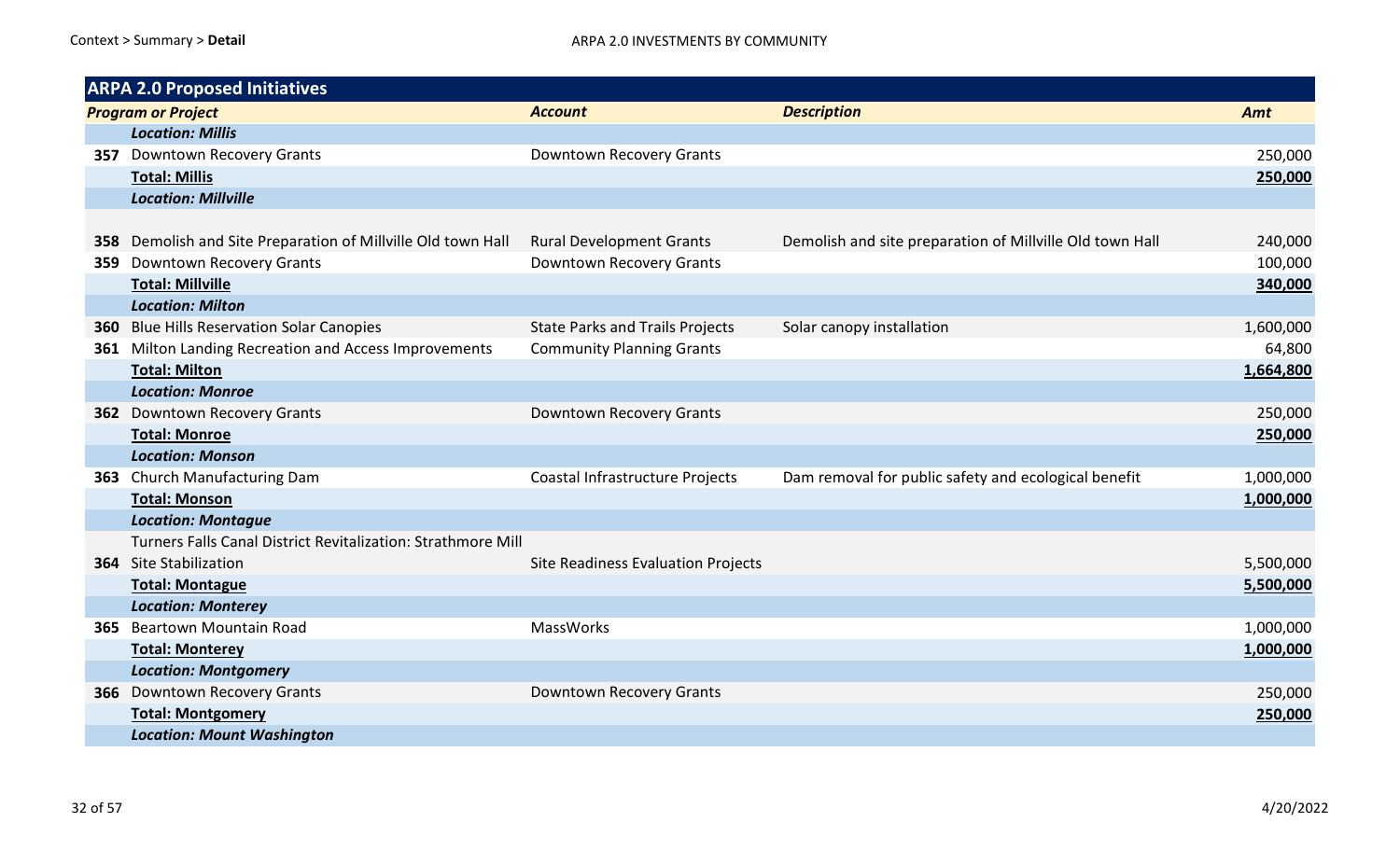|     | <b>ARPA 2.0 Proposed Initiatives</b>         |                                        |                                                                                                                                                                                    |           |
|-----|----------------------------------------------|----------------------------------------|------------------------------------------------------------------------------------------------------------------------------------------------------------------------------------|-----------|
|     | <b>Program or Project</b>                    | <b>Account</b>                         | <b>Description</b>                                                                                                                                                                 | Amt       |
|     |                                              |                                        |                                                                                                                                                                                    |           |
| 367 | <b>Becker Pond Dam</b>                       | Coastal Infrastructure Projects        | Dam removal to protect ecological resiliency of a state ACEC                                                                                                                       | 850,000   |
|     | <b>Total: Mount Washington</b>               |                                        |                                                                                                                                                                                    | 850,000   |
|     | <b>Location: Nahant</b>                      |                                        |                                                                                                                                                                                    |           |
|     |                                              |                                        | Repair/restoration of southeast portion of Causeway/coastal                                                                                                                        |           |
| 368 | <b>Nahant State Reservation</b>              | <b>State Parks and Trails Projects</b> | dune                                                                                                                                                                               | 2,000,000 |
| 369 | Lowlands Pump Station Condition Assessment   | <b>Rural Development Grants</b>        | Lowlands Pump Station Condition Assessment                                                                                                                                         | 75,000    |
|     | <b>Total: Nahant</b>                         |                                        |                                                                                                                                                                                    | 2,075,000 |
|     | <b>Location: Nantucket</b>                   |                                        |                                                                                                                                                                                    |           |
|     |                                              |                                        | Preliminary design and MEPA review associated with the<br>proposed replacement of three culverts and dredging of<br>Madaket Ditch; conduct a detailed vulnerability assessment     |           |
|     | 370 Culvert Replacement and Dredging         | <b>Culverts Projects</b>               | and adaptation concept plans for other critical infrastructure                                                                                                                     | 387,000   |
|     |                                              |                                        | Evaluate the health of the Monomoy Creeks and Consue<br>Springs system, including collection of baseline water levels<br>and tide cycles, sediment movement, vegetative health and |           |
|     | 371 Monomoy Creeks and Consue Springs System | Coastal Infrastructure Projects        | erosion and flooding hazards                                                                                                                                                       | 183,000   |
|     | <b>Total: Nantucket</b>                      |                                        |                                                                                                                                                                                    | 570,000   |
|     | <b>Location: Natick</b>                      |                                        |                                                                                                                                                                                    |           |
|     | 372 Downtown Recovery Grants                 | Downtown Recovery Grants               |                                                                                                                                                                                    | 721,000   |
|     | <b>Total: Natick</b>                         |                                        |                                                                                                                                                                                    | 721,000   |
|     | <b>Location: Needham</b>                     |                                        |                                                                                                                                                                                    |           |
| 373 | Downtown Recovery Grants                     | Downtown Recovery Grants               |                                                                                                                                                                                    | 627,760   |
|     | <b>Total: Needham</b>                        |                                        |                                                                                                                                                                                    | 627,760   |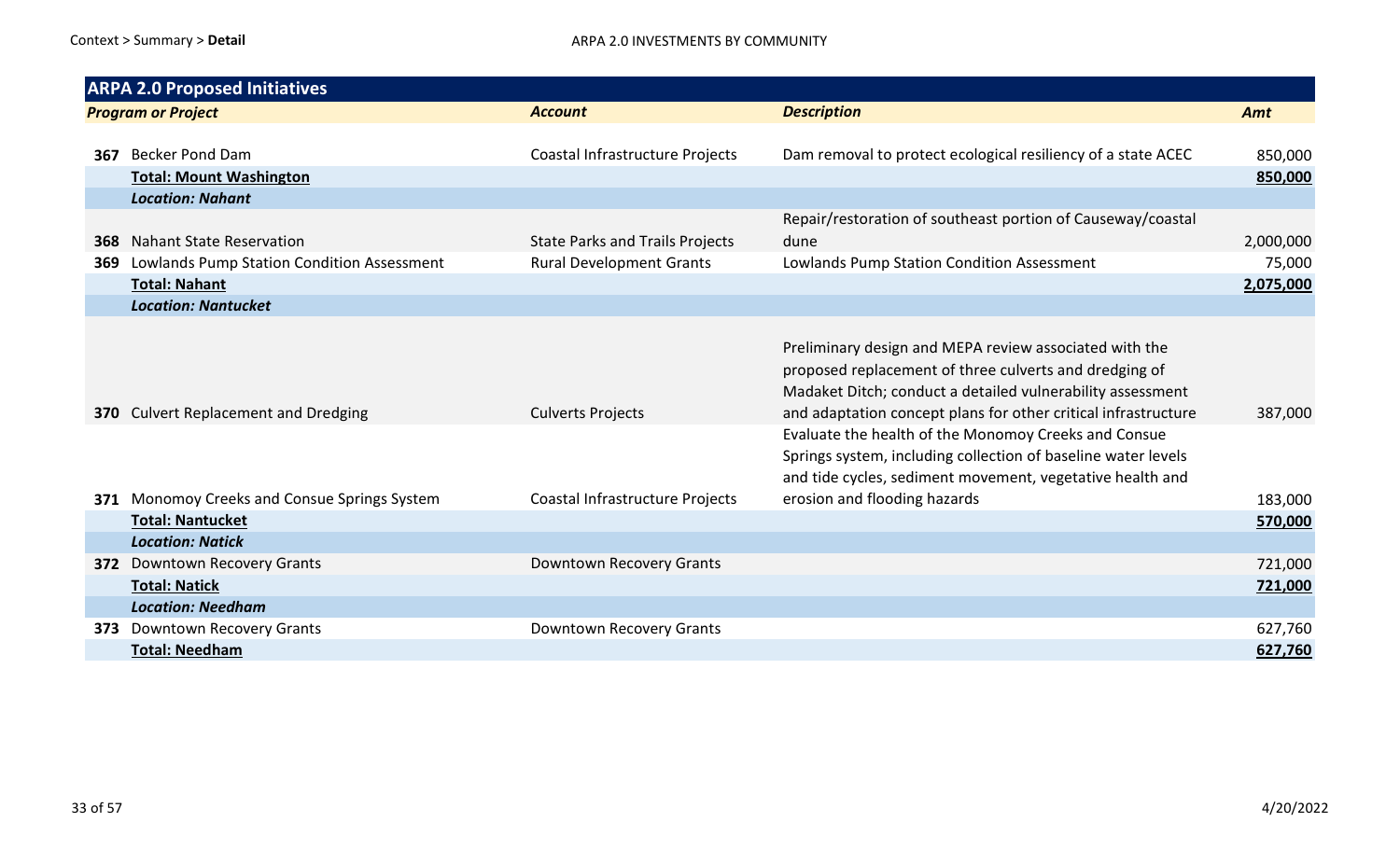|     | <b>ARPA 2.0 Proposed Initiatives</b>                     |                                        |                                                              |            |  |  |
|-----|----------------------------------------------------------|----------------------------------------|--------------------------------------------------------------|------------|--|--|
|     | <b>Program or Project</b>                                | <b>Account</b>                         | <b>Description</b>                                           | Amt        |  |  |
|     | <b>Location: New Ashford</b>                             |                                        |                                                              |            |  |  |
|     | <b>374</b> Downtown Recovery Grants                      | Downtown Recovery Grants               |                                                              | 250,000    |  |  |
|     | <b>Total: New Ashford</b>                                |                                        |                                                              | 250,000    |  |  |
|     | <b>Location: New Bedford</b>                             |                                        |                                                              |            |  |  |
|     | 375 New Bedford Commerce Terminal Renovations            | <b>Clean Energy Investments</b>        |                                                              | 50,000,000 |  |  |
|     |                                                          |                                        | Redevelopment/Improve an existing portion of the New         |            |  |  |
|     | <b>376</b> New Bedford Marine Commerce Terminal Bulkhead | <b>Clean Energy Investments</b>        | <b>Bedford Marine Commerce Terminal</b>                      | 13,000,000 |  |  |
|     | New Bedford Commerce Terminal Offshore Wind              |                                        | Grant to City for infrastructure and programs to support the |            |  |  |
|     | 377 Infrastructure                                       | <b>Clean Energy Investments</b>        | offshore wind industry                                       | 11,000,000 |  |  |
|     | 378 Lead Service Line Abatement                          | Water and Sewer Projects               | Replace lead service lines                                   | 5,000,000  |  |  |
|     |                                                          |                                        | Increase the capacity of the New Bedford Commerce            |            |  |  |
|     | 379 New Bedford Commerce Terminal Expansion              | <b>Clean Energy Investments</b>        | Terminal by developing nearby sites                          | 5,000,000  |  |  |
|     |                                                          |                                        |                                                              |            |  |  |
| 380 | <b>Hetland Rink Remediation</b>                          | <b>State Parks and Trails Projects</b> | Remediation of old insulation and materials in the building  | 1,700,000  |  |  |
| 381 | <b>Downtown Recovery Grants</b>                          | Downtown Recovery Grants               |                                                              | 1,430,445  |  |  |
|     | 382 West Rodney French Boulevard Improvement Project     | <b>MassWorks</b>                       |                                                              | 250,000    |  |  |
|     | <b>Total: New Bedford</b>                                |                                        |                                                              | 87,380,445 |  |  |
|     | <b>Location: New Braintree</b>                           |                                        |                                                              |            |  |  |
|     | 383 Downtown Recovery Grants                             | Downtown Recovery Grants               |                                                              | 250,000    |  |  |
|     | <b>Total: New Braintree</b>                              |                                        |                                                              | 250,000    |  |  |
|     | <b>Location: New Marlborough</b>                         |                                        |                                                              |            |  |  |
| 384 | <b>Downtown Recovery Grants</b>                          | Downtown Recovery Grants               |                                                              | 150,000    |  |  |
|     | 385 Route 57 Major Rehabilitation, Phase 2               | <b>MassWorks</b>                       |                                                              | 100,000    |  |  |
|     | <b>Total: New Marlborough</b>                            |                                        |                                                              | 250,000    |  |  |
|     | <b>Location: New Salem</b>                               |                                        |                                                              |            |  |  |
|     | 386 Hop Brook Flood Control Remediation                  | <b>State Parks and Trails Projects</b> | Redesign and reconstruction of flood control measures        | 2,400,000  |  |  |
|     | <b>Total: New Salem</b>                                  |                                        |                                                              | 2,400,000  |  |  |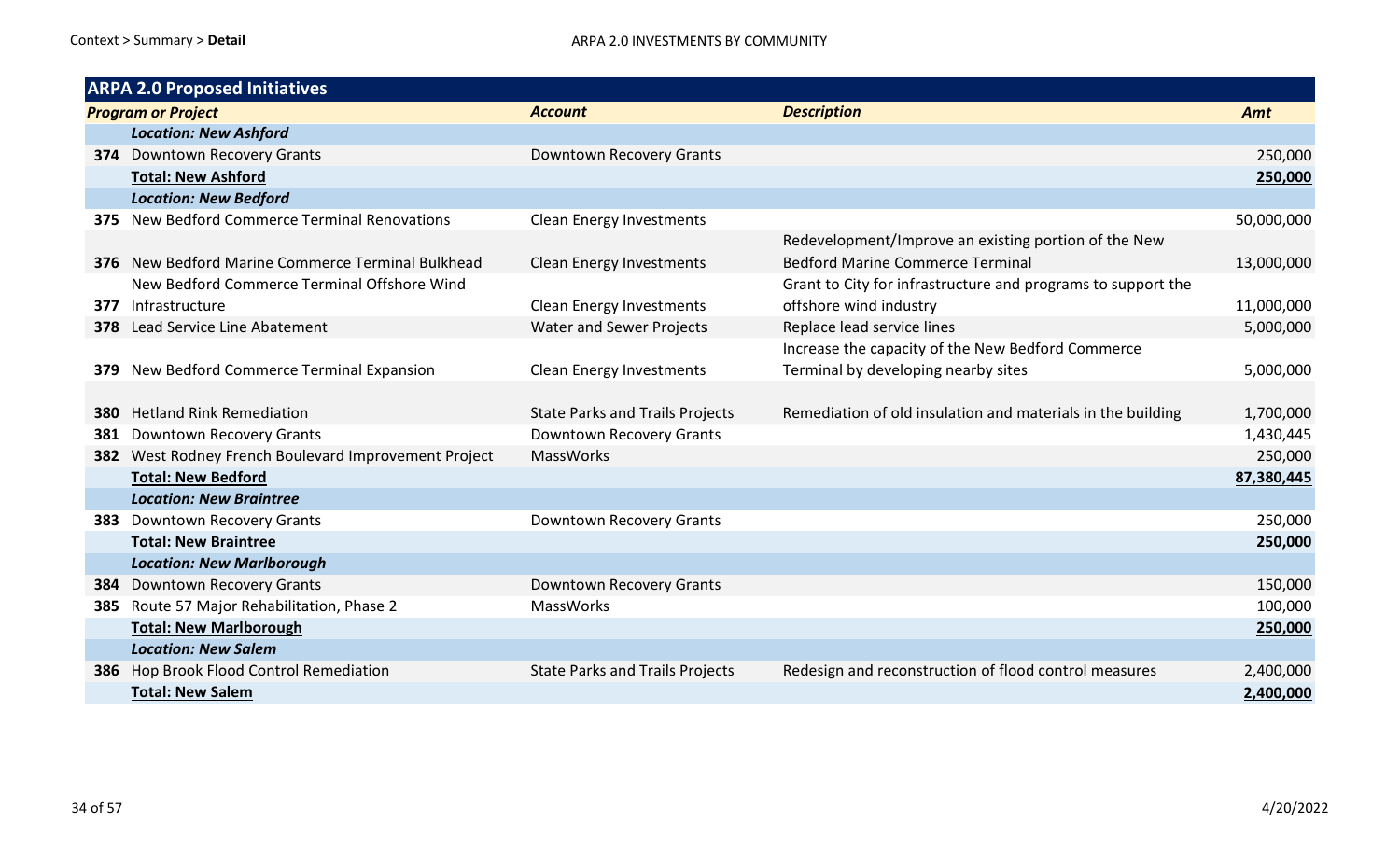| <b>ARPA 2.0 Proposed Initiatives</b>                               |                                                          |                                                                                                                        |           |
|--------------------------------------------------------------------|----------------------------------------------------------|------------------------------------------------------------------------------------------------------------------------|-----------|
| <b>Program or Project</b>                                          | <b>Account</b>                                           | <b>Description</b>                                                                                                     | Amt       |
| <b>Location: Newbury</b>                                           |                                                          |                                                                                                                        |           |
| 387 Larkin Mill Dam Removal                                        | Coastal Infrastructure Projects                          | Dam removal for public safety and ecological benefit                                                                   | 1,200,000 |
| <b>Total: Newbury</b>                                              |                                                          |                                                                                                                        | 1,200,000 |
| <b>Location: Newburyport</b>                                       |                                                          |                                                                                                                        |           |
| 388 Parking Lot and Stormwater Improvements                        | <b>Fishing and Boating Access</b>                        | Improvements to the parking lot and stormwater system at<br>the Merrimac Rivier boat ramp                              | 338,000   |
|                                                                    |                                                          | Resurfacing of the shellfish depuration tanks to ensure<br>safety of seafood products and improve energy efficiency of |           |
| 389 Shellfish Tank Resurfacing                                     | Coastal Infrastructure Projects                          | temperature controls                                                                                                   | 225,000   |
| <b>Total: Newburyport</b>                                          |                                                          |                                                                                                                        | 563,000   |
| <b>Location: Newton</b>                                            |                                                          |                                                                                                                        |           |
| 390 Pettee Square Streetscape Enhancement Project                  | <b>MassWorks</b>                                         |                                                                                                                        | 3,100,000 |
| <b>Total: Newton</b>                                               |                                                          |                                                                                                                        | 3,100,000 |
| <b>Location: Norfolk</b>                                           |                                                          |                                                                                                                        |           |
| 391 Downtown Recovery Grants                                       | Downtown Recovery Grants                                 |                                                                                                                        | 250,000   |
| <b>Total: Norfolk</b>                                              |                                                          |                                                                                                                        | 250,000   |
| <b>Location: North Adams</b>                                       |                                                          |                                                                                                                        |           |
| 392 Capital Planning Grant - Mass College of Liberal Arts          | <b>Higher Education Capital Projects</b><br>and Planning | Capital Planning Grant for Upgrades                                                                                    | 5,000,000 |
| 393 Ashland Street Corridor Enhancements Project                   | MassWorks                                                |                                                                                                                        | 3,518,000 |
| <b>Total: North Adams</b>                                          |                                                          |                                                                                                                        | 8,518,000 |
| <b>Location: North Andover</b>                                     |                                                          |                                                                                                                        |           |
| 394 Downtown Streetscape and Infrastructure Improvements MassWorks |                                                          |                                                                                                                        | 750,000   |
| <b>Total: North Andover</b>                                        |                                                          |                                                                                                                        | 750,000   |
| <b>Location: North Attleborough</b>                                |                                                          |                                                                                                                        |           |
| 395 Downtown Recovery Grants                                       | Downtown Recovery Grants                                 |                                                                                                                        | 257,090   |
|                                                                    | <b>Brownfields Redevelopment</b>                         |                                                                                                                        |           |
| 396 Silver Plating Factory Assessment and Remediation              | Projects                                                 |                                                                                                                        | 100,000   |
| 397 Boulter Farm Area Parcels 29-15, 29-16                         | Site Readiness Evaluation Projects                       |                                                                                                                        | 80,190    |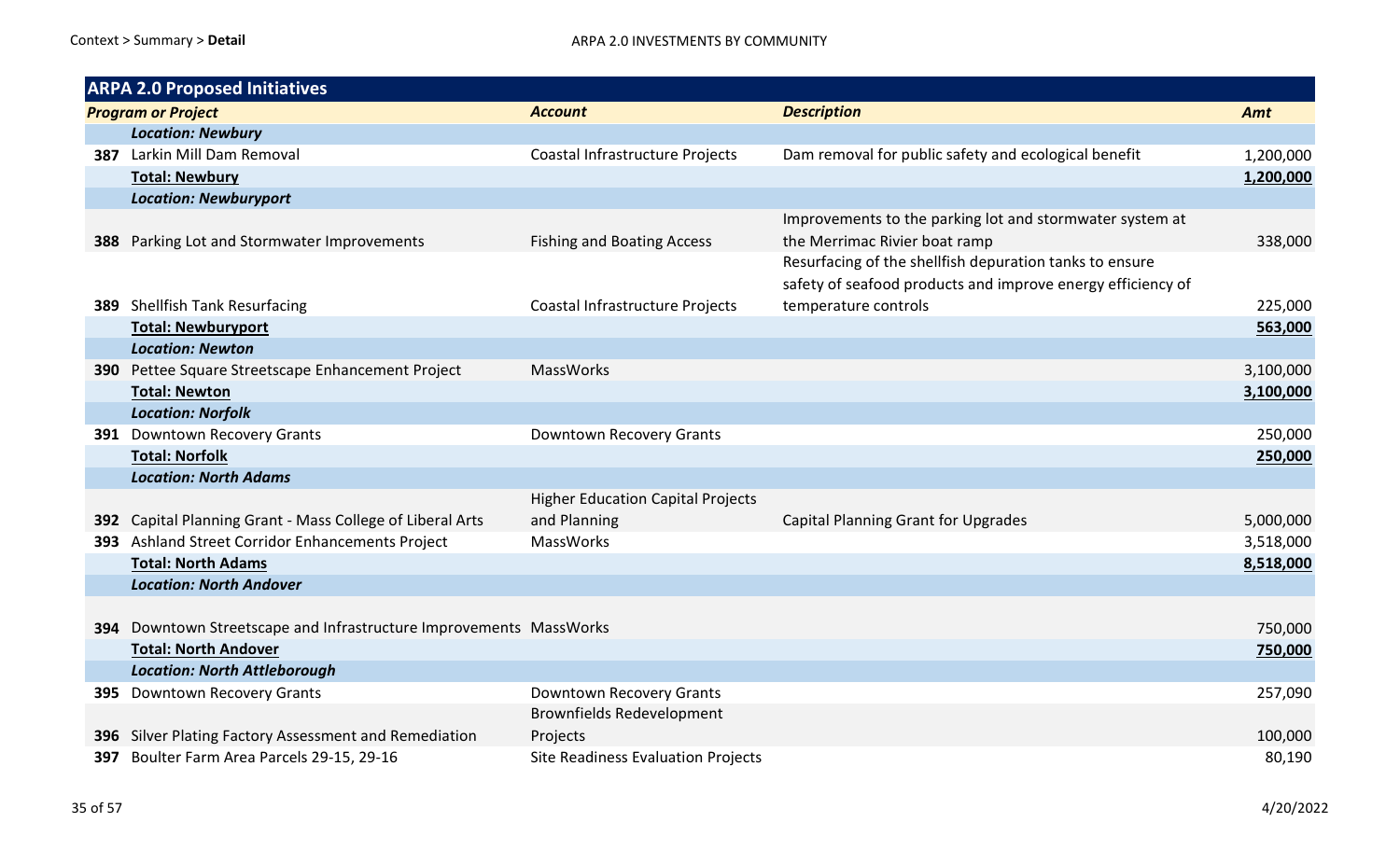|     | <b>ARPA 2.0 Proposed Initiatives</b>                |                                       |                    |         |
|-----|-----------------------------------------------------|---------------------------------------|--------------------|---------|
|     | <b>Program or Project</b>                           | <b>Account</b>                        | <b>Description</b> | Amt     |
|     | Downtown Improvement Plan: Land Use and Economic    |                                       |                    |         |
|     | 398 Development Opportunity Study                   | <b>Community Planning Grants</b>      |                    | 75,000  |
|     | Boulter Property and former Curtois Sand and Gravel |                                       |                    |         |
|     | Property assessment and remediation                 | <b>Brownfields Redevelopment</b>      |                    |         |
| 399 |                                                     | Projects                              |                    | 75,000  |
|     | <b>Total: North Attleborough</b>                    |                                       |                    | 587,280 |
|     | <b>Location: North Brookfield</b>                   |                                       |                    |         |
|     |                                                     | <b>Brownfields Redevelopment</b>      |                    |         |
| 400 | <b>Brownfield Asessment and Remediation</b>         | Projects                              |                    | 250,000 |
|     | <b>Total: North Brookfield</b>                      |                                       |                    | 250,000 |
|     | <b>Location: North Reading</b>                      |                                       |                    |         |
|     | 401 Downtown Recovery Grants                        | Downtown Recovery Grants              |                    | 307,300 |
| 402 | North Reading Sewer Design/Permitting               | <b>MassWorks</b>                      |                    | 10,000  |
|     | <b>Total: North Reading</b>                         |                                       |                    | 317,300 |
|     | <b>Location: Northampton</b>                        |                                       |                    |         |
|     |                                                     | <b>Underutilized Property Program</b> |                    |         |
| 403 | Roundhouse Community and Resilience Hub             | Projects                              |                    | 460,000 |
| 404 | <b>Downtown Recovery Grants</b>                     | Downtown Recovery Grants              |                    | 109,020 |
|     | <b>Total: Northampton</b>                           |                                       |                    | 569,020 |
|     | <b>Location: Northborough</b>                       |                                       |                    |         |
|     | 405 Downtown Recovery Grants                        | Downtown Recovery Grants              |                    | 302,180 |
|     | <b>Total: Northborough</b>                          |                                       |                    | 302,180 |
|     | <b>Location: Northbridge</b>                        |                                       |                    |         |
|     | 406 Downtown Recovery Grants                        | Downtown Recovery Grants              |                    | 333,580 |
|     | <b>Total: Northbridge</b>                           |                                       |                    | 333,580 |
|     | <b>Location: Northfield</b>                         |                                       |                    |         |
| 407 | <b>Downtown Recovery Grants</b>                     | Downtown Recovery Grants              |                    | 250,000 |
|     | <b>Total: Northfield</b>                            |                                       |                    | 250,000 |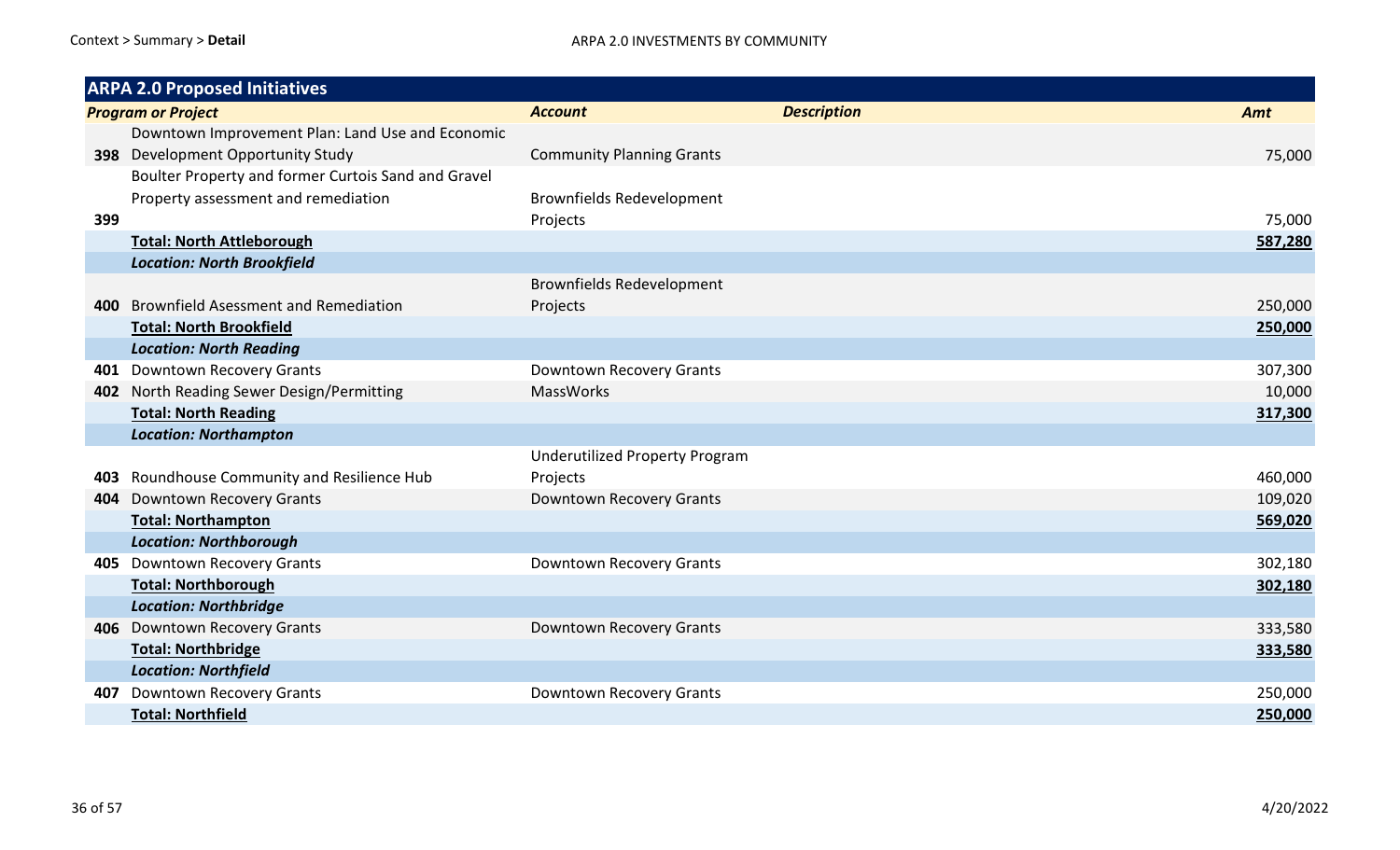| <b>ARPA 2.0 Proposed Initiatives</b>                 |                                        |                                                 |           |  |
|------------------------------------------------------|----------------------------------------|-------------------------------------------------|-----------|--|
| <b>Program or Project</b>                            | <b>Account</b>                         | <b>Description</b>                              | Amt       |  |
| <b>Location: Norton</b>                              |                                        |                                                 |           |  |
| 408 Downtown Recovery Grants                         | Downtown Recovery Grants               |                                                 | 398,960   |  |
| <b>Total: Norton</b>                                 |                                        |                                                 | 398,960   |  |
| <b>Location: Norwell</b>                             |                                        |                                                 |           |  |
| 409 Downtown Recovery Grants                         | Downtown Recovery Grants               |                                                 | 250,000   |  |
| <b>Total: Norwell</b>                                |                                        |                                                 | 250,000   |  |
| <b>Location: Norwood</b>                             |                                        |                                                 |           |  |
| 410 Willet Pond Dam Repair                           | Coastal Infrastructure Projects        | Dam repair                                      | 2,000,000 |  |
|                                                      |                                        | Proposed park on Neponset River at former Doyle |           |  |
| 411 Doyle Playground                                 | <b>State Parks and Trails Projects</b> | Playground site.                                | 1,500,000 |  |
| <b>Total: Norwood</b>                                |                                        |                                                 | 3,500,000 |  |
| <b>Location: Oak Bluffs</b>                          |                                        |                                                 |           |  |
| 412 Downtown Recovery Grants                         | Downtown Recovery Grants               |                                                 | 250,000   |  |
| <b>Total: Oak Bluffs</b>                             |                                        |                                                 | 250,000   |  |
| <b>Location: Oakham</b>                              |                                        |                                                 |           |  |
| 413 Downtown Recovery Grants                         | Downtown Recovery Grants               |                                                 | 250,000   |  |
| <b>Total: Oakham</b>                                 |                                        |                                                 | 250,000   |  |
| <b>Location: Orange</b>                              |                                        |                                                 |           |  |
| 414 Regional Housing Rehabilitation Program          | <b>Rural Development Grants</b>        | Regional Housing Rehabilitation Program         | 400,000   |  |
| <b>Total: Orange</b>                                 |                                        |                                                 | 400,000   |  |
| <b>Location: Orleans</b>                             |                                        |                                                 |           |  |
| 415 Downtown Recovery Grants                         | Downtown Recovery Grants               |                                                 | 250,000   |  |
| <b>Total: Orleans</b>                                |                                        |                                                 | 250,000   |  |
| <b>Location: Otis</b>                                |                                        |                                                 |           |  |
| 416 Downtown Recovery Grants                         | Downtown Recovery Grants               |                                                 | 250,000   |  |
| <b>Total: Otis</b>                                   |                                        |                                                 | 250,000   |  |
| <b>Location: Oxford</b>                              |                                        |                                                 |           |  |
| 417 Downtown Recovery Grants                         | Downtown Recovery Grants               |                                                 | 156,580   |  |
|                                                      | <b>Brownfields Redevelopment</b>       |                                                 |           |  |
| 418 Historic Mill Complex Assessment and Remediation | Projects                               |                                                 | 98,600    |  |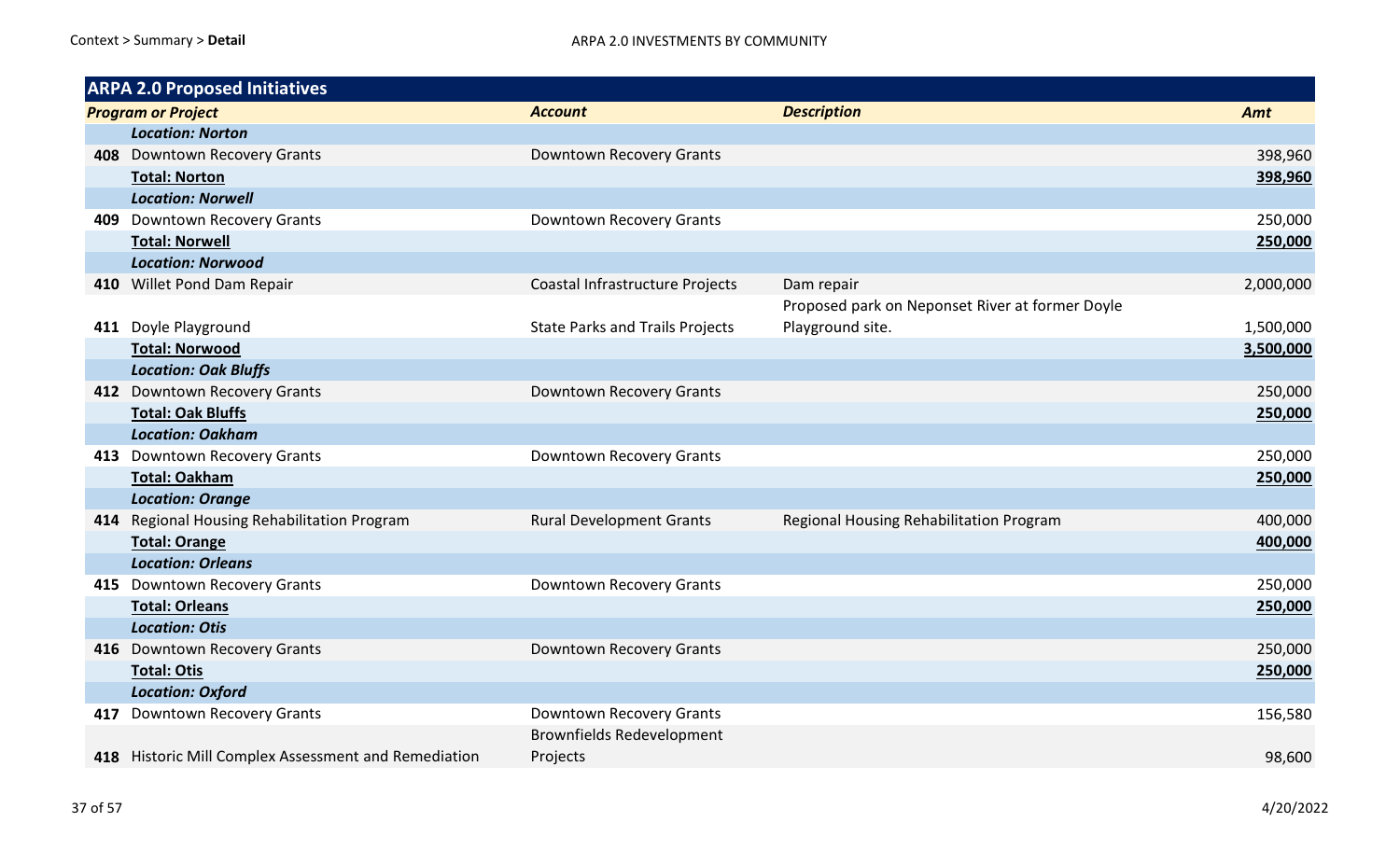|     | <b>ARPA 2.0 Proposed Initiatives</b>        |                                        |                                   |           |  |
|-----|---------------------------------------------|----------------------------------------|-----------------------------------|-----------|--|
|     | <b>Program or Project</b>                   | <b>Account</b>                         | <b>Description</b>                | Amt       |  |
|     | 419 Oxford Housing Production Plan          | <b>Community Planning Grants</b>       |                                   | 25,000    |  |
|     | <b>Total: Oxford</b>                        |                                        |                                   | 280,180   |  |
|     | <b>Location: Palmer</b>                     |                                        |                                   |           |  |
|     | 420 Trout Hatchery                          | <b>State Parks and Trails Projects</b> | New generator for Palmer Hatchery | 350,000   |  |
|     | <b>Total: Palmer</b>                        |                                        |                                   | 350,000   |  |
|     | <b>Location: Paxton</b>                     |                                        |                                   |           |  |
|     | 421 Downtown Recovery Grants                | Downtown Recovery Grants               |                                   | 250,000   |  |
|     | <b>Total: Paxton</b>                        |                                        |                                   | 250,000   |  |
|     | <b>Location: Peabody</b>                    |                                        |                                   |           |  |
|     | 422 Downtown Recovery Grants                | Downtown Recovery Grants               |                                   | 1,782,450 |  |
|     | 423 Centennial Park Innovation Plan         | <b>Community Planning Grants</b>       |                                   | 75,000    |  |
|     | Total: Peabody                              |                                        |                                   | 1,857,450 |  |
|     | <b>Location: Pelham</b>                     |                                        |                                   |           |  |
|     | 424 Downtown Recovery Grants                | Downtown Recovery Grants               |                                   | 250,000   |  |
|     | <b>Total: Pelham</b>                        |                                        |                                   | 250,000   |  |
|     | <b>Location: Pembroke</b>                   |                                        |                                   |           |  |
|     | 425 Downtown Recovery Grants                | Downtown Recovery Grants               |                                   | 370,180   |  |
|     | <b>Total: Pembroke</b>                      |                                        |                                   | 370,180   |  |
|     | <b>Location: Pepperell</b>                  |                                        |                                   |           |  |
|     | 426 Downtown Recovery Grants                | <b>Downtown Recovery Grants</b>        |                                   | 250,000   |  |
|     | <b>Total: Pepperell</b>                     |                                        |                                   | 250,000   |  |
|     | <b>Location: Peru</b>                       |                                        |                                   |           |  |
| 427 | Downtown Recovery Grants                    | Downtown Recovery Grants               |                                   | 157,300   |  |
| 428 | East Windsor Road Resurfacing Project       | MassWorks                              |                                   | 92,700    |  |
|     | <b>Total: Peru</b>                          |                                        |                                   | 250,000   |  |
|     | <b>Location: Petersham</b>                  |                                        |                                   |           |  |
|     | 429 Quaker Drive Bridge Replacement Project | MassWorks                              |                                   | 1,000,000 |  |
|     | <b>Total: Petersham</b>                     |                                        |                                   | 1,000,000 |  |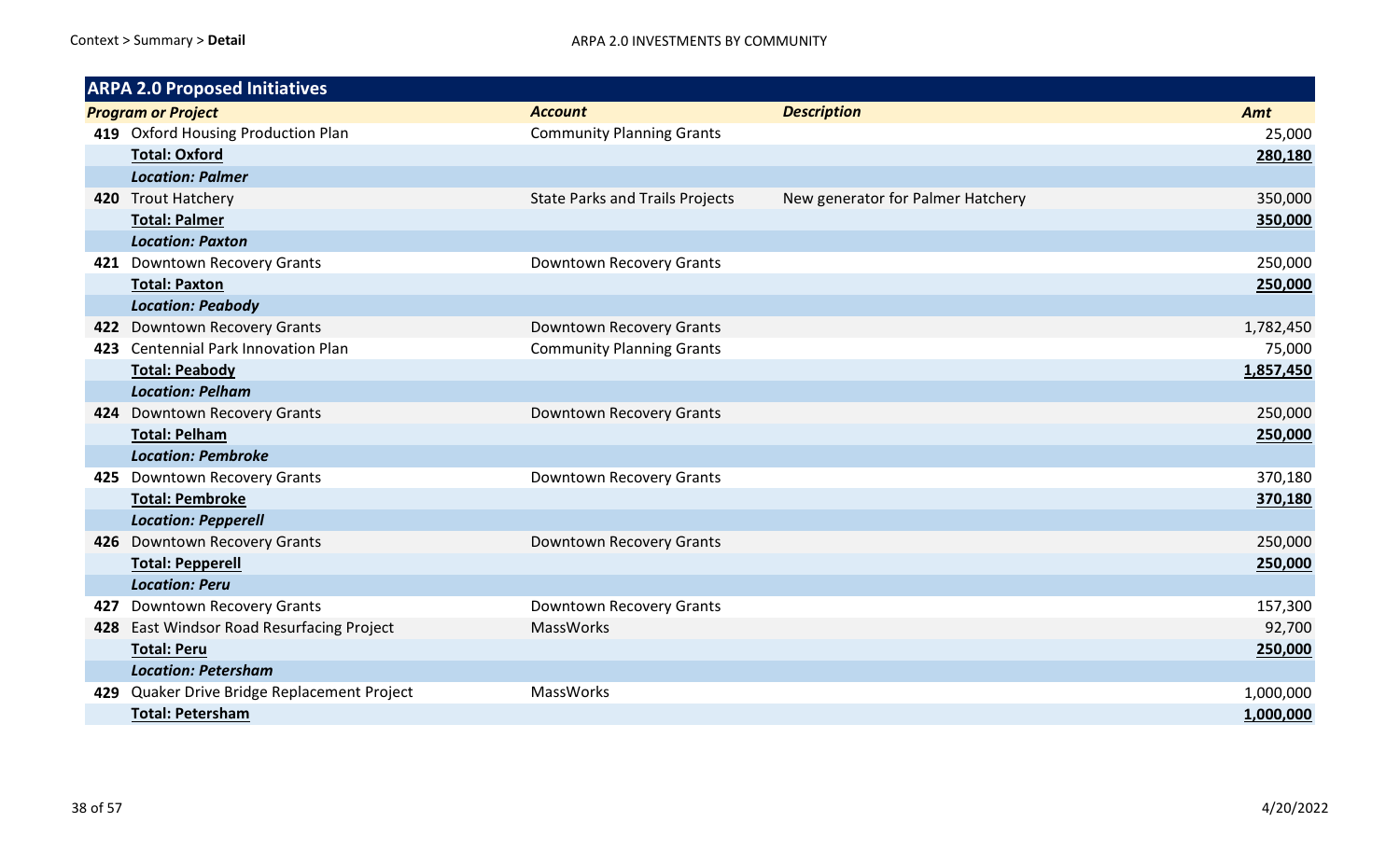|     | <b>ARPA 2.0 Proposed Initiatives</b>               |                                           |                                                           |            |
|-----|----------------------------------------------------|-------------------------------------------|-----------------------------------------------------------|------------|
|     | <b>Program or Project</b>                          | <b>Account</b>                            | <b>Description</b>                                        | Amt        |
|     | <b>Location: Phillipston</b>                       |                                           |                                                           |            |
|     | 430 Downtown Recovery Grants                       | Downtown Recovery Grants                  |                                                           | 250,000    |
|     | <b>Total: Phillipston</b>                          |                                           |                                                           | 250,000    |
|     | <b>Location: Pittsfield</b>                        |                                           |                                                           |            |
|     | 431 WSBP Site 9 Redevelopment                      | MassWorks                                 |                                                           | 5,181,000  |
|     |                                                    |                                           | Dam removal of abandoned, high hazard, unsafe, PCB &      |            |
|     | 432 Bel Air Dam Removal - Pittsfield               | Coastal Infrastructure Projects           | metal contamination                                       | 5,000,000  |
| 433 | PEDA Site 9 Redevelopment                          | <b>Site Readiness Evaluation Projects</b> |                                                           | 1,100,000  |
|     | 434 Downtown Recovery Grants                       | Downtown Recovery Grants                  |                                                           | 632,130    |
|     | Pittsfield Standards Development for Harmful Algal |                                           | Testing and response protocol to Harmful Algal Blooms     |            |
|     | 435 Blooms                                         | <b>Environmental Remediation</b>          | when they are discovered in recreational waterbodies      | 50,000     |
|     | <b>Total: Pittsfield</b>                           |                                           |                                                           | 11,963,130 |
|     | <b>Location: Plainfield</b>                        |                                           |                                                           |            |
|     | 436 Downtown Recovery Grants                       | Downtown Recovery Grants                  |                                                           | 250,000    |
|     | <b>Total: Plainfield</b>                           |                                           |                                                           | 250,000    |
|     | <b>Location: Plainville</b>                        |                                           |                                                           |            |
| 437 | <b>Downtown Recovery Grants</b>                    | Downtown Recovery Grants                  |                                                           | 250,000    |
|     | <b>Total: Plainville</b>                           |                                           |                                                           | 250,000    |
|     | <b>Location: Plymouth</b>                          |                                           |                                                           |            |
|     |                                                    |                                           | Improvements to the parking lot and stormwater system at  |            |
|     | 438 Plymouth Harbor Improvements                   | <b>Fishing and Boating Access</b>         | Plymouth Harbor location                                  | 3,375,000  |
|     |                                                    |                                           |                                                           |            |
|     | 439 Frogfoot/SW corner Myles Standish SF           | Land Acquisition                          | Part of DFG land acquisition from AD Makepeace - 1 parcel | 600,000    |
|     |                                                    |                                           | Design and permit a nature-like fishway bypass at the     |            |
|     | 440 Jenney Grist Mill Fishway                      | Coastal Infrastructure Projects           | historic Jenney Grist Mill                                | 249,000    |
|     |                                                    | <b>Underutilized Property Program</b>     |                                                           |            |
|     | 441 Oak Street School Affordable Housing           | Projects                                  |                                                           | 150,000    |
|     | <b>Total: Plymouth</b>                             |                                           |                                                           | 4,374,000  |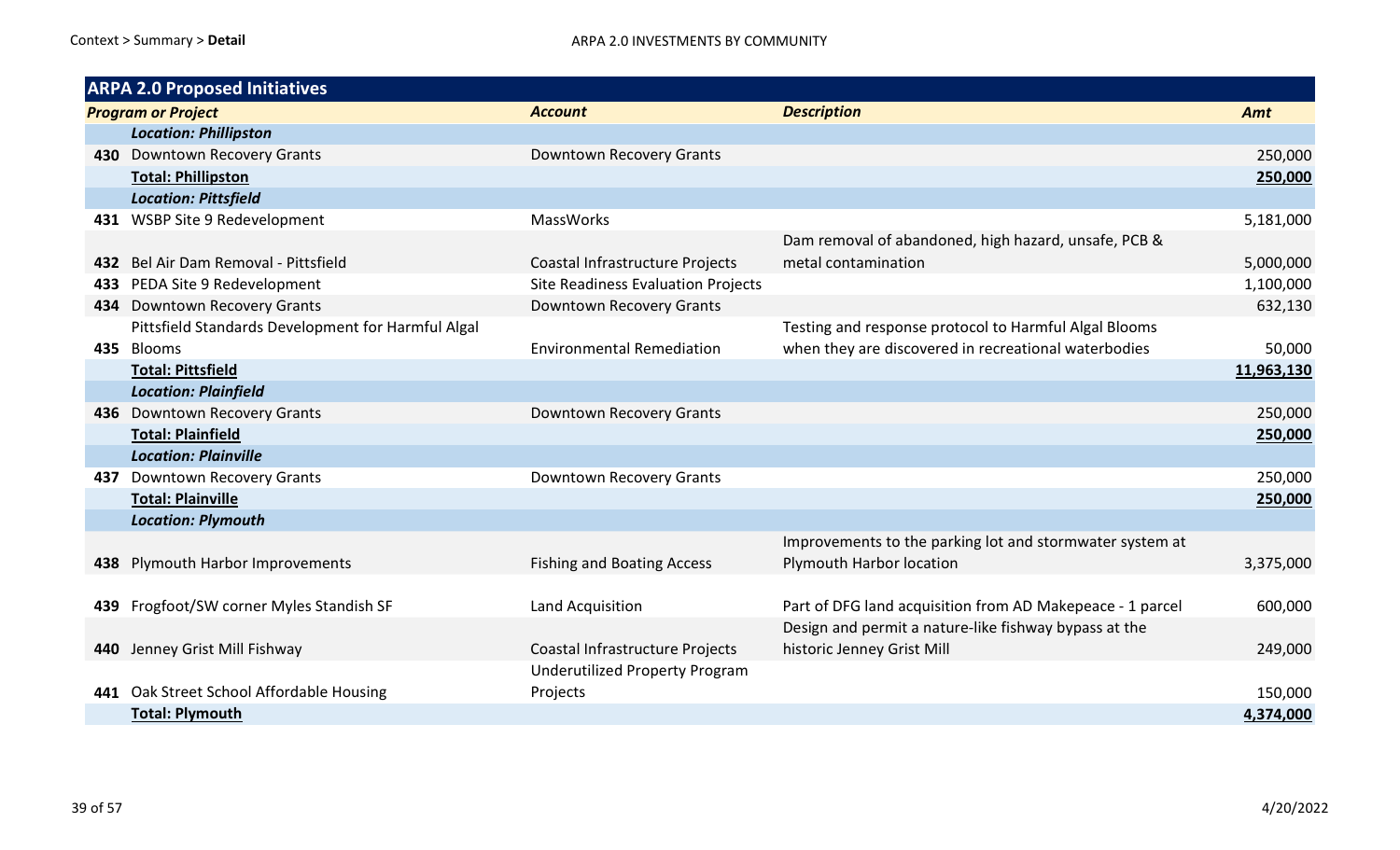|     | <b>ARPA 2.0 Proposed Initiatives</b>        |                                        |                                               |            |
|-----|---------------------------------------------|----------------------------------------|-----------------------------------------------|------------|
|     | <b>Program or Project</b>                   | <b>Account</b>                         | <b>Description</b>                            | Amt        |
|     | <b>Location: Plympton</b>                   |                                        |                                               |            |
|     | 442 Downtown Recovery Grants                | Downtown Recovery Grants               |                                               | 250,000    |
|     | <b>Total: Plympton</b>                      |                                        |                                               | 250,000    |
|     | <b>Location: Princeton</b>                  |                                        |                                               |            |
|     | 443 Downtown Recovery Grants                | Downtown Recovery Grants               |                                               | 250,000    |
|     | <b>Total: Princeton</b>                     |                                        |                                               | 250,000    |
|     | <b>Location: Provincetown</b>               |                                        |                                               |            |
|     | 444 Downtown Recovery Grants                | Downtown Recovery Grants               |                                               | 250,000    |
|     | <b>Total: Provincetown</b>                  |                                        |                                               | 250,000    |
|     | <b>Location: Quincy</b>                     |                                        |                                               |            |
|     | Walter Hannon Parkway / Gen. McConville Way |                                        |                                               |            |
|     | 445 Intersection                            | <b>MassWorks</b>                       |                                               | 1,700,000  |
|     | 446 Downtown Recovery Grants                | Downtown Recovery Grants               |                                               | 1,606,450  |
|     | <b>Total: Quincy</b>                        |                                        |                                               | 3,306,450  |
|     | <b>Location: Randolph</b>                   |                                        |                                               |            |
| 447 | Downtown Recovery Grants                    | Downtown Recovery Grants               |                                               | 1,202,670  |
|     | <b>Total: Randolph</b>                      |                                        |                                               | 1,202,670  |
|     | <b>Location: Raynham</b>                    |                                        |                                               |            |
|     | 448 Downtown Recovery Grants                | Downtown Recovery Grants               |                                               | 289,400    |
|     | <b>Total: Raynham</b>                       |                                        |                                               | 289,400    |
|     | <b>Location: Reading</b>                    |                                        |                                               |            |
| 449 | <b>Downtown Recovery Grants</b>             | Downtown Recovery Grants               |                                               | 508,000    |
|     | <b>Total: Reading</b>                       |                                        |                                               | 508,000    |
|     | <b>Location: Rehoboth</b>                   |                                        |                                               |            |
|     | 450 Downtown Recovery Grants                | Downtown Recovery Grants               |                                               | 250,000    |
|     | <b>Total: Rehoboth</b>                      |                                        |                                               | 250,000    |
|     | <b>Location: Revere</b>                     |                                        |                                               |            |
|     | 451 Riverfront Infrastructure Improvements  | MassWorks                              |                                               | 11,000,000 |
|     | 452 Revere Beach Bathhouses                 | <b>State Parks and Trails Projects</b> | Replace Oak Island and Shirley Ave bathhouses | 10,000,000 |
|     | 453 Sullivan Park                           | <b>State Parks and Trails Projects</b> | New park and playground construction          | 3,000,000  |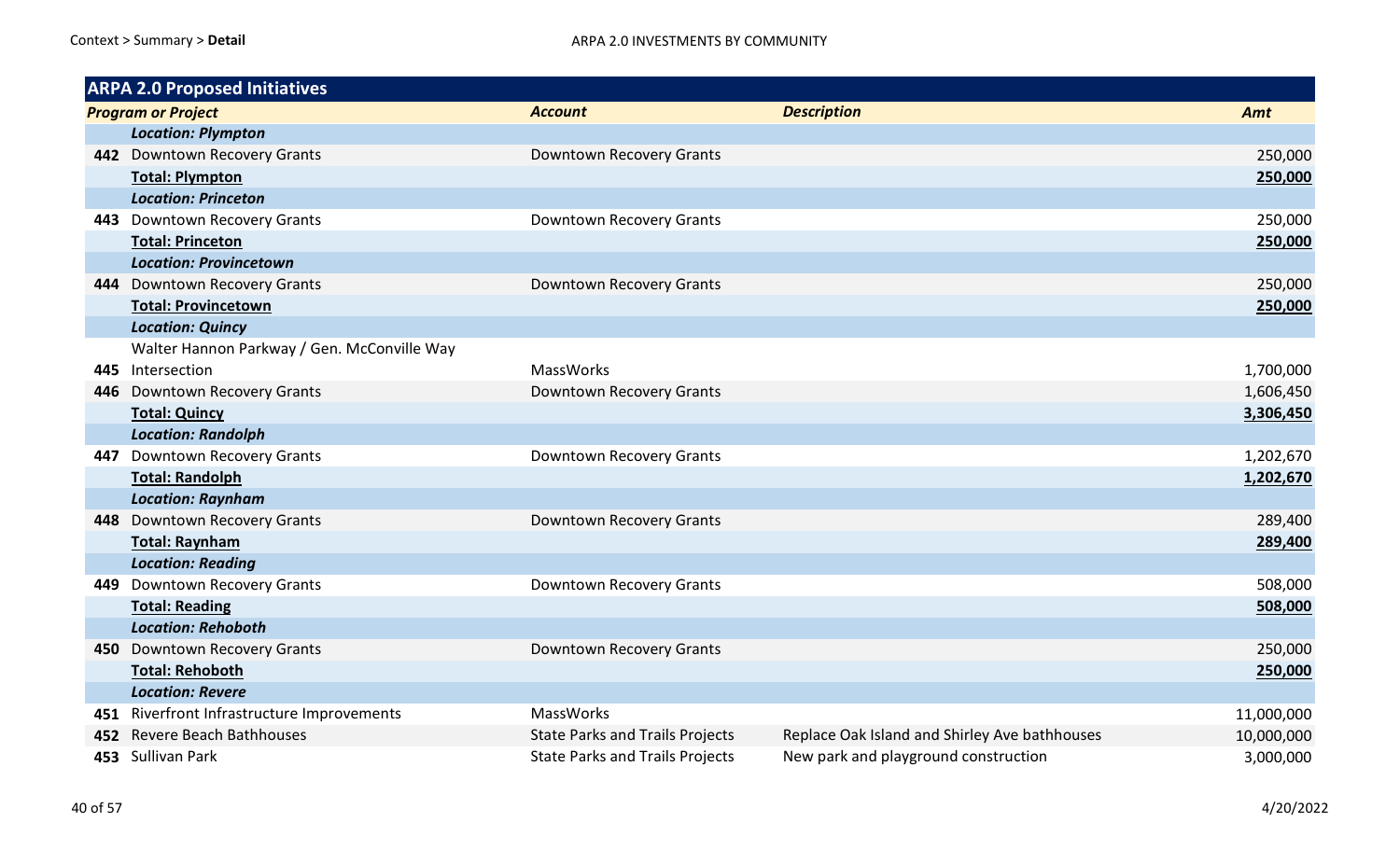| <b>ARPA 2.0 Proposed Initiatives</b>                    |                                       |                                                           |            |
|---------------------------------------------------------|---------------------------------------|-----------------------------------------------------------|------------|
| <b>Program or Project</b>                               | <b>Account</b>                        | <b>Description</b>                                        | Amt        |
| 454 Downtown Recovery Grants                            | Downtown Recovery Grants              |                                                           | 796,095    |
| 455 Revere Riverfront District                          | MassWorks                             |                                                           | 75,000     |
|                                                         | <b>Underutilized Property Program</b> |                                                           |            |
| 456 Grow in Revere - The Revere Food Hub                | Projects                              |                                                           | 35,000     |
| <b>Total: Revere</b>                                    |                                       |                                                           | 24,906,095 |
| <b>Location: Richmond</b>                               |                                       |                                                           |            |
| 457 Downtown Recovery Grants                            | Downtown Recovery Grants              |                                                           | 250,000    |
| <b>Total: Richmond</b>                                  |                                       |                                                           | 250,000    |
| <b>Location: Rochester</b>                              |                                       |                                                           |            |
|                                                         |                                       |                                                           |            |
| 458 Northeast Corner of the town of Rochester           | Land Acquisition                      | Part of DFG land acquisition from AD Makepeace - 1 parcel | 1,100,000  |
| 459 Rochester Public Safety Buildings Feasibility Study | <b>Rural Development Grants</b>       | Rochester Public Safety Buildings Feasibility Study       | 150,000    |
| <b>Total: Rochester</b>                                 |                                       |                                                           | 1,250,000  |
| <b>Location: Rockland</b>                               |                                       |                                                           |            |
| Myers Avenue Drinking Water Treatment Plant (WTP)       |                                       |                                                           |            |
| 460 Upgrades                                            | MassWorks                             |                                                           | 224,400    |
| 461 Downtown Recovery Grants                            | Downtown Recovery Grants              |                                                           | 135,320    |
| <b>Total: Rockland</b>                                  |                                       |                                                           | 359,720    |
| <b>Location: Rockport</b>                               |                                       |                                                           |            |
| 462 Sewer Rehabilitation Project - Subareas 4 and 4A    | MassWorks                             |                                                           | 1,750,000  |
|                                                         |                                       | Address erosion that occurred at the eastern end of Long  |            |
| 463 Long Beach Erosion                                  | Coastal Infrastructure Projects       | <b>Beach Road</b>                                         | 64,000     |
| <b>Total: Rockport</b>                                  |                                       |                                                           | 1,814,000  |
| <b>Location: Rowe</b>                                   |                                       |                                                           |            |
| 464 Downtown Recovery Grants                            | Downtown Recovery Grants              |                                                           | 250,000    |
| <b>Total: Rowe</b>                                      |                                       |                                                           | 250,000    |
| <b>Location: Rowley</b>                                 |                                       |                                                           |            |
| 465 Downtown Recovery Grants                            | Downtown Recovery Grants              |                                                           | 250,000    |
| <b>Total: Rowley</b>                                    |                                       |                                                           | 250,000    |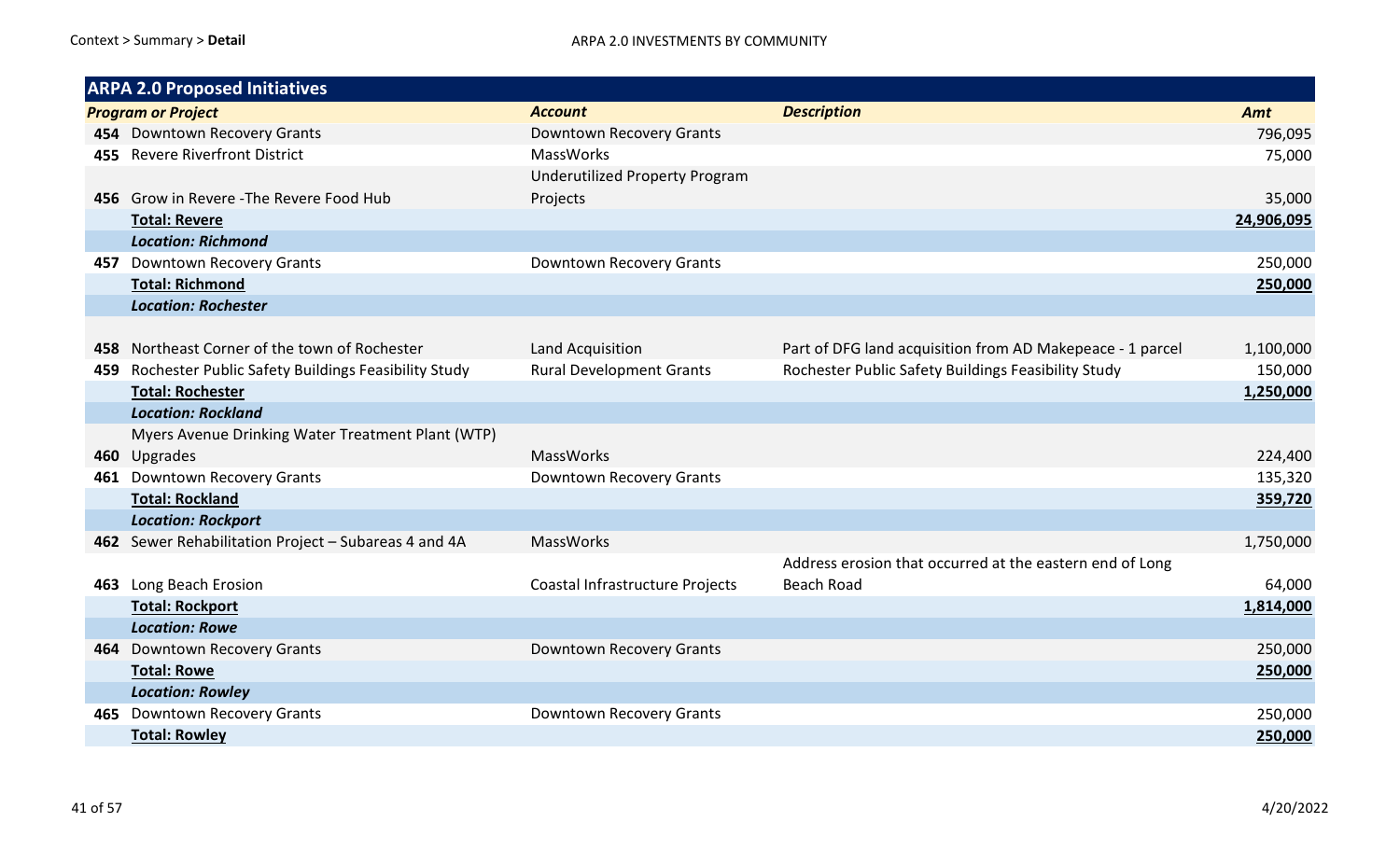|     | <b>ARPA 2.0 Proposed Initiatives</b>                 |                                        |                                                              |           |
|-----|------------------------------------------------------|----------------------------------------|--------------------------------------------------------------|-----------|
|     | <b>Program or Project</b>                            | <b>Account</b>                         | <b>Description</b>                                           | Amt       |
|     | <b>Location: Royalston</b>                           |                                        |                                                              |           |
|     | 466 Downtown Recovery Grants                         | Downtown Recovery Grants               |                                                              | 250,000   |
|     | <b>Total: Royalston</b>                              |                                        |                                                              | 250,000   |
|     | <b>Location: Russell</b>                             |                                        |                                                              |           |
| 467 | <b>Downtown Recovery Grants</b>                      | Downtown Recovery Grants               |                                                              | 250,000   |
|     | <b>Total: Russell</b>                                |                                        |                                                              | 250,000   |
|     | <b>Location: Rutland</b>                             |                                        |                                                              |           |
|     | 468 Downtown Recovery Grants                         | Downtown Recovery Grants               |                                                              | 250,000   |
|     | <b>Total: Rutland</b>                                |                                        |                                                              | 250,000   |
|     | <b>Location: Salem</b>                               |                                        |                                                              |           |
|     |                                                      |                                        | Maintenance and repair to ensure safety of the visiting      |           |
|     |                                                      |                                        | public; addressing coastal resiliency and sea level rise     |           |
| 469 | Salem Willows Pier                                   | <b>State Parks and Trails Projects</b> | assessment                                                   | 3,000,000 |
|     |                                                      |                                        | Renovate Cat Cove Marine Lab to include energy efficient     |           |
|     |                                                      |                                        | improvements, solar panel installation, and deferred         |           |
|     | 470 Cat Cove Renovation                              | Coastal Infrastructure Projects        | maintenance                                                  | 2,000,000 |
| 471 | Downtown Recovery Grants                             | Downtown Recovery Grants               |                                                              | 648,390   |
| 472 | Peabody, Harbor and Congress Street Improvements     | <b>MassWorks</b>                       |                                                              | 325,000   |
|     |                                                      |                                        | Develop a hydraulic and hydrologic model of the Forest River |           |
|     | 473 Forest River Catchment Area                      | Coastal Infrastructure Projects        | catchment area                                               | 99,000    |
|     | <b>Total: Salem</b>                                  |                                        |                                                              | 6,072,390 |
|     | <b>Location: Salisbury</b>                           |                                        |                                                              |           |
|     | Salisbury Beach Campground Water Distribution System |                                        | Rehabilitation and expansion of DCR campgrounds and          |           |
|     | 474 Installation                                     | <b>State Parks and Trails Projects</b> | expansion of structured camping                              | 4,000,000 |
|     | 475 Salisbury Beach Partnership                      | <b>State Parks and Trails Projects</b> | Salisbury Beach Partnership                                  | 250,000   |
|     | <b>Total: Salisbury</b>                              |                                        |                                                              | 4,250,000 |
|     | <b>Location: Sandisfield</b>                         |                                        |                                                              |           |
|     | 476 Downtown Recovery Grants                         | Downtown Recovery Grants               |                                                              | 250,000   |
|     | <b>Total: Sandisfield</b>                            |                                        |                                                              | 250,000   |
|     | <b>Location: Sandwich</b>                            |                                        |                                                              |           |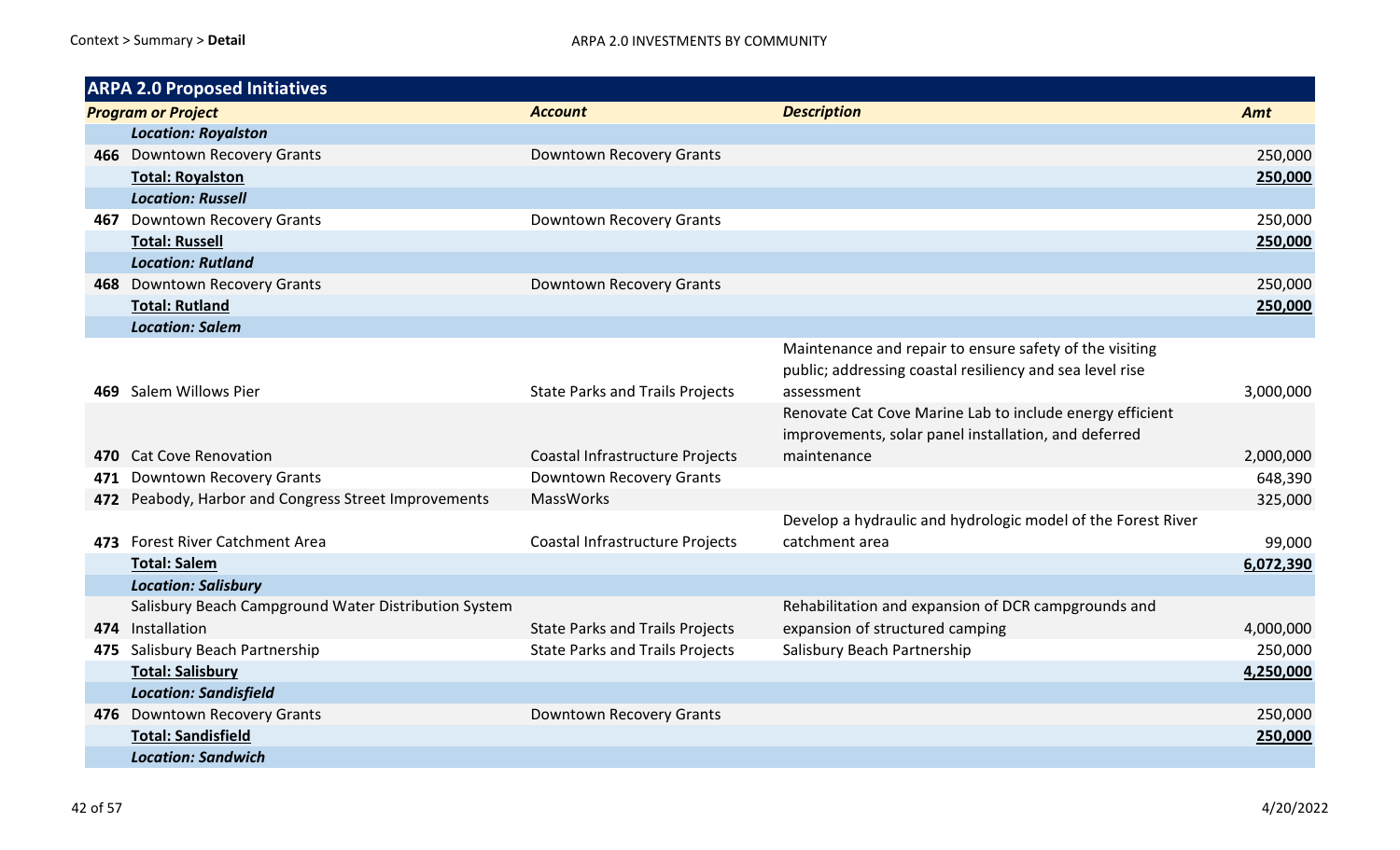|                           | <b>ARPA 2.0 Proposed Initiatives</b>                     |                                        |                                                             |           |
|---------------------------|----------------------------------------------------------|----------------------------------------|-------------------------------------------------------------|-----------|
| <b>Program or Project</b> |                                                          | <b>Account</b>                         | <b>Description</b>                                          | Amt       |
|                           |                                                          |                                        | Rehabilitation and expansion of DCR campgrounds and         |           |
| 477                       | Shawme Crowell Campground                                | <b>State Parks and Trails Projects</b> | expansion of structured camping                             | 900,000   |
|                           | 478 Trout Hatchery                                       | <b>State Parks and Trails Projects</b> | New generator for Sandwich Hatchery                         | 350,000   |
|                           | <b>Total: Sandwich</b>                                   |                                        |                                                             | 1,250,000 |
|                           | <b>Location: Saugus</b>                                  |                                        |                                                             |           |
|                           | 479 Downtown Recovery Grants                             | Downtown Recovery Grants               |                                                             | 512,220   |
|                           | 480 Cliftondale Square Planning and Zoning Review        | <b>Community Planning Grants</b>       |                                                             | 55,000    |
|                           | <b>Total: Saugus</b>                                     |                                        |                                                             | 567,220   |
|                           | <b>Location: Savoy</b>                                   |                                        |                                                             |           |
|                           |                                                          |                                        | Rehabilitation and expansion of DCR campgrounds and         |           |
|                           | 481 Savoy Mountain State Forest Structured Camping       | <b>State Parks and Trails Projects</b> | expansion of structured camping                             | 1,000,000 |
|                           |                                                          |                                        | Installation of new modular comfort stations and renovation |           |
|                           |                                                          |                                        | of existing comfort statations at campgrounds and day use   |           |
|                           | 482 Savoy Mountain State Forest Modular Comfort Stations | <b>State Parks and Trails Projects</b> | areas statewide                                             | 500,000   |
|                           | <b>Total: Savoy</b>                                      |                                        |                                                             | 1,500,000 |
|                           | <b>Location: Scituate</b>                                |                                        |                                                             |           |
|                           |                                                          |                                        | 10-year action plan that will identify key actions the town |           |
|                           |                                                          |                                        | must take in the coming decade in order to move Scituate    |           |
|                           | 483 10 Year Action Plan                                  | Coastal Infrastructure Projects        | toward the 2070 Vision                                      | 401,000   |
|                           | <b>Total: Scituate</b>                                   |                                        |                                                             | 401,000   |
|                           | <b>Location: Seekonk</b>                                 |                                        |                                                             |           |
|                           | 484 Downtown Recovery Grants                             | Downtown Recovery Grants               |                                                             | 315,400   |
|                           | <b>Total: Seekonk</b>                                    |                                        |                                                             | 315,400   |
|                           | <b>Location: Sharon</b>                                  |                                        |                                                             |           |
| 485.                      | <b>Downtown Recovery Grants</b>                          | Downtown Recovery Grants               |                                                             | 287,900   |
|                           | 486 Robin Road storm water upgrade                       | MassWorks                              |                                                             | 90,000    |
|                           | <b>Total: Sharon</b>                                     |                                        |                                                             | 377,900   |
|                           | <b>Location: Sheffield</b>                               |                                        |                                                             |           |
|                           | Purchase of Long-Lived Equipment for Highway             |                                        |                                                             |           |
| 487.                      | Department                                               | <b>Rural Development Grants</b>        | Purchase of long-lived equipment for Highway Department     | 180,702   |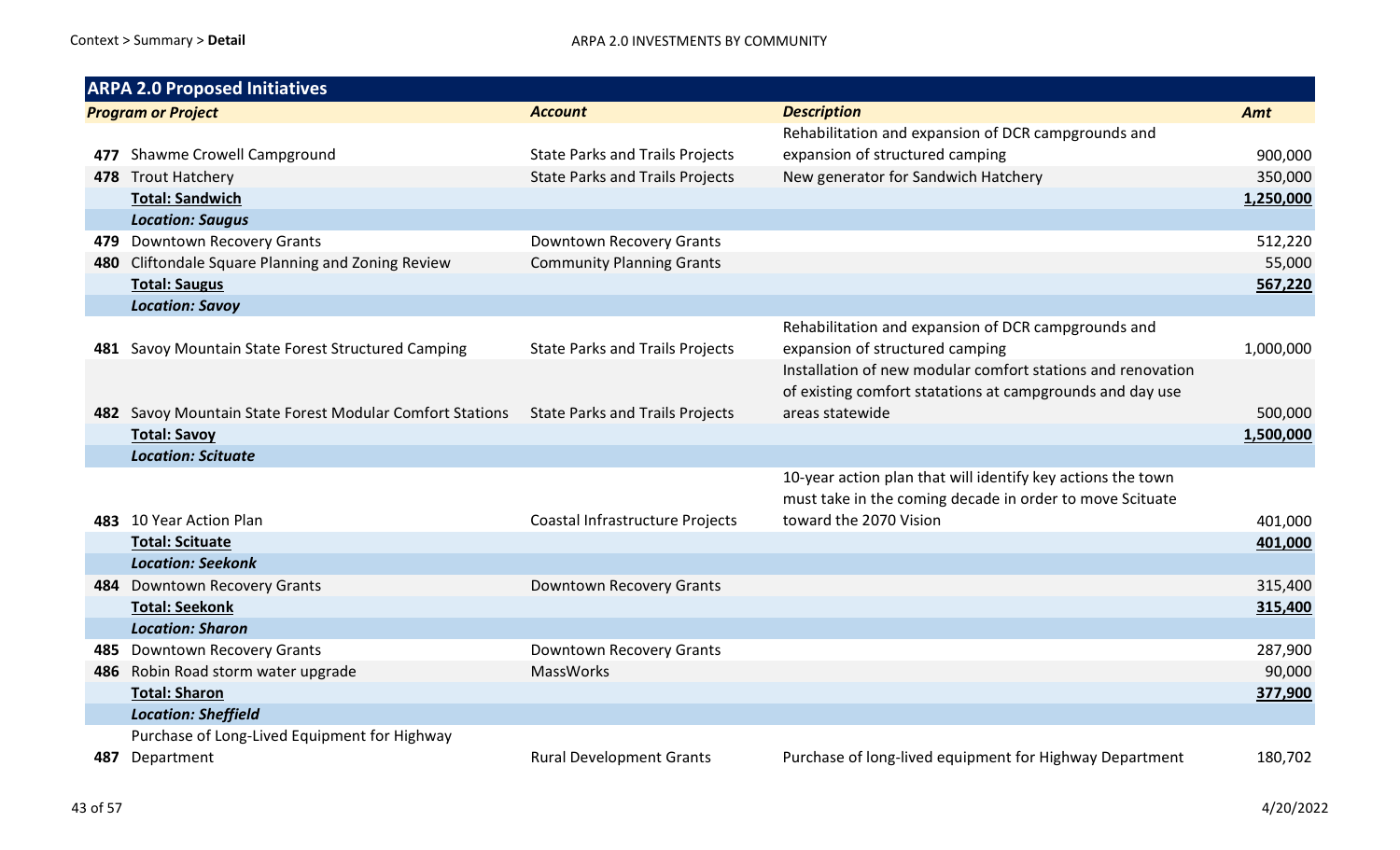|                           | <b>ARPA 2.0 Proposed Initiatives</b>               |                                    |                                                      |         |
|---------------------------|----------------------------------------------------|------------------------------------|------------------------------------------------------|---------|
| <b>Program or Project</b> |                                                    | <b>Account</b>                     | <b>Description</b>                                   | Amt     |
|                           | 488 Downtown Recovery Grants                       | Downtown Recovery Grants           |                                                      | 100,000 |
|                           | <b>Total: Sheffield</b>                            |                                    |                                                      | 280,702 |
|                           | <b>Location: Shelburne</b>                         |                                    |                                                      |         |
| 489                       | Downtown Recovery Grants                           | Downtown Recovery Grants           |                                                      | 100,000 |
| 490                       | Little Mohawk Road Safety Improvements Project     | <b>MassWorks</b>                   |                                                      | 99,800  |
| 491                       | 375 Main Street Demolition                         | Site Readiness Evaluation Projects |                                                      | 75,240  |
|                           | 492 375 Main Street Demolition                     | <b>Rural Development Grants</b>    |                                                      | 34,200  |
|                           | <b>Total: Shelburne</b>                            |                                    |                                                      | 309,240 |
|                           | <b>Location: Sherborn</b>                          |                                    |                                                      |         |
| 493                       | Downtown Recovery Grants                           | Downtown Recovery Grants           |                                                      | 250,000 |
|                           | <b>Total: Sherborn</b>                             |                                    |                                                      | 250,000 |
|                           | <b>Location: Shirley</b>                           |                                    |                                                      |         |
| 494                       | <b>Downtown Recovery Grants</b>                    | Downtown Recovery Grants           |                                                      | 250,000 |
|                           | <b>Total: Shirley</b>                              |                                    |                                                      | 250,000 |
|                           | <b>Location: Shrewsbury</b>                        |                                    |                                                      |         |
| 495                       | Downtown Recovery Grants                           | Downtown Recovery Grants           |                                                      | 370,520 |
|                           | Shrewsbury Community-Wide Culvert Assessment and   |                                    | Community-wide culvert assessment and to design      |         |
|                           | 496 Design                                         | <b>Culverts Projects</b>           | replacements for old, undersized or failing culverts | 100,000 |
|                           |                                                    | <b>Municipal Vulnerability</b>     |                                                      |         |
| 497                       | Shrewsbury Local Regulations Assessment            | <b>Preparedness Grants</b>         |                                                      | 100,000 |
|                           |                                                    | <b>Municipal Vulnerability</b>     | Development of a a data-based, actionable Climate    |         |
|                           | 498 Shrewsbury Climate Resilience Plan Development | <b>Preparedness Grants</b>         | <b>Resilience Plan</b>                               | 100,000 |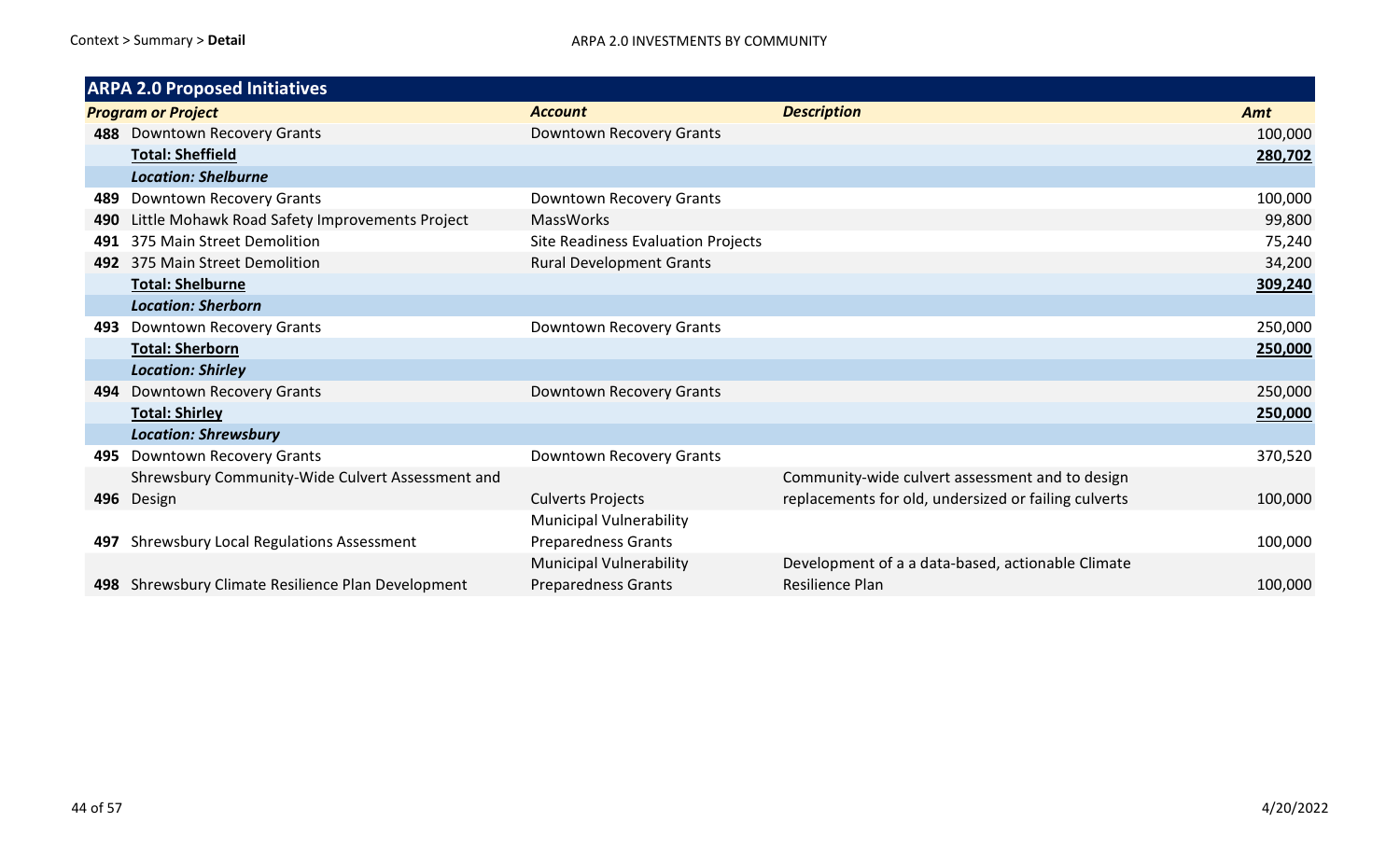|      | <b>ARPA 2.0 Proposed Initiatives</b>              |                                        |                                                                                                                                                                                       |            |
|------|---------------------------------------------------|----------------------------------------|---------------------------------------------------------------------------------------------------------------------------------------------------------------------------------------|------------|
|      | <b>Program or Project</b>                         | <b>Account</b>                         | <b>Description</b>                                                                                                                                                                    | Amt        |
|      |                                                   | <b>Municipal Vulnerability</b>         | Inventory and assessment of the municipal trees in town,<br>thereby creating a map of the location and density of tree<br>cover across town and providing an evaluation of the health |            |
|      | 499 Shrewsbury Municipal Tree Assessment          | <b>Preparedness Grants</b>             | and species of tree                                                                                                                                                                   | 100,000    |
|      | <b>Total: Shrewsbury</b>                          |                                        |                                                                                                                                                                                       | 770,520    |
|      | <b>Location: Shutesbury</b>                       |                                        |                                                                                                                                                                                       |            |
|      | <b>500</b> Downtown Recovery Grants               | Downtown Recovery Grants               |                                                                                                                                                                                       | 250,000    |
|      | <b>Total: Shutesbury</b>                          |                                        |                                                                                                                                                                                       | 250,000    |
|      | <b>Location: Somerset</b>                         |                                        |                                                                                                                                                                                       |            |
|      |                                                   |                                        | Construction of a saltwater fishing pier to access the                                                                                                                                |            |
|      | 501 Somerset Fishing Pier                         | <b>State Parks and Trails Projects</b> | <b>Taunton River</b>                                                                                                                                                                  | 2,000,000  |
|      | <b>Total: Somerset</b>                            |                                        |                                                                                                                                                                                       | 2,000,000  |
|      | <b>Location: Somerville</b>                       |                                        |                                                                                                                                                                                       |            |
|      | 502 Assembly Headhouse (Mystic River Bridge)      | <b>State Parks and Trails Projects</b> | New pedestrian bridge headhouse                                                                                                                                                       | 30,000,000 |
| 503  | Amelia Earhart Dam Raising Design                 | Coastal Infrastructure Projects        | Redesign of the Amelia Earhart dam to raise top level                                                                                                                                 | 5,000,000  |
|      | <b>504</b> Lead Service Line Abatement            | <b>Water and Sewer Projects</b>        | Replace lead service lines                                                                                                                                                            | 5,000,000  |
|      |                                                   |                                        |                                                                                                                                                                                       |            |
|      | 505 Amelia Earhart Dam Control Tower Reactivation | Coastal Infrastructure Projects        | Critical component of the hardening the Amelia Earhart Dam                                                                                                                            | 4,000,000  |
|      | <b>Total: Somerville</b>                          |                                        |                                                                                                                                                                                       | 44,000,000 |
|      | <b>Location: South Hadley</b>                     |                                        |                                                                                                                                                                                       |            |
|      | South Hadley Queensville Dam Removal and Mountain |                                        | Dam removal and culvert replacement; restoration of Titus                                                                                                                             |            |
|      | 506 Avenue Culvert Replacement                    | Coastal Infrastructure Projects        | Pond impoundment and stream corridor                                                                                                                                                  | 200,000    |
| 507  | Downtown Recovery Grants                          | Downtown Recovery Grants               |                                                                                                                                                                                       | 152,500    |
|      | <b>Total: South Hadley</b>                        |                                        |                                                                                                                                                                                       | 352,500    |
|      | <b>Location: Southampton</b>                      |                                        |                                                                                                                                                                                       |            |
|      | <b>508</b> Downtown Recovery Grants               | Downtown Recovery Grants               |                                                                                                                                                                                       | 250,000    |
|      | <b>Total: Southampton</b>                         |                                        |                                                                                                                                                                                       | 250,000    |
|      | <b>Location: Southborough</b>                     |                                        |                                                                                                                                                                                       |            |
| 509. | Downtown Recovery Grants                          | Downtown Recovery Grants               |                                                                                                                                                                                       | 185,000    |
| 510  | <b>Route 9 Business Corridor</b>                  | <b>Community Planning Grants</b>       |                                                                                                                                                                                       | 65,000     |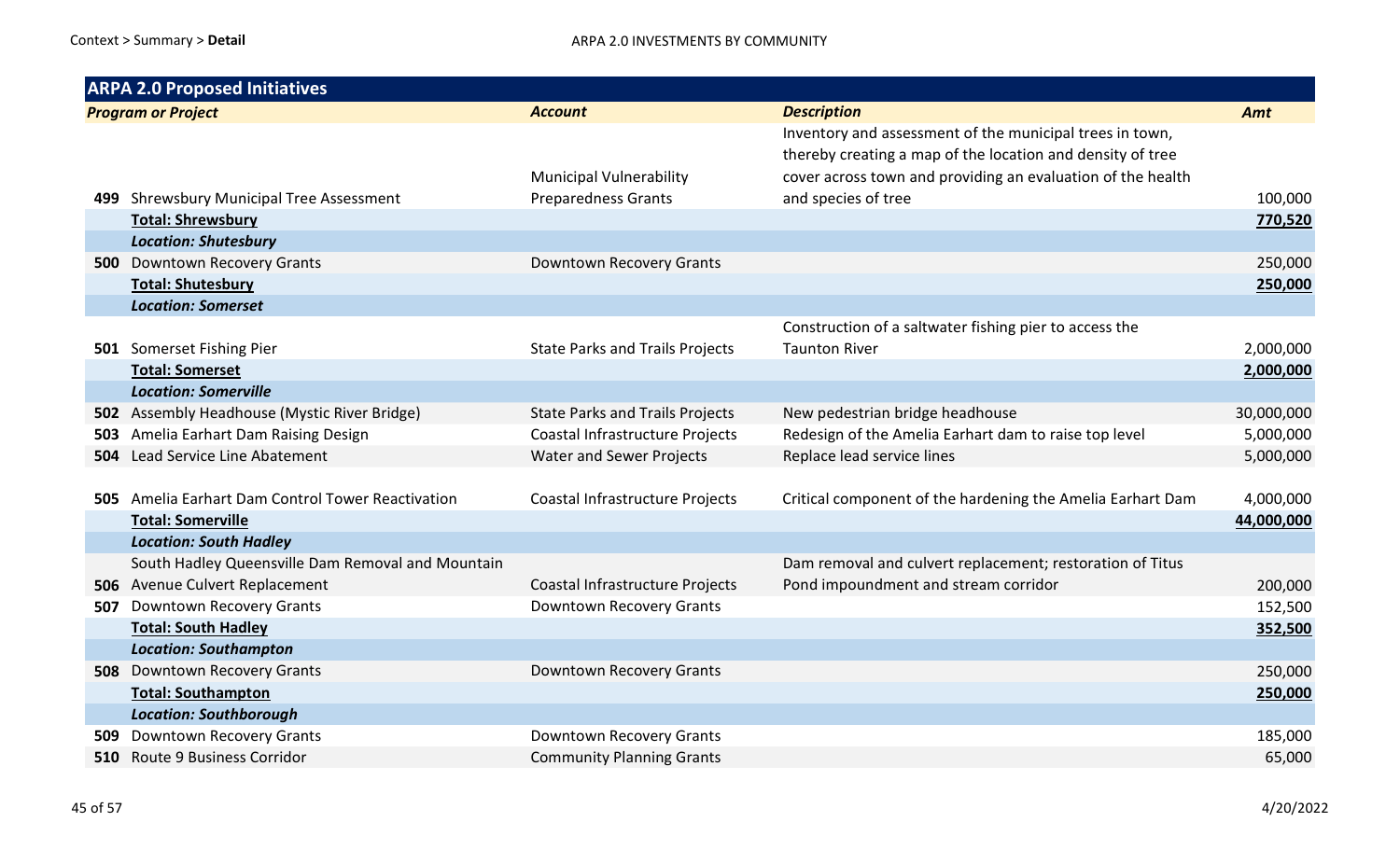|     | <b>ARPA 2.0 Proposed Initiatives</b>                     |                                          |                                                   |            |
|-----|----------------------------------------------------------|------------------------------------------|---------------------------------------------------|------------|
|     | <b>Program or Project</b>                                | <b>Account</b>                           | <b>Description</b>                                | Amt        |
|     | <b>Total: Southborough</b>                               |                                          |                                                   | 250,000    |
|     | <b>Location: Southbridge</b>                             |                                          |                                                   |            |
|     | 511 Wells School and American Optical Developments       | <b>MassWorks</b>                         |                                                   | 2,200,000  |
|     | <b>Total: Southbridge</b>                                |                                          |                                                   | 2,200,000  |
|     | <b>Location: Southwick</b>                               |                                          |                                                   |            |
|     | 512 Downtown Recovery Grants                             | Downtown Recovery Grants                 |                                                   | 250,000    |
|     | <b>Total: Southwick</b>                                  |                                          |                                                   | 250,000    |
|     | <b>Location: Spencer</b>                                 |                                          |                                                   |            |
|     | 513 Downtown Recovery Grants                             | <b>Downtown Recovery Grants</b>          |                                                   | 250,000    |
|     | <b>Total: Spencer</b>                                    |                                          |                                                   | 250,000    |
|     | <b>Location: Springfield</b>                             |                                          |                                                   |            |
|     | 514 Springfield Water Study                              | <b>Water and Sewer Projects</b>          | Study disposal options and treatment              | 5,000,000  |
|     | Capital Planning Grant - Springfield Technical Community | <b>Higher Education Capital Projects</b> |                                                   |            |
|     | 515 College                                              | and Planning                             | Capital Planning Grant for Building 20 demolition | 5,000,000  |
| 516 | <b>Downtown Recovery Grants</b>                          | Downtown Recovery Grants                 |                                                   | 2,304,090  |
| 517 | Chestnut Street Corridor Reconfiguration                 | <b>MassWorks</b>                         |                                                   | 700,000    |
|     | 518 New Spraydeck                                        | <b>State Parks and Trails Projects</b>   | Construction of new spraydeck                     | 500,000    |
|     | West St. / Plainfield St. (Route 20) Corridor Safety     |                                          |                                                   |            |
|     | 519 Improvements                                         | <b>MassWorks</b>                         |                                                   | 300,000    |
|     | <b>Total: Springfield</b>                                |                                          |                                                   | 13,804,090 |
|     | <b>Location: Sterling</b>                                |                                          |                                                   |            |
|     | 520 Downtown Recovery Grants                             | Downtown Recovery Grants                 |                                                   | 250,000    |
|     | <b>Total: Sterling</b>                                   |                                          |                                                   | 250,000    |
|     | <b>Location: Stockbridge</b>                             |                                          |                                                   |            |
|     | 521 Downtown Recovery Grants                             | Downtown Recovery Grants                 |                                                   | 250,000    |
|     | <b>Total: Stockbridge</b>                                |                                          |                                                   | 250,000    |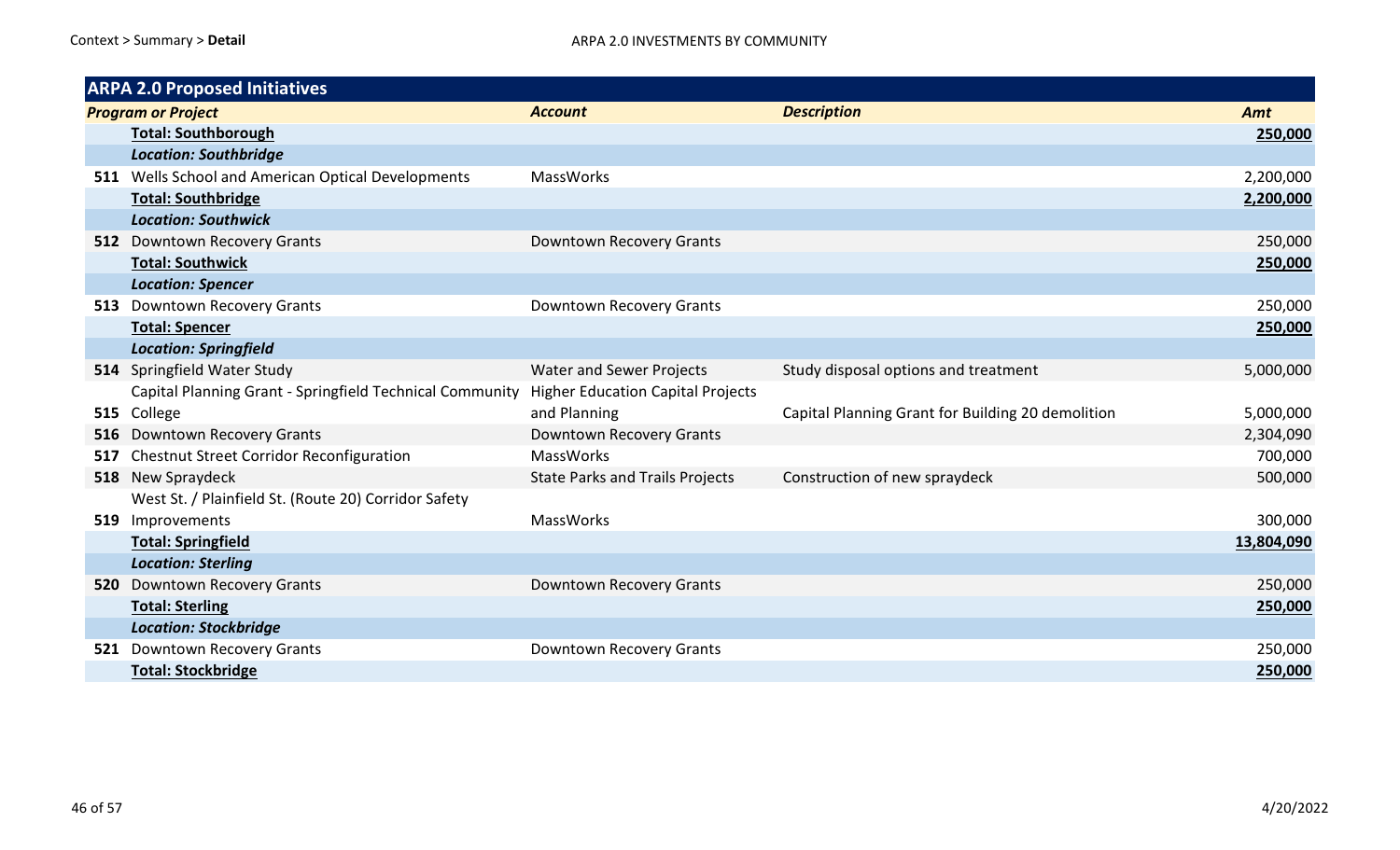| <b>ARPA 2.0 Proposed Initiatives</b>     |                                        |                                                                                                                                                                            |           |
|------------------------------------------|----------------------------------------|----------------------------------------------------------------------------------------------------------------------------------------------------------------------------|-----------|
| <b>Program or Project</b>                | <b>Account</b>                         | <b>Description</b>                                                                                                                                                         | Amt       |
| <b>Location: Stoneham</b>                |                                        |                                                                                                                                                                            |           |
| 522 Hall Pool                            | <b>State Parks and Trails Projects</b> | Conversion from pool to wading pool/spray deck                                                                                                                             | 3,500,000 |
| <b>Total: Stoneham</b>                   |                                        |                                                                                                                                                                            | 3,500,000 |
| <b>Location: Stoughton</b>               |                                        |                                                                                                                                                                            |           |
| 523 Downtown Recovery Grants             | Downtown Recovery Grants               |                                                                                                                                                                            | 578,300   |
| <b>Total: Stoughton</b>                  |                                        |                                                                                                                                                                            | 578,300   |
| <b>Location: Stow</b>                    |                                        |                                                                                                                                                                            |           |
| 524 Downtown Recovery Grants             | Downtown Recovery Grants               |                                                                                                                                                                            | 250,000   |
| <b>Total: Stow</b>                       |                                        |                                                                                                                                                                            | 250,000   |
| <b>Location: Sturbridge</b>              |                                        |                                                                                                                                                                            |           |
| 525 Downtown Recovery Grants             | Downtown Recovery Grants               |                                                                                                                                                                            | 250,000   |
| <b>Total: Sturbridge</b>                 |                                        |                                                                                                                                                                            | 250,000   |
| <b>Location: Sudbury</b>                 |                                        |                                                                                                                                                                            |           |
| 526 Downtown Recovery Grants             | Downtown Recovery Grants               |                                                                                                                                                                            | 393,100   |
| <b>Total: Sudbury</b>                    |                                        |                                                                                                                                                                            | 393,100   |
| <b>Location: Sunderland</b>              |                                        |                                                                                                                                                                            |           |
| 527 Downtown Recovery Grants             | Downtown Recovery Grants               |                                                                                                                                                                            | 250,000   |
| <b>Total: Sunderland</b>                 |                                        |                                                                                                                                                                            | 250,000   |
| <b>Location: Sutton</b>                  |                                        |                                                                                                                                                                            |           |
| 528 Downtown Recovery Grants             | Downtown Recovery Grants               |                                                                                                                                                                            | 250,000   |
| <b>Total: Sutton</b>                     |                                        |                                                                                                                                                                            | 250,000   |
| <b>Location: Swampscott</b>              |                                        |                                                                                                                                                                            |           |
| 529 Swampscott Rail Trail                | <b>MassWorks</b>                       |                                                                                                                                                                            | 350,000   |
|                                          |                                        | Design, permit and construct a near-term flood protection<br>improvement project to the parking lot and access ways;<br>reduce water run up from storm surge from flooding |           |
| 530 Fisherman's Beach Improvements       | Coastal Infrastructure Projects        | Humphrey Street and the parking lot                                                                                                                                        | 313,000   |
| 531 Swampscott Bicycle & Pedestrian Plan | <b>Community Planning Grants</b>       |                                                                                                                                                                            | 15,000    |
| <b>Total: Swampscott</b>                 |                                        |                                                                                                                                                                            | 678,000   |
| <b>Location: Swansea</b>                 |                                        |                                                                                                                                                                            |           |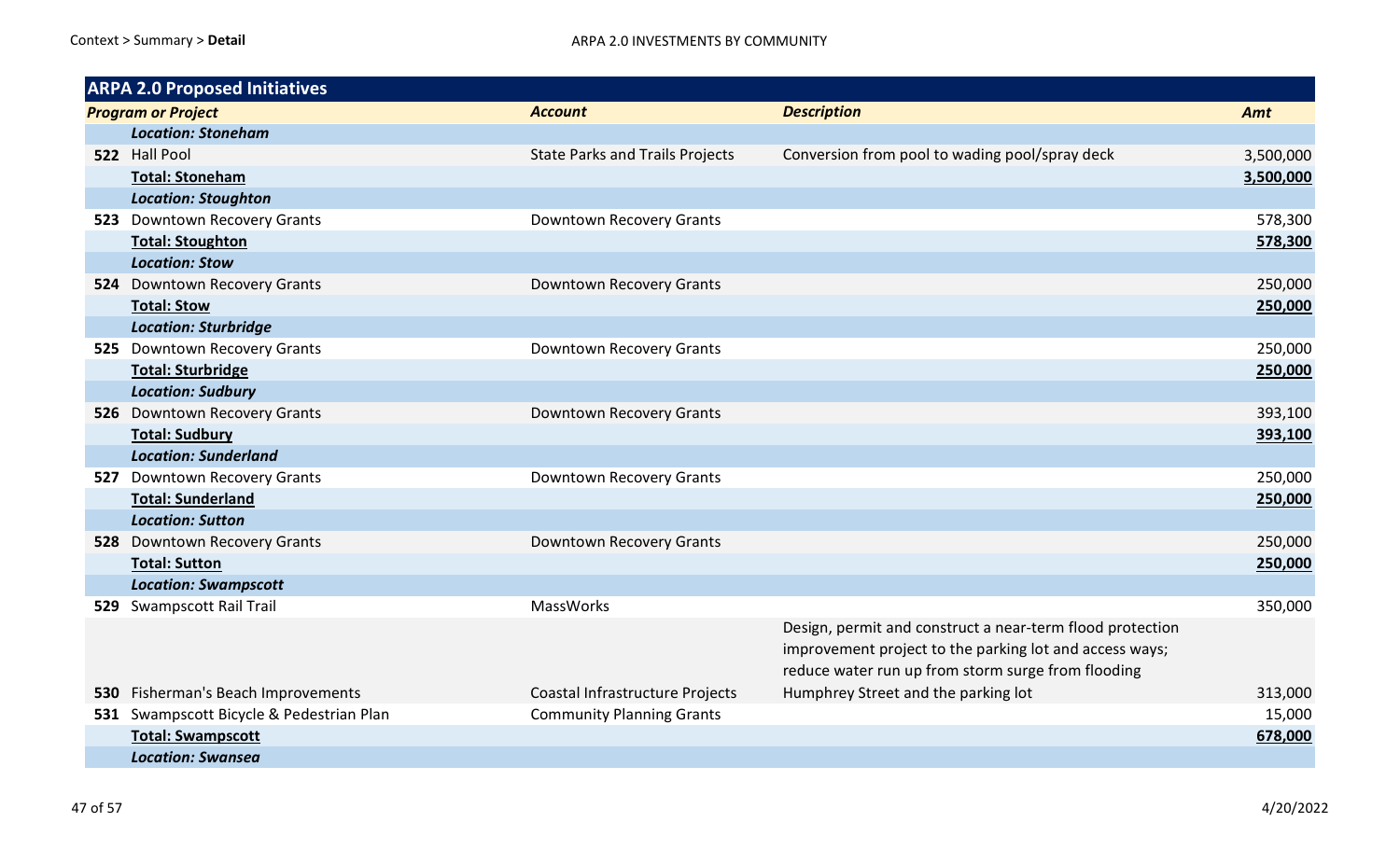|     | <b>ARPA 2.0 Proposed Initiatives</b>                     |                                  |                            |           |
|-----|----------------------------------------------------------|----------------------------------|----------------------------|-----------|
|     | <b>Program or Project</b>                                | <b>Account</b>                   | <b>Description</b>         | Amt       |
|     | 532 Downtown Recovery Grants                             | Downtown Recovery Grants         |                            | 336,680   |
|     | <b>Total: Swansea</b>                                    |                                  |                            | 336,680   |
|     | <b>Location: Taunton</b>                                 |                                  |                            |           |
|     | 533 Lead Service Line Abatement                          | <b>Water and Sewer Projects</b>  | Replace lead service lines | 5,000,000 |
| 534 | Downtown Recovery Grants                                 | Downtown Recovery Grants         |                            | 861,960   |
|     |                                                          | <b>Brownfields Redevelopment</b> |                            |           |
|     | 535 Former Foundry Site Assessment and Remediation       | Projects                         |                            | 200,000   |
|     | <b>Total: Taunton</b>                                    |                                  |                            | 6,061,960 |
|     | <b>Location: Templeton</b>                               |                                  |                            |           |
|     |                                                          |                                  |                            |           |
|     | 536 Engineering of Three Sewer Pump Station Replacements | <b>MassWorks</b>                 |                            | 230,000   |
|     | 537 Downtown Recovery Grants                             | Downtown Recovery Grants         |                            | 100,000   |
|     | <b>Total: Templeton</b>                                  |                                  |                            | 330,000   |
|     | <b>Location: Tewksbury</b>                               |                                  |                            |           |
|     | 538 Downtown Recovery Grants                             | Downtown Recovery Grants         |                            | 623,560   |
|     | <b>Total: Tewksbury</b>                                  |                                  |                            | 623,560   |
|     | <b>Location: Tisbury</b>                                 |                                  |                            |           |
| 539 | <b>Downtown Recovery Grants</b>                          | Downtown Recovery Grants         |                            | 250,000   |
|     | <b>Total: Tisbury</b>                                    |                                  |                            | 250,000   |
|     | <b>Location: Tolland</b>                                 |                                  |                            |           |
|     | Reclaiming/Paving sections of Schoolhouse and            |                                  |                            |           |
|     | 540 Clubhouse Roads                                      | <b>MassWorks</b>                 |                            | 1,000,000 |
|     | Schoolhouse Rd and Clubhouse Rd Rebuilds and             |                                  |                            |           |
|     | 541 Upgrades                                             | MassWorks                        |                            | 98,700    |
|     | <b>Total: Tolland</b>                                    |                                  |                            | 1,098,700 |
|     | <b>Location: Topsfield</b>                               |                                  |                            |           |
|     | 542 Downtown Recovery Grants                             | Downtown Recovery Grants         |                            | 250,000   |
|     | <b>Total: Topsfield</b>                                  |                                  |                            | 250,000   |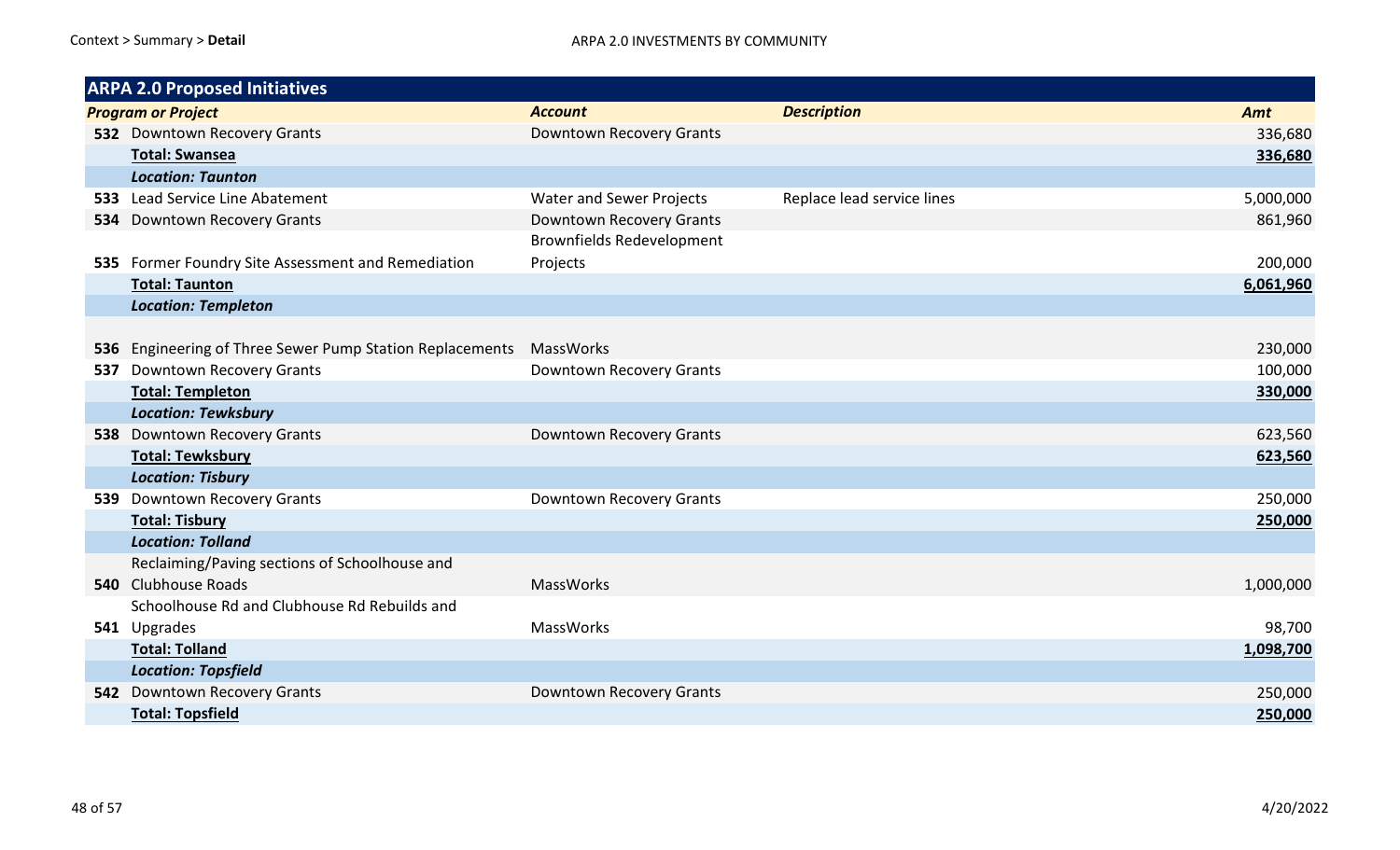|     | <b>ARPA 2.0 Proposed Initiatives</b>                    |                                        |                                                                                                                          |         |
|-----|---------------------------------------------------------|----------------------------------------|--------------------------------------------------------------------------------------------------------------------------|---------|
|     | <b>Program or Project</b>                               | <b>Account</b>                         | <b>Description</b>                                                                                                       | Amt     |
|     | <b>Location: townsend</b>                               |                                        |                                                                                                                          |         |
|     |                                                         |                                        | Installation of new modular comfort stations and renovation<br>of existing comfort statations at campgrounds and day use |         |
|     | 543 Willard Brook State Forest Modular Comfort Stations | <b>State Parks and Trails Projects</b> | areas statewide                                                                                                          | 500,000 |
|     | <b>Total: townsend</b>                                  |                                        |                                                                                                                          | 500,000 |
|     | <b>Location: Truro</b>                                  |                                        |                                                                                                                          |         |
|     | 544 Downtown Recovery Grants                            | Downtown Recovery Grants               |                                                                                                                          | 148,554 |
|     | Alternative Wastewater Treatment System for the         |                                        | Innovative Alternative Wastewater Treatment System for                                                                   |         |
|     | 545 Cloverleaf Community Housing Project                | <b>Rural Development Grants</b>        | the Cloverleaf Community Housing Project                                                                                 | 101,446 |
|     | <b>Total: Truro</b>                                     |                                        |                                                                                                                          | 250,000 |
|     | <b>Location: Tyngsborough</b>                           |                                        |                                                                                                                          |         |
| 546 | <b>Downtown Recovery Grants</b>                         | Downtown Recovery Grants               |                                                                                                                          | 250,540 |
|     | <b>Total: Tyngsborough</b>                              |                                        |                                                                                                                          | 250,540 |
|     | <b>Location: Tyringham</b>                              |                                        |                                                                                                                          |         |
| 547 | Downtown Recovery Grants                                | Downtown Recovery Grants               |                                                                                                                          | 250,000 |
|     | <b>Total: Tyringham</b>                                 |                                        |                                                                                                                          | 250,000 |
|     | <b>Location: Upton</b>                                  |                                        |                                                                                                                          |         |
| 548 | Downtown Recovery Grants                                | <b>Downtown Recovery Grants</b>        |                                                                                                                          | 250,000 |
|     | <b>Total: Upton</b>                                     |                                        |                                                                                                                          | 250,000 |
|     | <b>Location: Uxbridge</b>                               |                                        |                                                                                                                          |         |
| 549 | Main Street Initiative/McCloskey Building Repurposing   | <b>Rural Development Grants</b>        | Main Street Initiative/McCloskey Building Repurposing                                                                    | 400,000 |
|     | Route 146 / Route 16 Interchange Roundabouts            |                                        |                                                                                                                          |         |
|     | 550 Construction                                        | <b>MassWorks</b>                       |                                                                                                                          | 125,000 |
|     | <b>Total: Uxbridge</b>                                  |                                        |                                                                                                                          | 525,000 |
|     | <b>Location: Wakefield</b>                              |                                        |                                                                                                                          |         |
| 551 | <b>Downtown Recovery Grants</b>                         | <b>Downtown Recovery Grants</b>        |                                                                                                                          | 340,900 |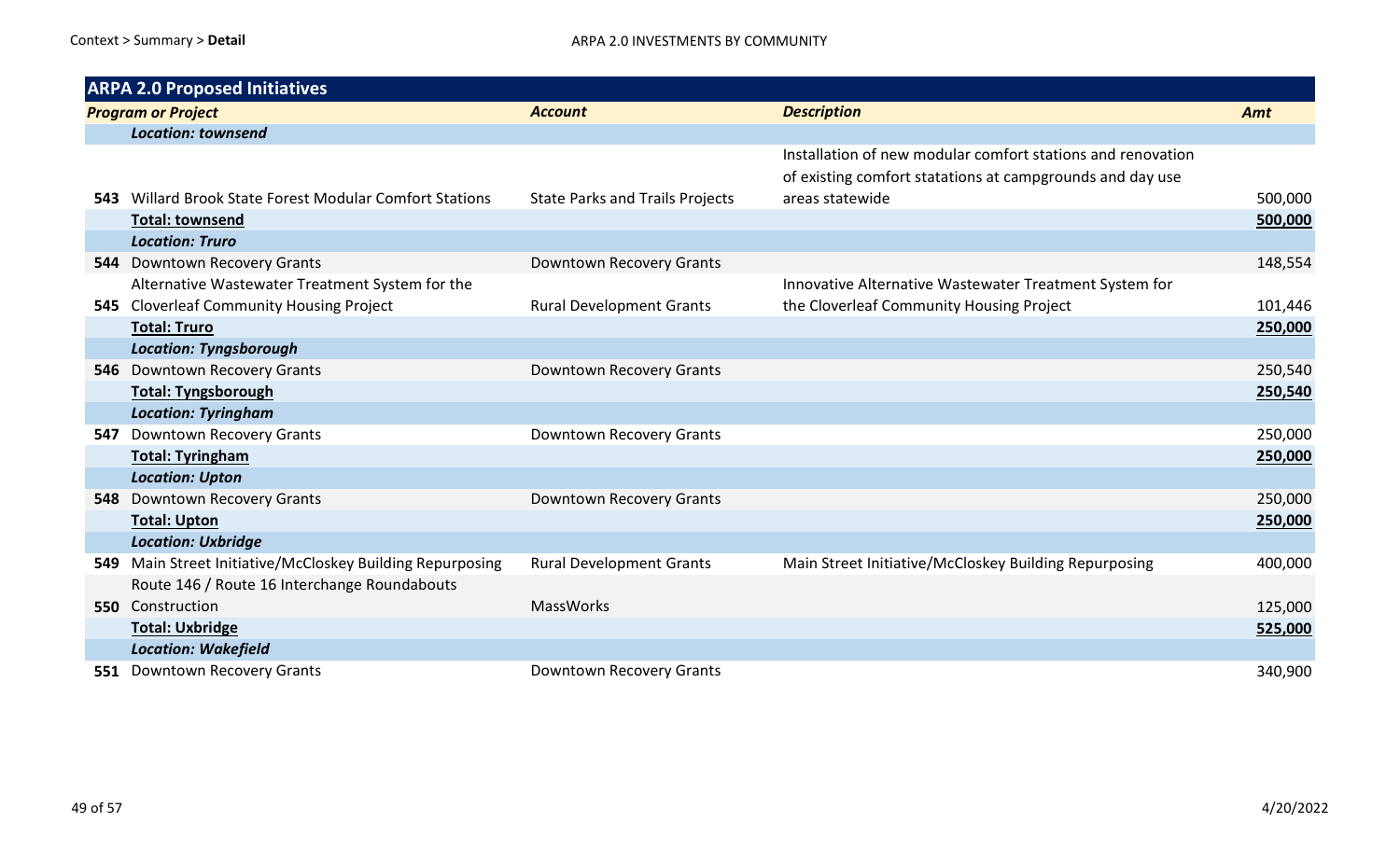|       | <b>ARPA 2.0 Proposed Initiatives</b>                    |                                  |                                                              |           |
|-------|---------------------------------------------------------|----------------------------------|--------------------------------------------------------------|-----------|
|       | <b>Program or Project</b>                               | <b>Account</b>                   | <b>Description</b>                                           | Amt       |
|       | Water Infrastructure to support Mixed-use/Multi-family  |                                  |                                                              |           |
|       | 552 Development                                         | <b>MassWorks</b>                 |                                                              | 200,000   |
|       | <b>Total: Wakefield</b>                                 |                                  |                                                              | 540,900   |
|       | <b>Location: Wales</b>                                  |                                  |                                                              |           |
|       | 553 Downtown Recovery Grants                            | Downtown Recovery Grants         |                                                              | 250,000   |
|       | <b>Total: Wales</b>                                     |                                  |                                                              | 250,000   |
|       | <b>Location: Walpole</b>                                |                                  |                                                              |           |
|       | 554 Downtown Recovery Grants                            | Downtown Recovery Grants         |                                                              | 482,600   |
|       | 555 Union Street Sidewalk Extension                     | <b>MassWorks</b>                 |                                                              | 21,400    |
|       | <b>Total: Walpole</b>                                   |                                  |                                                              | 504,000   |
|       | <b>Location: Waltham</b>                                |                                  |                                                              |           |
|       | 556 Downtown Recovery Grants                            | Downtown Recovery Grants         |                                                              | 1,249,900 |
|       | <b>Total: Waltham</b>                                   |                                  |                                                              | 1,249,900 |
|       | <b>Location: Ware</b>                                   |                                  |                                                              |           |
|       |                                                         | <b>Brownfields Redevelopment</b> |                                                              |           |
|       | 557 Brownfield Assessment and Remediation               | Projects                         |                                                              | 500,000   |
|       | <b>Total: Ware</b>                                      |                                  |                                                              | 500,000   |
|       | <b>Location: Wareham</b>                                |                                  |                                                              |           |
|       |                                                         |                                  | Construction of a new lined equalization basin on the WPCF   |           |
|       |                                                         |                                  | property to hold excess overflow during storms and prevent   |           |
|       | 558 Equalization Basin                                  | Coastal Infrastructure Projects  | discharge into the Agawam River                              | 1,500,000 |
|       |                                                         |                                  | Resilience improvements at the Hynes Field Sewer Pump        |           |
| 559 . | Hynes Field Sewer Pump Station                          | Coastal Infrastructure Projects  | Station                                                      | 861,000   |
|       |                                                         |                                  | New force main to provide resilient and redundant            |           |
| 560 - | <b>Critical Wastewater Services</b>                     | Coastal Infrastructure Projects  | wastewater service to critical facilities                    | 377,000   |
|       |                                                         |                                  | Protect and preserve this historical icon of the town and to |           |
|       |                                                         |                                  | pursue a mixed-use development that incorporates retail,     |           |
|       |                                                         | <b>Brownfields Redevelopment</b> | business, water recreation business, affordable housing, and |           |
|       | 561 Former Tremont Nail Site Assessment and Remediation | Projects                         | cultural uses                                                | 300,000   |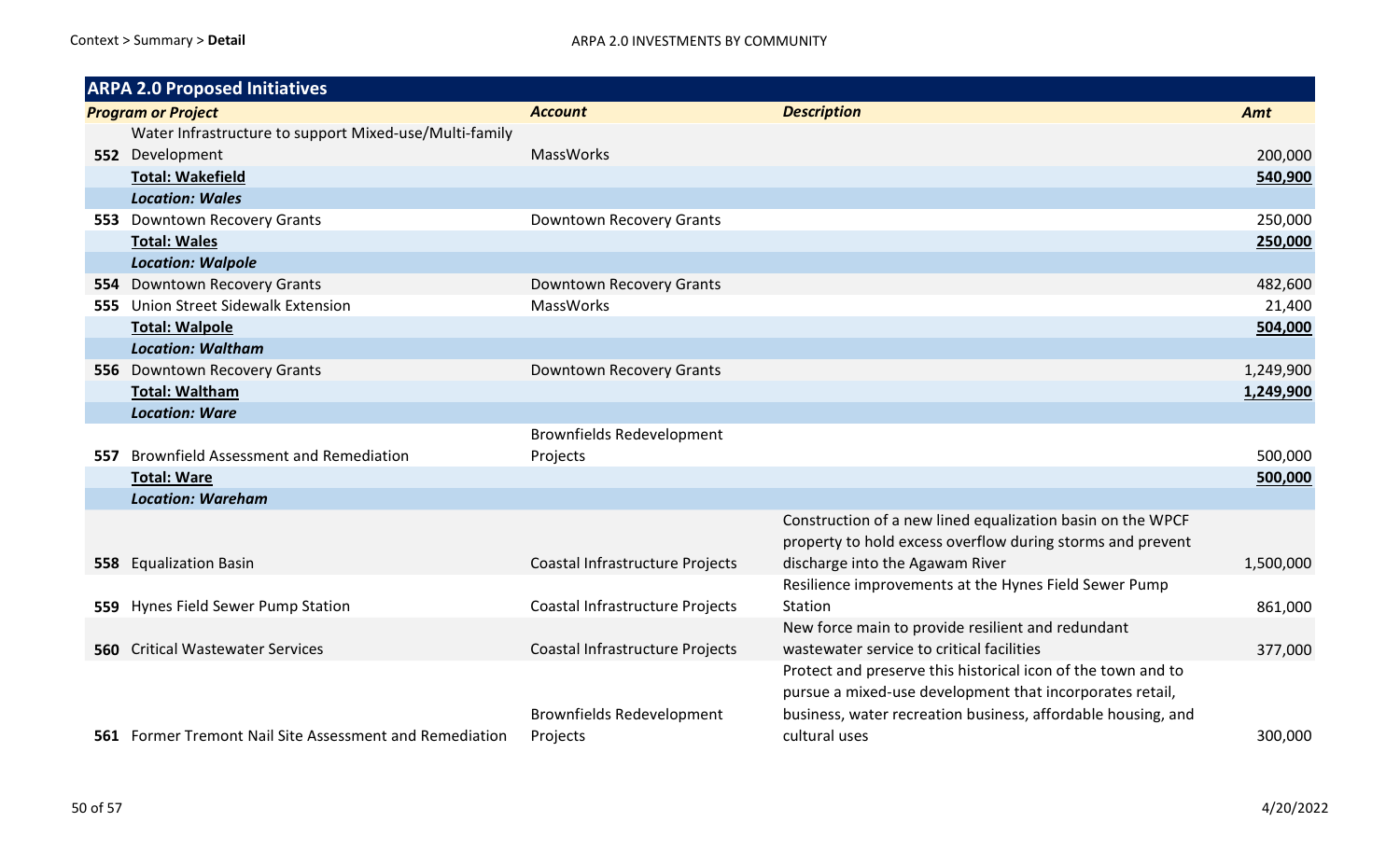|     | <b>ARPA 2.0 Proposed Initiatives</b>                  |                                    |                                                           |           |
|-----|-------------------------------------------------------|------------------------------------|-----------------------------------------------------------|-----------|
|     | <b>Program or Project</b>                             | <b>Account</b>                     | <b>Description</b>                                        | Amt       |
|     | Wareham Coastal Access Walkway and Water Barrier      | <b>Municipal Vulnerability</b>     | Design study for a coastal access walkway combined with a |           |
|     | 562 Design Study                                      | <b>Preparedness Grants</b>         | coastal water barrier                                     | 100,000   |
|     | 563 Downtown Adaptive Coastal Pathway                 | Site Readiness Evaluation Projects |                                                           | 44,000    |
|     | <b>Total: Wareham</b>                                 |                                    |                                                           | 3,182,000 |
|     | <b>Location: Warren</b>                               |                                    |                                                           |           |
|     | School Street Neighborhood Improvements/Prospect      |                                    | School Street Neighborhood Improvements/Prospect Street   |           |
|     | 564 Street Water                                      | <b>Rural Development Grants</b>    | Water                                                     | 387,500   |
|     | <b>Total: Warren</b>                                  |                                    |                                                           | 387,500   |
|     | <b>Location: Warwick</b>                              |                                    |                                                           |           |
|     | Roadway & Drainage Improvements to Orange Rd (State   |                                    |                                                           |           |
|     | 565 Rt. 78)                                           | MassWorks                          |                                                           | 1,000,000 |
|     | <b>Total: Warwick</b>                                 |                                    |                                                           | 1,000,000 |
|     | <b>Location: Washington</b>                           |                                    |                                                           |           |
|     | 566 Downtown Recovery Grants                          | Downtown Recovery Grants           |                                                           | 250,000   |
|     | <b>Total: Washington</b>                              |                                    |                                                           | 250,000   |
|     | <b>Location: Watertown</b>                            |                                    |                                                           |           |
| 567 | <b>Downtown Recovery Grants</b>                       | Downtown Recovery Grants           |                                                           | 378,780   |
|     | 568 Arsenal Street Corridor Improvements--First Phase | <b>MassWorks</b>                   |                                                           | 340,000   |
|     | <b>Total: Watertown</b>                               |                                    |                                                           | 718,780   |
|     | <b>Location: Wayland</b>                              |                                    |                                                           |           |
| 569 | <b>Downtown Recovery Grants</b>                       | Downtown Recovery Grants           |                                                           | 276,700   |
|     | <b>Total: Wayland</b>                                 |                                    |                                                           | 276,700   |
|     | <b>Location: Webster</b>                              |                                    |                                                           |           |
|     | 570 Downtown Recovery Grants                          | Downtown Recovery Grants           |                                                           | 338,980   |
|     | <b>Total: Webster</b>                                 |                                    |                                                           | 338,980   |
|     | <b>Location: Wellesley</b>                            |                                    |                                                           |           |
|     | 571 Downtown Recovery Grants                          | Downtown Recovery Grants           |                                                           | 573,400   |
|     | <b>Total: Wellesley</b>                               |                                    |                                                           | 573,400   |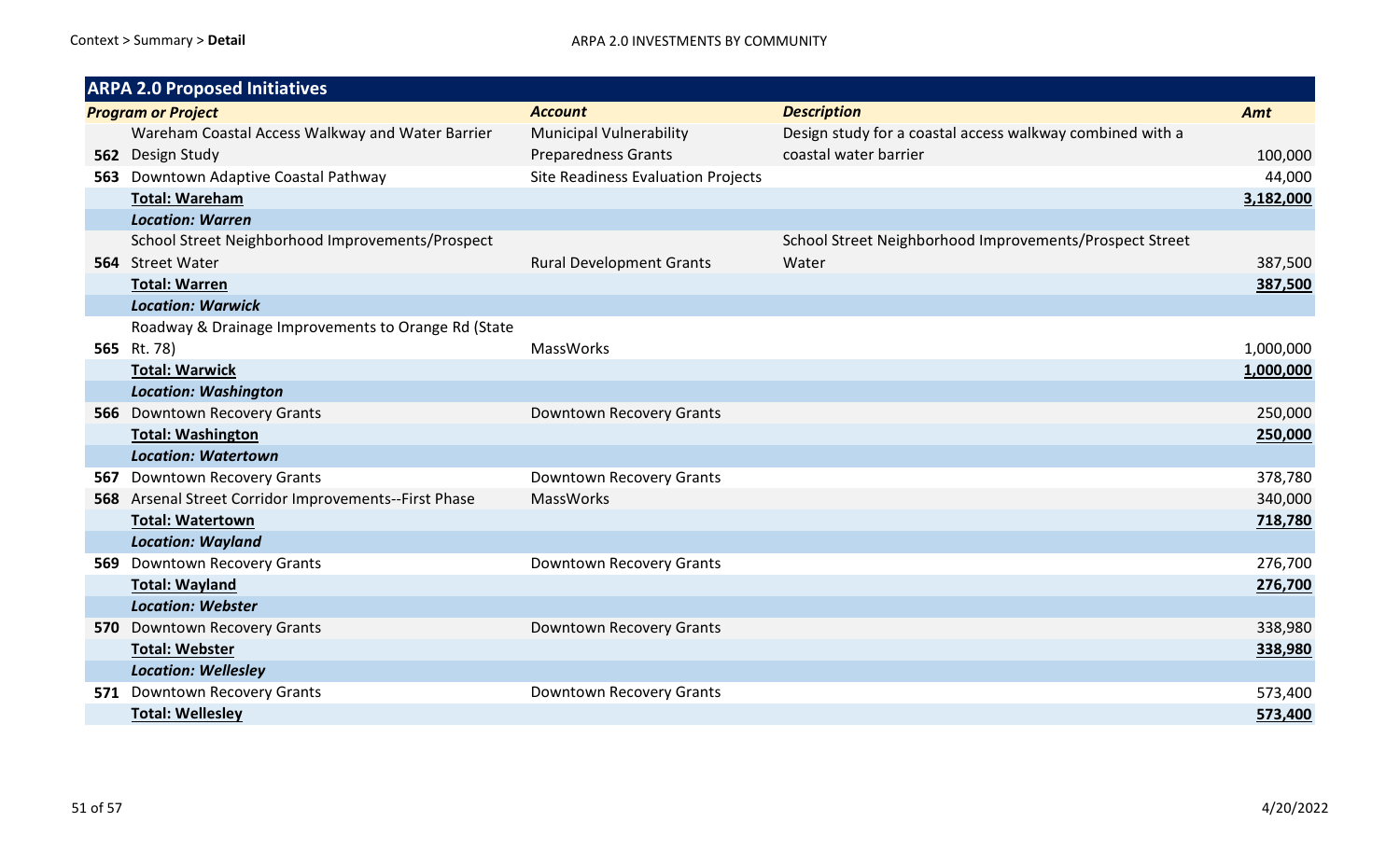| <b>ARPA 2.0 Proposed Initiatives</b> |                                                       |                                       |                                                             |           |
|--------------------------------------|-------------------------------------------------------|---------------------------------------|-------------------------------------------------------------|-----------|
|                                      | <b>Program or Project</b>                             | <b>Account</b>                        | <b>Description</b>                                          | Amt       |
|                                      | <b>Location: Wellfleet</b>                            |                                       |                                                             |           |
|                                      | 95 Lawrence Road Neighborhood Wastewater Treatment    |                                       |                                                             |           |
|                                      | 572 Facility                                          | <b>MassWorks</b>                      |                                                             | 2,736,000 |
|                                      | <b>Total: Wellfleet</b>                               |                                       |                                                             | 2,736,000 |
|                                      | <b>Location: Wendell</b>                              |                                       |                                                             |           |
|                                      | 573 Osgood Brook Restoration Project                  | Coastal Infrastructure Projects       | Dam removal for ecological and community resiliency         | 900,000   |
|                                      | <b>Total: Wendell</b>                                 |                                       |                                                             | 900,000   |
|                                      | <b>Location: Wenham</b>                               |                                       |                                                             |           |
|                                      | 574 Downtown Recovery Grants                          | <b>Downtown Recovery Grants</b>       |                                                             | 250,000   |
|                                      | <b>Total: Wenham</b>                                  |                                       |                                                             | 250,000   |
|                                      | <b>Location: West Boylston</b>                        |                                       |                                                             |           |
|                                      |                                                       |                                       | Dam replacement; ensure ecological and community            |           |
|                                      | 575 Quinapoxet River Dam Removal                      | Coastal Infrastructure Projects       | resiliency                                                  | 2,400,000 |
|                                      |                                                       |                                       |                                                             |           |
|                                      |                                                       |                                       | Dam and culvert removal to restore ecological processes and |           |
|                                      | 576 Malden Brook Restoration                          | Coastal Infrastructure Projects       | protect public safety in the Quinapoxet Reservoir watershed | 1,500,000 |
|                                      | <b>Total: West Boylston</b>                           |                                       |                                                             | 3,900,000 |
|                                      | <b>Location: West Bridgewater</b>                     |                                       |                                                             |           |
|                                      | 577 Downtown Recovery Grants                          | <b>Downtown Recovery Grants</b>       |                                                             | 250,000   |
|                                      | <b>Total: West Bridgewater</b>                        |                                       |                                                             | 250,000   |
|                                      | <b>Location: West Brookfield</b>                      |                                       |                                                             |           |
|                                      | 578 Downtown Recovery Grants                          | Downtown Recovery Grants              |                                                             | 250,000   |
|                                      | <b>Total: West Brookfield</b>                         |                                       |                                                             | 250,000   |
|                                      | <b>Location: West Newbury</b>                         |                                       |                                                             |           |
|                                      | 579 Downtown Recovery Grants                          | Downtown Recovery Grants              |                                                             | 250,000   |
|                                      | <b>Total: West Newbury</b>                            |                                       |                                                             | 250,000   |
|                                      | <b>Location: West Springfield</b>                     |                                       |                                                             |           |
|                                      | Irish Cultural Center of Western New England Phase II | <b>Underutilized Property Program</b> |                                                             |           |
|                                      | 580 Capital Improvement Project                       | Projects                              |                                                             | 395,000   |
| 581                                  | <b>Downtown Recovery Grants</b>                       | <b>Downtown Recovery Grants</b>       |                                                             | 100,000   |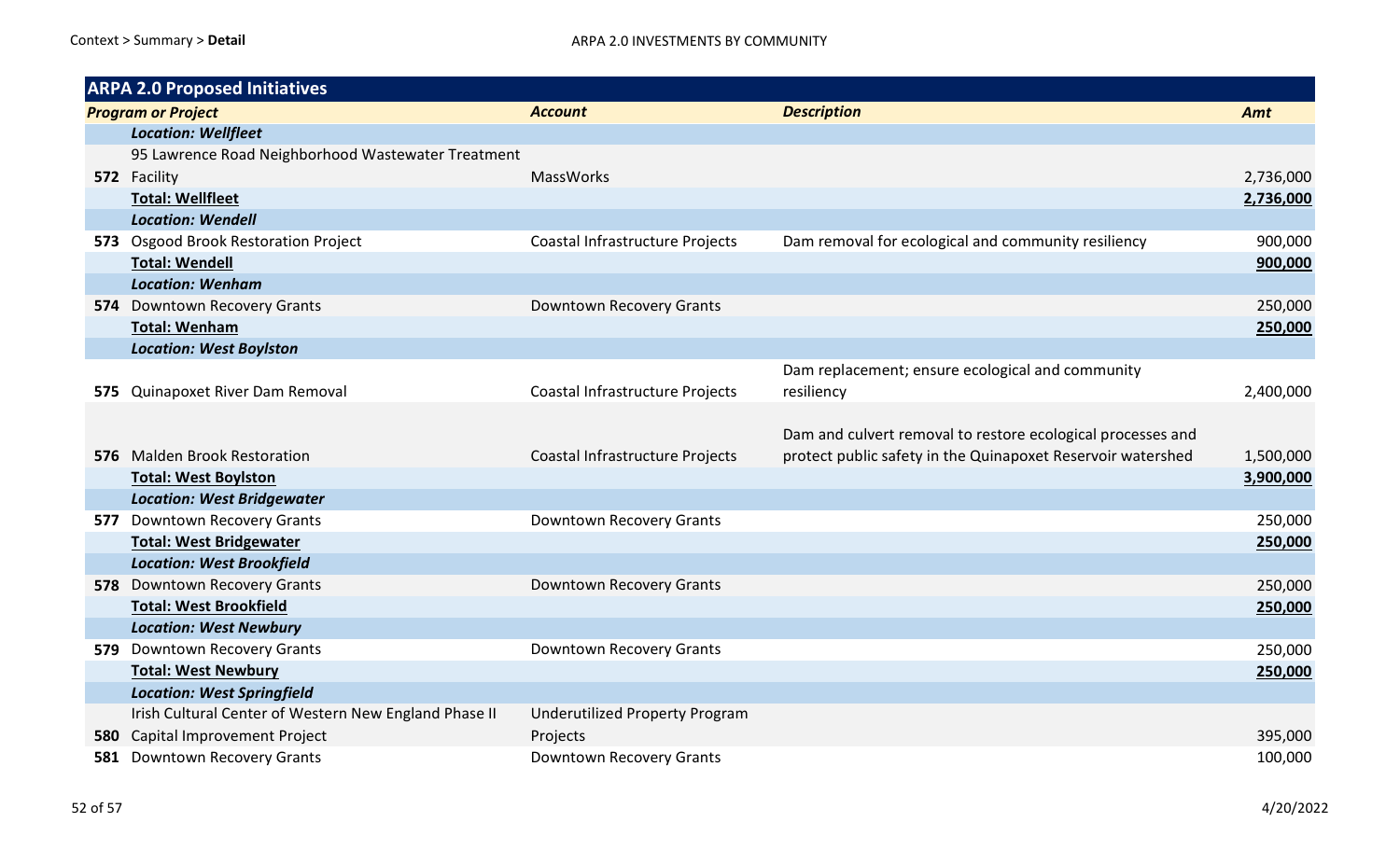| <b>ARPA 2.0 Proposed Initiatives</b>                    |                                        |                                                         |           |
|---------------------------------------------------------|----------------------------------------|---------------------------------------------------------|-----------|
| <b>Program or Project</b>                               | <b>Account</b>                         | <b>Description</b>                                      | Amt       |
| West Springfield Open Space and Recreation Plan         | <b>Municipal Vulnerability</b>         | Update current Open Space and Recreation Plan; focus on |           |
| 582 Updates                                             | <b>Preparedness Grants</b>             | planning around climate resiliency                      | 100,000   |
| <b>Total: West Springfield</b>                          |                                        |                                                         | 595,000   |
| <b>Location: West Stockbridge</b>                       |                                        |                                                         |           |
| 583 Downtown Recovery Grants                            | Downtown Recovery Grants               |                                                         | 250,000   |
| <b>Total: West Stockbridge</b>                          |                                        |                                                         | 250,000   |
| <b>Location: West Tisbury</b>                           |                                        |                                                         |           |
| Martha's Vineyard Airport Wastewater Treatment Facility |                                        |                                                         |           |
| 584 Upgrades                                            | <b>MassWorks</b>                       |                                                         | 3,053,000 |
| <b>Total: West Tisbury</b>                              |                                        |                                                         | 3,053,000 |
| <b>Location: Westborough</b>                            |                                        |                                                         |           |
| 585 Downtown Recovery Grants                            | Downtown Recovery Grants               |                                                         | 382,880   |
| <b>Total: Westborough</b>                               |                                        |                                                         | 382,880   |
| <b>Location: Westfield</b>                              |                                        |                                                         |           |
| 586 Downtown Recovery Grants                            | Downtown Recovery Grants               |                                                         | 1,442,140 |
| <b>Total: Westfield</b>                                 |                                        |                                                         | 1,442,140 |
| <b>Location: Westford</b>                               |                                        |                                                         |           |
|                                                         | <b>Brownfields Redevelopment</b>       |                                                         |           |
| 587 Historic Mill Assessment and Remediation            | Projects                               |                                                         | 505,000   |
| <b>Total: Westford</b>                                  |                                        |                                                         | 505,000   |
| <b>Location: Westhampton</b>                            |                                        |                                                         |           |
| 588 Downtown Recovery Grants                            | Downtown Recovery Grants               |                                                         | 250,000   |
| <b>Total: Westhampton</b>                               |                                        |                                                         | 250,000   |
| <b>Location: Westminster</b>                            |                                        |                                                         |           |
| 589 Downtown Recovery Grants                            | Downtown Recovery Grants               |                                                         | 250,000   |
| <b>Total: Westminster</b>                               |                                        |                                                         | 250,000   |
| <b>Location: Weston</b>                                 |                                        |                                                         |           |
| 590 Leo J Martin Golf Course                            | <b>State Parks and Trails Projects</b> | Installation of solar canopies                          | 1,600,000 |
| <b>Total: Weston</b>                                    |                                        |                                                         | 1,600,000 |
| <b>Location: Westport</b>                               |                                        |                                                         |           |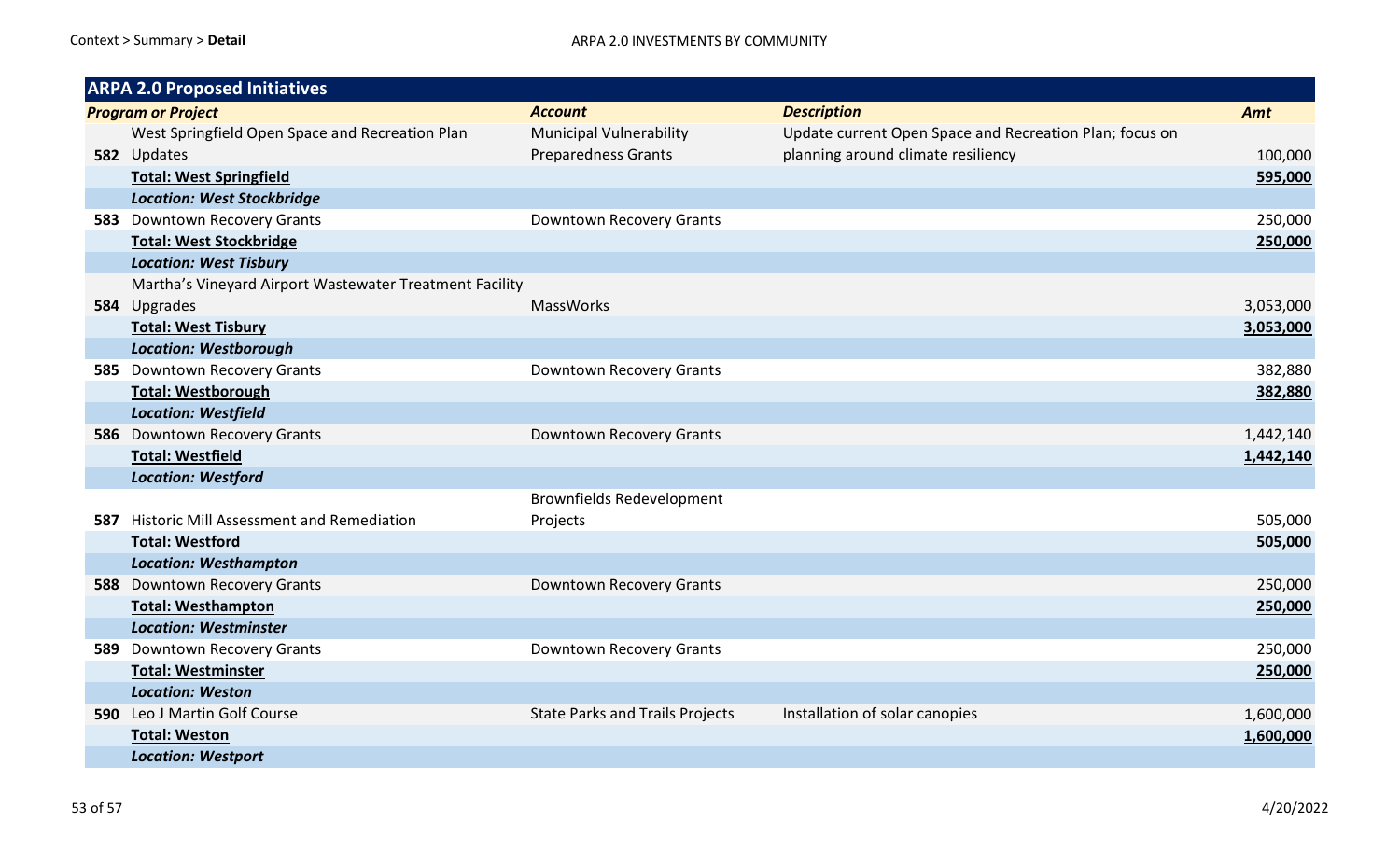| <b>ARPA 2.0 Proposed Initiatives</b> |                                                   |                                    |                                                             |           |  |
|--------------------------------------|---------------------------------------------------|------------------------------------|-------------------------------------------------------------|-----------|--|
|                                      | <b>Program or Project</b>                         | <b>Account</b>                     | <b>Description</b>                                          | Amt       |  |
|                                      | 591 Downtown Recovery Grants                      | Downtown Recovery Grants           |                                                             | 320,680   |  |
|                                      | <b>Total: Westport</b>                            |                                    |                                                             | 320,680   |  |
|                                      | <b>Location: Westwood</b>                         |                                    |                                                             |           |  |
|                                      | 592 Downtown Recovery Grants                      | Downtown Recovery Grants           |                                                             | 328,000   |  |
|                                      | <b>Total: Westwood</b>                            |                                    |                                                             | 328,000   |  |
|                                      | <b>Location: Weymouth</b>                         |                                    |                                                             |           |  |
|                                      | 593 Old Swamp River Restoration                   | Coastal Infrastructure Projects    | Dam removal and wetland restoration                         | 500,000   |  |
|                                      |                                                   |                                    | Beach nourishment and erosion control project, including    |           |  |
|                                      |                                                   |                                    | removal of invasive species along the bank and revegetating |           |  |
|                                      |                                                   |                                    | the bank with native species, and addressing stormwater     |           |  |
|                                      | 594 Erosion Control                               | Coastal Infrastructure Projects    | discharge via dams and seawalls program                     | 500,000   |  |
|                                      | 595 Sitewide ANRAD and Floodplain Mapping         | Site Readiness Evaluation Projects |                                                             | 297,000   |  |
|                                      | 596 Sitewide ANRAD and Floodplain Mapping         | MassWorks                          |                                                             | 27,000    |  |
|                                      | <b>Total: Weymouth</b>                            |                                    |                                                             | 1,324,000 |  |
|                                      | <b>Location: Whately</b>                          |                                    |                                                             |           |  |
|                                      | 597 Downtown Recovery Grants                      | Downtown Recovery Grants           |                                                             | 191,000   |  |
|                                      | 598 Interstate 91 - Exit 35 Planning Study        | <b>Community Planning Grants</b>   |                                                             | 59,000    |  |
|                                      | <b>Total: Whately</b>                             |                                    |                                                             | 250,000   |  |
|                                      | <b>Location: Whitman</b>                          |                                    |                                                             |           |  |
|                                      | 599 Downtown Recovery Grants                      | Downtown Recovery Grants           |                                                             | 140,420   |  |
|                                      |                                                   | <b>Brownfields Redevelopment</b>   |                                                             |           |  |
|                                      | <b>600</b> Brownfield Assessment and Remediation  | Projects                           |                                                             | 100,000   |  |
|                                      | Former Regal Shoe Company Property assessment and | <b>Brownfields Redevelopment</b>   |                                                             |           |  |
|                                      | 601 remediation                                   | Projects                           |                                                             | 63,900    |  |
|                                      | <b>Total: Whitman</b>                             |                                    |                                                             | 304,320   |  |
|                                      | <b>Location: Wilbraham</b>                        |                                    |                                                             |           |  |
|                                      | <b>602</b> Downtown Recovery Grants               | Downtown Recovery Grants           |                                                             | 293,780   |  |
|                                      | <b>Total: Wilbraham</b>                           |                                    |                                                             | 293,780   |  |
|                                      | <b>Location: Williamsburg</b>                     |                                    |                                                             |           |  |
|                                      | <b>603</b> Downtown Recovery Grants               | <b>Downtown Recovery Grants</b>    |                                                             | 250,000   |  |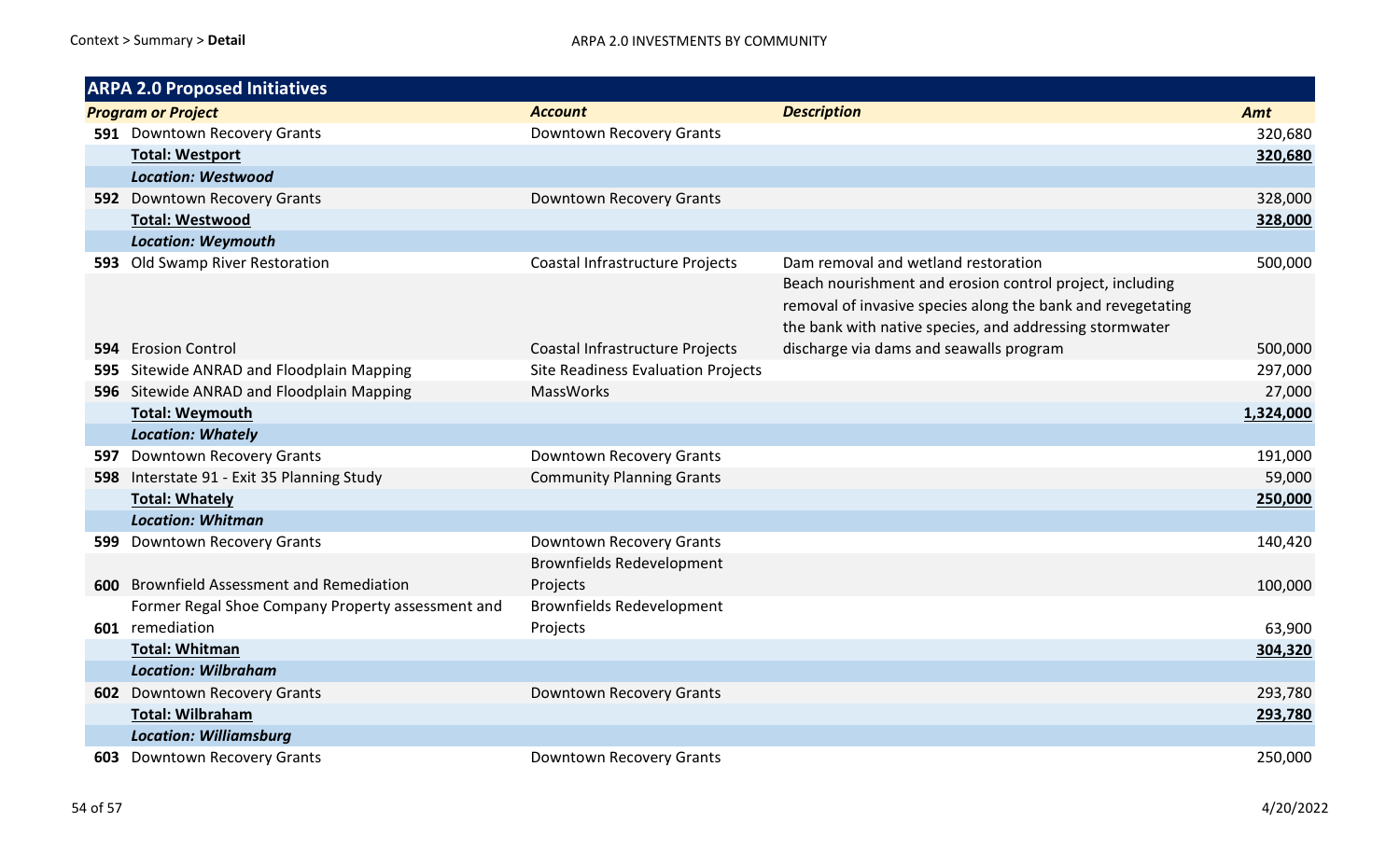| <b>ARPA 2.0 Proposed Initiatives</b> |                                                     |                                        |                                                             |           |  |
|--------------------------------------|-----------------------------------------------------|----------------------------------------|-------------------------------------------------------------|-----------|--|
|                                      | <b>Program or Project</b>                           | <b>Account</b>                         | <b>Description</b>                                          | Amt       |  |
|                                      | <b>Total: Williamsburg</b>                          |                                        |                                                             | 250,000   |  |
|                                      | <b>Location: Williamstown</b>                       |                                        |                                                             |           |  |
|                                      | <b>604</b> Downtown Recovery Grants                 | Downtown Recovery Grants               |                                                             | 250,000   |  |
|                                      | <b>Total: Williamstown</b>                          |                                        |                                                             | 250,000   |  |
|                                      | <b>Location: Wilmington</b>                         |                                        |                                                             |           |  |
| 605                                  | <b>Downtown Recovery Grants</b>                     | Downtown Recovery Grants               |                                                             | 468,900   |  |
|                                      | <b>Total: Wilmington</b>                            |                                        |                                                             | 468,900   |  |
|                                      | <b>Location: Winchendon</b>                         |                                        |                                                             |           |  |
|                                      |                                                     | <b>Brownfields Redevelopment</b>       |                                                             |           |  |
|                                      | 606 Brownfield Assessment and Remediation           | Projects                               |                                                             | 355,000   |  |
|                                      | Former Toy town Industrial Park Assessment and      | <b>Brownfields Redevelopment</b>       |                                                             |           |  |
|                                      | 607 Remediation                                     | Projects                               |                                                             | 200,000   |  |
|                                      | <b>Total: Winchendon</b>                            |                                        |                                                             | 555,000   |  |
|                                      | <b>Location: Winchester</b>                         |                                        |                                                             |           |  |
|                                      | 608 Shannon Beach                                   | <b>State Parks and Trails Projects</b> | <b>Bathhouse improvements</b>                               | 2,200,000 |  |
|                                      | <b>Total: Winchester</b>                            |                                        |                                                             | 2,200,000 |  |
|                                      | <b>Location: Windsor</b>                            |                                        |                                                             |           |  |
|                                      |                                                     |                                        | New modular comfort station and cabins on northeast side    |           |  |
| 609                                  | <b>Windsor State Forest</b>                         | <b>State Parks and Trails Projects</b> | of River Road                                               | 1,000,000 |  |
|                                      |                                                     |                                        | Design engineering and permitting of replacing the Cheshire |           |  |
| 610                                  | Windsor Cheshire Road Culvert Design and Permitting | <b>Culverts Projects</b>               | Road culvert                                                | 150,000   |  |
|                                      | <b>Total: Windsor</b>                               |                                        |                                                             | 1,150,000 |  |
|                                      | <b>Location: Winthrop</b>                           |                                        |                                                             |           |  |
|                                      | 611 Winthrop Shore Res. Bathhouse                   | <b>State Parks and Trails Projects</b> | Replacement of the former MDC Police sub-station            | 2,000,000 |  |
|                                      | <b>Total: Winthrop</b>                              |                                        |                                                             | 2,000,000 |  |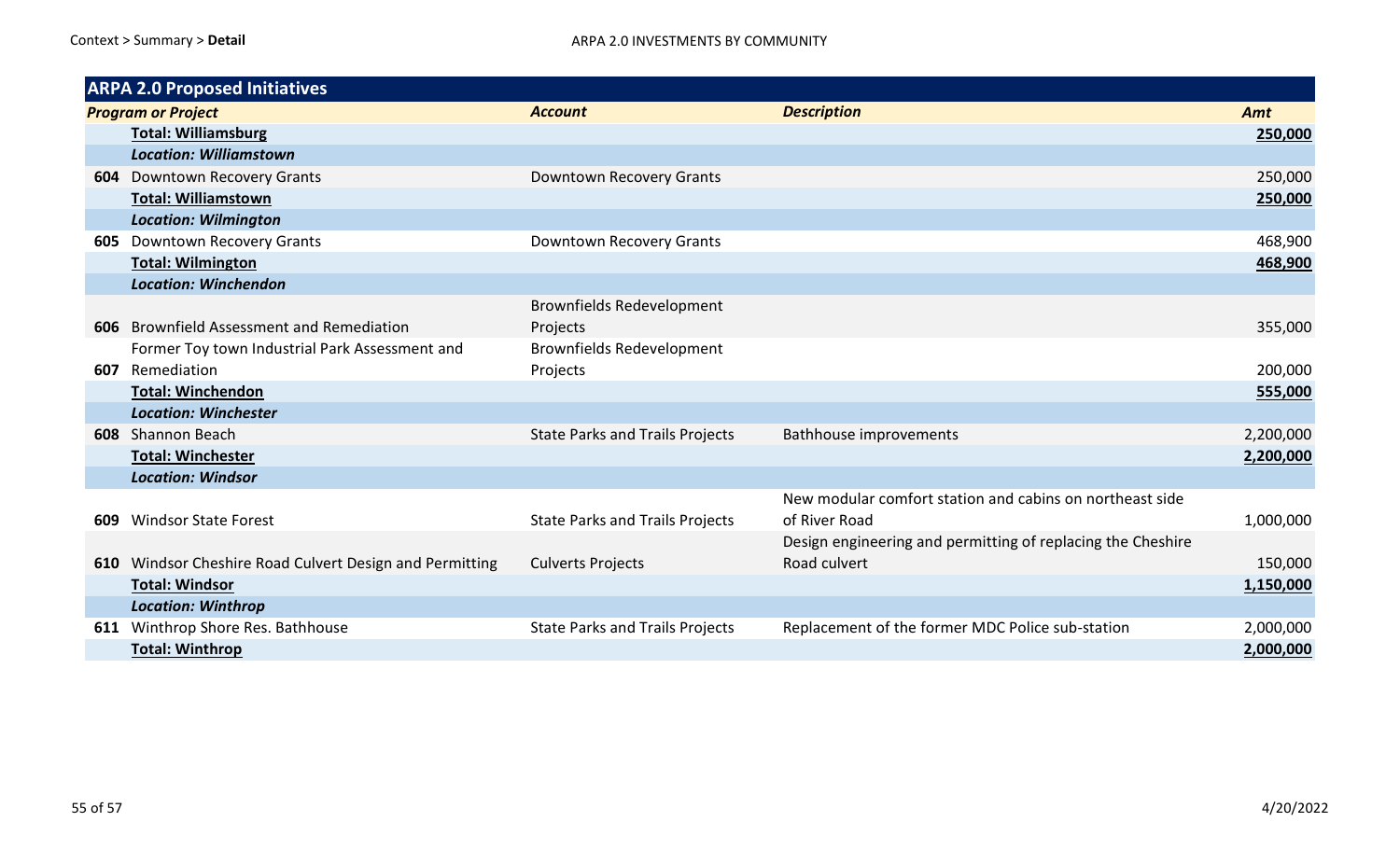| <b>ARPA 2.0 Proposed Initiatives</b> |                                                     |                                             |                                                            |            |  |
|--------------------------------------|-----------------------------------------------------|---------------------------------------------|------------------------------------------------------------|------------|--|
|                                      | <b>Program or Project</b>                           | <b>Account</b>                              | <b>Description</b>                                         | Amt        |  |
|                                      | <b>Location: Woburn</b>                             |                                             |                                                            |            |  |
|                                      | 612 Downtown Recovery Grants                        | Downtown Recovery Grants                    |                                                            | 804,560    |  |
|                                      | <b>Total: Woburn</b>                                |                                             |                                                            | 804,560    |  |
|                                      | <b>Location: Worcester</b>                          |                                             |                                                            |            |  |
|                                      | 613 Greendale Revitalization Initiative             | MassWorks                                   |                                                            | 11,000,000 |  |
|                                      |                                                     |                                             | Redesign and reconstruct existing Designated Swimming      |            |  |
|                                      | 614 Quinsigamond State Park                         | <b>State Parks and Trails Projects</b>      | Area                                                       | 3,000,000  |  |
| 615                                  | Downtown Recovery Grants                            | Downtown Recovery Grants                    |                                                            | 2,781,420  |  |
|                                      | 616 Curtis Apartments Innovations                   | MassWorks                                   |                                                            | 2,750,000  |  |
|                                      |                                                     |                                             | Construction and rehabilitation of recreational facilities |            |  |
|                                      |                                                     |                                             | statewide including playgrounds, hardcourts, ballfields,   |            |  |
|                                      | 617 Lake Park Playground                            | <b>State Parks and Trails Projects</b>      | beaches, etc.                                              | 1,500,000  |  |
|                                      |                                                     |                                             | Build designed improvements to restore or create walking   |            |  |
|                                      | 618 Resilient Lands Initiative                      | Resiliency & Habitat                        | routes to parks                                            | 1,300,000  |  |
|                                      |                                                     | <b>Administration &amp; Finance Special</b> |                                                            |            |  |
|                                      | 619 Veterans, Inc.                                  | Projects                                    | Address an urgent need to upgrade the HVAC system          | 500,000    |  |
|                                      | 620 Spruce Street Reconstruction                    | <b>MassWorks</b>                            |                                                            | 125,000    |  |
|                                      | Brookview Drive Roadway Reconstruction and Fencing  |                                             |                                                            |            |  |
|                                      | 621 Project                                         | <b>MassWorks</b>                            |                                                            | 102,600    |  |
|                                      | The Table Talk Pie Company Redevelopment assessment | <b>Brownfields Redevelopment</b>            |                                                            |            |  |
|                                      | 622 and remediation                                 | Projects                                    |                                                            | 100,000    |  |
|                                      | <b>Total: Worcester</b>                             |                                             |                                                            | 23,159,020 |  |
|                                      | <b>Location: Worthington</b>                        |                                             |                                                            |            |  |
|                                      | 623 Downtown Recovery Grants                        | Downtown Recovery Grants                    |                                                            | 250,000    |  |
|                                      | <b>Total: Worthington</b>                           |                                             |                                                            | 250,000    |  |
|                                      | <b>Location: Wrentham</b>                           |                                             |                                                            |            |  |
|                                      | 624 Downtown Recovery Grants                        | Downtown Recovery Grants                    |                                                            | 250,000    |  |
|                                      | <b>Total: Wrentham</b>                              |                                             |                                                            | 250,000    |  |
|                                      | <b>Location: Yarmouth</b>                           |                                             |                                                            |            |  |
|                                      | 625 Downtown Recovery Grants                        | Downtown Recovery Grants                    |                                                            | 440,060    |  |